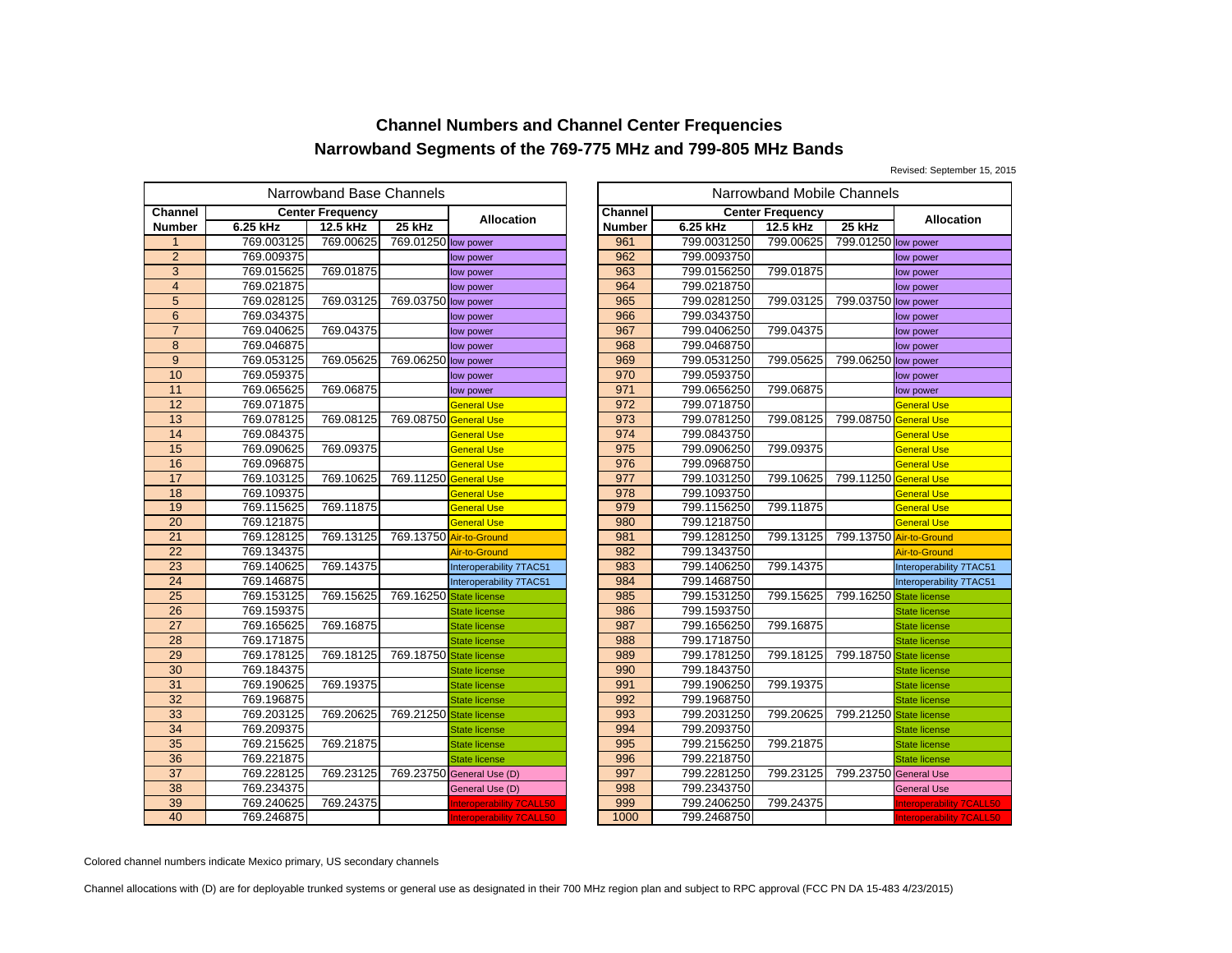Revised: September 15, 2015

|                |            | Narrowband Base Channels |                         |                                | Narrowband Mobile Channels |                |             |                         |           |
|----------------|------------|--------------------------|-------------------------|--------------------------------|----------------------------|----------------|-------------|-------------------------|-----------|
| <b>Channel</b> |            | <b>Center Frequency</b>  |                         | <b>Allocation</b>              |                            | <b>Channel</b> |             | <b>Center Frequency</b> |           |
| Number         | 6.25 kHz   | 12.5 kHz                 | 25 kHz                  |                                |                            | <b>Number</b>  | 6.25 kHz    | 12.5 kHz                | 25 kHz    |
| 41             | 769.253125 | 769.25625                | 769.26250 General Use   |                                |                            | 1001           | 799.2531250 | 799.25625               | 799.26250 |
| 42             | 769.259375 |                          |                         | <b>General Use</b>             |                            | 1002           | 799.2593750 |                         |           |
| 43             | 769.265625 | 769.26875                |                         | General Use                    |                            | 1003           | 799.2656250 | 799.26875               |           |
| 44             | 769.271875 |                          |                         | <b>General Use</b>             |                            | 1004           | 799.2718750 |                         |           |
| 45             | 769.278125 | 769.28125                | 769.28750 General Use   |                                |                            | 1005           | 799.2781250 | 799.28125               | 799.28750 |
| 46             | 769.284375 |                          |                         | General Use                    |                            | 1006           | 799.2843750 |                         |           |
| 47             | 769.290625 | 769.29375                |                         | General Use                    |                            | 1007           | 799.2906250 | 799.29375               |           |
| 48             | 769.296875 |                          |                         | <b>General Use</b>             |                            | 1008           | 799.2968750 |                         |           |
| 49             | 769.303125 | 769.30625                | 769.31250 General Use   |                                |                            | 1009           | 799.3031250 | 799.30625               | 799.31250 |
| 50             | 769.309375 |                          |                         | General Use                    |                            | 1010           | 799.3093750 |                         |           |
| 51             | 769.315625 | 769.31875                |                         | General Use                    |                            | 1011           | 799.3156250 | 799.31875               |           |
| 52             | 769.321875 |                          |                         | <b>General Use</b>             |                            | 1012           | 799.3218750 |                         |           |
| 53             | 769.328125 | 769.33125                | 769.33750 General Use   |                                |                            | 1013           | 799.3281250 | 799.33125               | 799.33750 |
| 54             | 769.334375 |                          |                         | General Use                    |                            | 1014           | 799.3343750 |                         |           |
| 55             | 769.340625 | 769.34375                |                         | General Use                    |                            | 1015           | 799.3406250 | 799.34375               |           |
| 56             | 769.346875 |                          |                         | <b>General Use</b>             |                            | 1016           | 799.3468750 |                         |           |
| 57             | 769.353125 | 769.35625                | 769.36250               | <b>General Use</b>             |                            | 1017           | 799.3531250 | 799.35625               | 799.36250 |
| 58             | 769.359375 |                          |                         | General Use                    |                            | 1018           | 799.3593750 |                         |           |
| 59             | 769.365625 | 769.36875                |                         | General Use                    |                            | 1019           | 799.3656250 | 799.36875               |           |
| 60             | 769.371875 |                          |                         | <b>General Use</b>             |                            | 1020           | 799.3718750 |                         |           |
| 61             | 769.378125 | 769.38125                |                         | 769.38750 General Use (D)      |                            | 1021           | 799.3781250 | 799.38125               | 799.38750 |
| 62             | 769.384375 |                          |                         | General Use (D)                |                            | 1022           | 799.3843750 |                         |           |
| 63             | 769.390625 | 769.39375                |                         | Interoperability 7MED65        |                            | 1023           | 799.3906250 | 799.39375               |           |
| 64             | 769.396875 |                          |                         | <b>Interoperability 7MED65</b> |                            | 1024           | 799.3968750 |                         |           |
| 65             | 769.403125 | 769.40625                | 769.41250 State license |                                |                            | 1025           | 799.4031250 | 799.40625               | 799.41250 |
| 66             | 769.409375 |                          |                         | <b>State license</b>           |                            | 1026           | 799.4093750 |                         |           |
| 67             | 769.415625 | 769.41875                |                         | <b>State license</b>           |                            | 1027           | 799.4156250 | 799.41875               |           |
| 68             | 769.421875 |                          |                         | <b>State license</b>           |                            | 1028           | 799.4218750 |                         |           |
| 69             | 769.428125 | 769.43125                | 769.43750               | <b>State license</b>           |                            | 1029           | 799.4281250 | 799.43125               | 799.43750 |
| 70             | 769.434375 |                          |                         | <b>State license</b>           |                            | 1030           | 799.4343750 |                         |           |
| 71             | 769.440625 | 769.44375                |                         | <b>State license</b>           |                            | 1031           | 799.4406250 | 799.44375               |           |
| 72             | 769.446875 |                          |                         | <b>State license</b>           |                            | 1032           | 799.4468750 |                         |           |
| 73             | 769.453125 | 769.45625                | 769.46250               | <b>State license</b>           |                            | 1033           | 799.4531250 | 799.45625               | 799.46250 |
| 74             | 769.459375 |                          |                         | <b>State license</b>           |                            | 1034           | 799.4593750 |                         |           |
| 75             | 769.465625 | 769.46875                |                         | <b>State license</b>           |                            | 1035           | 799.4656250 | 799.46875               |           |
| 76             | 769.471875 |                          |                         | <b>State license</b>           |                            | 1036           | 799.4718750 |                         |           |
| 77             | 769.478125 | 769.48125                |                         | 769.48750 General Use (MO3)    |                            | 1037           | 799.4781250 | 799.48125               | 799.48750 |
| 78             | 769.484375 |                          |                         | General Use (MO3)              |                            | 1038           | 799.4843750 |                         |           |
| 79             | 769.490625 | 769.49375                |                         | Interoperability 7MED66        |                            | 1039           | 799.4906250 | 799.49375               |           |
| 80             | 769.496875 |                          |                         | <b>Interoperability 7MED66</b> |                            | 1040           | 799.4968750 |                         |           |

|                                           | owband Base Channels<br>Narrowband Mobile Channels |                         |                                |               |             |                         |                         |                                |
|-------------------------------------------|----------------------------------------------------|-------------------------|--------------------------------|---------------|-------------|-------------------------|-------------------------|--------------------------------|
|                                           | ıter Frequencv                                     |                         |                                | Channel       |             | <b>Center Frequency</b> |                         |                                |
|                                           | 12.5 kHz                                           | 25 kHz                  | <b>Allocation</b>              | <b>Number</b> | 6.25 kHz    | 12.5 kHz                | 25 kHz                  | <b>Allocation</b>              |
|                                           | 769.25625                                          | 769.26250 General Use   |                                | 1001          | 799.2531250 | 799.25625               | 799.26250 General Use   |                                |
| $\frac{5}{5}$                             |                                                    |                         | <b>General Use</b>             | 1002          | 799.2593750 |                         |                         | <b>General Use</b>             |
|                                           | 769.26875                                          |                         | <b>General Use</b>             | 1003          | 799.2656250 | 799.26875               |                         | <b>General Use</b>             |
|                                           |                                                    |                         | <b>General Use</b>             | 1004          | 799.2718750 |                         |                         | <b>General Use</b>             |
| $\frac{5}{5}$                             | 769.28125                                          | 769.28750 General Use   |                                | 1005          | 799.2781250 | 799.28125               | 799.28750               | <b>General Use</b>             |
| 5                                         |                                                    |                         | <b>General Use</b>             | 1006          | 799.2843750 |                         |                         | <b>General Use</b>             |
|                                           | 769.29375                                          |                         | <b>General Use</b>             | 1007          | 799.2906250 | 799.29375               |                         | <b>General Use</b>             |
|                                           |                                                    |                         | <b>General Use</b>             | 1008          | 799.2968750 |                         |                         | <b>General Use</b>             |
|                                           | 769.30625                                          | 769.31250 General Use   |                                | 1009          | 799.3031250 | 799.30625               | 799.31250 General Use   |                                |
| $\frac{5}{5}$ $\frac{5}{5}$ $\frac{5}{5}$ |                                                    |                         | <b>General Use</b>             | 1010          | 799.3093750 |                         |                         | <b>General Use</b>             |
|                                           | 769.31875                                          |                         | <b>General Use</b>             | 1011          | 799.3156250 | 799.31875               |                         | <b>General Use</b>             |
|                                           |                                                    |                         | <b>General Use</b>             | 1012          | 799.3218750 |                         |                         | <b>General Use</b>             |
| $\frac{5}{5}$                             | 769.33125                                          | 769.33750 General Use   |                                | 1013          | 799.3281250 | 799.33125               | 799.33750 General Use   |                                |
|                                           |                                                    |                         | <b>General Use</b>             | 1014          | 799.3343750 |                         |                         | <b>General Use</b>             |
|                                           | 769.34375                                          |                         | <b>General Use</b>             | 1015          | 799.3406250 | 799.34375               |                         | <b>General Use</b>             |
| $\frac{5}{5}$                             |                                                    |                         | <b>General Use</b>             | 1016          | 799.3468750 |                         |                         | <b>General Use</b>             |
| 5                                         | 769.35625                                          | 769.36250 General Use   |                                | 1017          | 799.3531250 | 799.35625               | 799.36250 General Use   |                                |
|                                           |                                                    |                         | <b>General Use</b>             | 1018          | 799.3593750 |                         |                         | General Use                    |
| $\frac{5}{5}$                             | 769.36875                                          |                         | <b>General Use</b>             | 1019          | 799.3656250 | 799.36875               |                         | General Use                    |
|                                           |                                                    |                         | <b>General Use</b>             | 1020          | 799.3718750 |                         |                         | <b>General Use</b>             |
|                                           | 769.38125                                          |                         | 769.38750 General Use (D)      | 1021          | 799.3781250 | 799.38125               | 799.38750 General Use   |                                |
|                                           |                                                    |                         | General Use (D)                | 1022          | 799.3843750 |                         |                         | <b>General Use</b>             |
|                                           | 769.39375                                          |                         | Interoperability 7MED65        | 1023          | 799.3906250 | 799.39375               |                         | <b>Interoperability 7MED65</b> |
|                                           |                                                    |                         | Interoperability 7MED65        | 1024          | 799.3968750 |                         |                         | Interoperability 7MED65        |
|                                           | 769.40625                                          | 769.41250 State license |                                | 1025          | 799.4031250 | 799.40625               | 799.41250 State license |                                |
|                                           |                                                    |                         | <b>State license</b>           | 1026          | 799.4093750 |                         |                         | <b>State license</b>           |
|                                           | 769.41875                                          |                         | State license                  | 1027          | 799.4156250 | 799.41875               |                         | <b>State license</b>           |
|                                           |                                                    |                         | State license                  | 1028          | 799.4218750 |                         |                         | <b>State license</b>           |
|                                           | 769.43125                                          | 769.43750 State license |                                | 1029          | 799.4281250 | 799.43125               | 799.43750               | <b>State license</b>           |
| 5                                         |                                                    |                         | State license                  | 1030          | 799.4343750 |                         |                         | <b>State license</b>           |
| $rac{5}{5}$                               | 769.44375                                          |                         | <b>State license</b>           | 1031          | 799.4406250 | 799.44375               |                         | <b>State license</b>           |
|                                           |                                                    |                         | State license                  | 1032          | 799.4468750 |                         |                         | <b>State license</b>           |
| 5                                         | 769.45625                                          | 769.46250 State license |                                | 1033          | 799.4531250 | 799.45625               | 799.46250               | <b>State license</b>           |
|                                           |                                                    |                         | <b>State license</b>           | 1034          | 799.4593750 |                         |                         | <b>State license</b>           |
| $rac{5}{5}$                               | 769.46875                                          |                         | <b>State license</b>           | 1035          | 799.4656250 | 799.46875               |                         | <b>State license</b>           |
|                                           |                                                    |                         | <b>State license</b>           | 1036          | 799.4718750 |                         |                         | <b>State license</b>           |
| $rac{5}{5}$                               | 769.48125                                          |                         | 769.48750 General Use (MO3)    | 1037          | 799.4781250 | 799.48125               | 799.48750 General Use   |                                |
| 5                                         |                                                    |                         | General Use (MO3)              | 1038          | 799.4843750 |                         |                         | <b>General Use</b>             |
| $\frac{5}{5}$                             | 769.49375                                          |                         | Interoperability 7MED66        | 1039          | 799.4906250 | 799.49375               |                         | Interoperability 7MED66        |
|                                           |                                                    |                         | <b>Interoperability 7MED66</b> | 1040          | 799.4968750 |                         |                         | Interoperability 7MED66        |

Colored channel numbers indicate Mexico primary, US secondary channels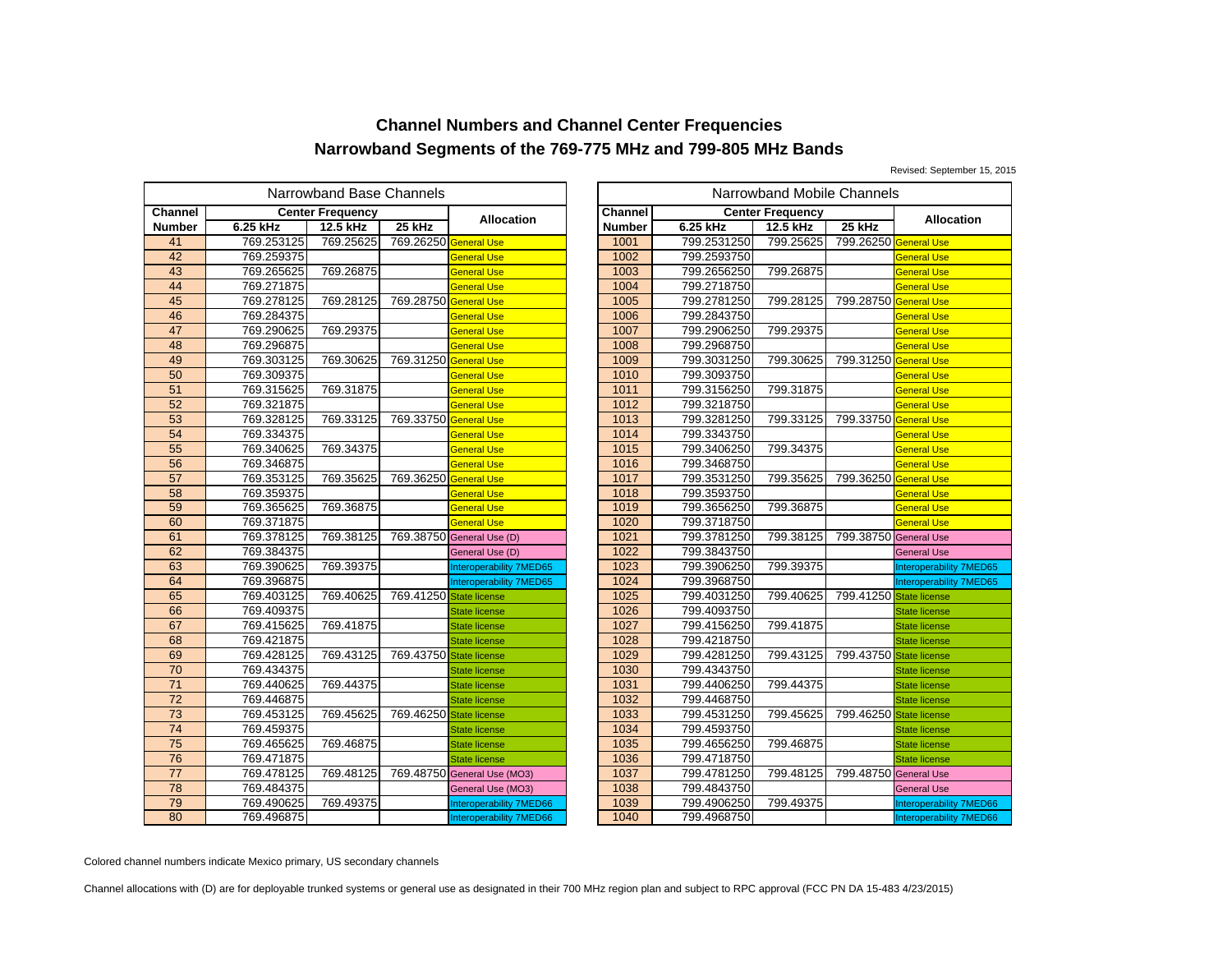Revised: September 15, 2015

|                   | Narrowband Base Channels<br>Narrowband Mobile Channels |                         |                       |                           |  |                |             |                         |           |
|-------------------|--------------------------------------------------------|-------------------------|-----------------------|---------------------------|--|----------------|-------------|-------------------------|-----------|
| <b>Channel</b>    |                                                        | <b>Center Frequency</b> |                       | <b>Allocation</b>         |  | <b>Channel</b> |             | <b>Center Frequency</b> |           |
| <b>Number</b>     | 6.25 kHz                                               | 12.5 kHz                | 25 kHz                |                           |  | <b>Number</b>  | 6.25 kHz    | 12.5 kHz                | 25 kHz    |
| 81                | 769.503125                                             | 769.50625               | 769.51250 General Use |                           |  | 1041           | 799.5031250 | 799.50625               | 799.51250 |
| 82                | 769.509375                                             |                         |                       | <b>General Use</b>        |  | 1042           | 799.5093750 |                         |           |
| 83                | 769.515625                                             | 769.51875               |                       | General Use               |  | 1043           | 799.5156250 | 799.51875               |           |
| 84                | 769.521875                                             |                         |                       | <b>General Use</b>        |  | 1044           | 799.5218750 |                         |           |
| 85                | 769.528125                                             | 769.53125               | 769.53750 General Use |                           |  | 1045           | 799.5281250 | 799.53125               | 799.53750 |
| 86                | 769.534375                                             |                         |                       | General Use               |  | 1046           | 799.5343750 |                         |           |
| 87                | 769.540625                                             | 769.54375               |                       | General Use               |  | 1047           | 799.5406250 | 799.54375               |           |
| 88                | 769.546875                                             |                         |                       | <b>General Use</b>        |  | 1048           | 799.5468750 |                         |           |
| 89                | 769.553125                                             | 769.55625               | 769.56250             | <b>General Use</b>        |  | 1049           | 799.5531250 | 799.55625               | 799.56250 |
| 90                | 769.559375                                             |                         |                       | General Use               |  | 1050           | 799.5593750 |                         |           |
| 91                | 769.565625                                             | 769.56875               |                       | General Use               |  | 1051           | 799.5656250 | 799.56875               |           |
| 92                | 769.571875                                             |                         |                       | <b>General Use</b>        |  | 1052           | 799.5718750 |                         |           |
| 93                | 769.578125                                             | 769.58125               | 769.58750 General Use |                           |  | 1053           | 799.5781250 | 799.58125               | 799.58750 |
| 94                | 769.584375                                             |                         |                       | General Use               |  | 1054           | 799.5843750 |                         |           |
| 95                | 769.590625                                             | 769.59375               |                       | General Use               |  | 1055           | 799.5906250 | 799.59375               |           |
| 96                | 769.596875                                             |                         |                       | <b>General Use</b>        |  | 1056           | 799.5968750 |                         |           |
| 97                | 769.603125                                             | 769.60625               | 769.61250             | <b>General Use</b>        |  | 1057           | 799.6031250 | 799.60625               | 799.61250 |
| 98                | 769.609375                                             |                         |                       | General Use               |  | 1058           | 799.6093750 |                         |           |
| 99                | 769.615625                                             | 769.61875               |                       | General Use               |  | 1059           | 799.6156250 | 799.61875               |           |
| 100               | 769.621875                                             |                         |                       | <b>General Use</b>        |  | 1060           | 799.6218750 |                         |           |
| 101               | 769.628125                                             | 769.63125               |                       | 769.63750 Air-to-Ground   |  | 1061           | 799.6281250 | 799.63125               | 799.63750 |
| 102               | 769.634375                                             |                         |                       | <b>Air-to-Ground</b>      |  | 1062           | 799.6343750 |                         |           |
| $\frac{103}{2}$   | 769.640625                                             | 769.64375               |                       | Interoperability 7TAC52   |  | 1063           | 799.6406250 | 799.64375               |           |
| 104               | 769.646875                                             |                         |                       | Interoperability 7TAC52   |  | 1064           | 799.6468750 |                         |           |
| 105               | 769.653125                                             | 769.65625               | 769.66250             | <b>State license</b>      |  | 1065           | 799.6531250 | 799.65625               | 799.66250 |
| 106               | 769.659375                                             |                         |                       | <b>State license</b>      |  | 1066           | 799.6593750 |                         |           |
| 107               | 769.665625                                             | 769.66875               |                       | <b>State license</b>      |  | 1067           | 799.6656250 | 799.66875               |           |
| 108               | 769.671875                                             |                         |                       | <b>State license</b>      |  | 1068           | 799.6718750 |                         |           |
| 109               | 769.678125                                             | 769.68125               | 769.68750             | <b>State license</b>      |  | 1069           | 799.6781250 | 799.68125               | 799.68750 |
| $\frac{110}{110}$ | 769.684375                                             |                         |                       | <b>State license</b>      |  | 1070           | 799.6843750 |                         |           |
| 111               | 769.690625                                             | 769.69375               |                       | <b>State license</b>      |  | 1071           | 799.6906250 | 799.69375               |           |
| 112               | 769.696875                                             |                         |                       | <b>State license</b>      |  | 1072           | 799.6968750 |                         |           |
| $\frac{113}{2}$   | 769.703125                                             | 769.70625               | 769.71250             | <b>State license</b>      |  | 1073           | 799.7031250 | 799.70625               | 799.71250 |
| 114               | 769.709375                                             |                         |                       | <b>State license</b>      |  | 1074           | 799.7093750 |                         |           |
| 115               | 769.715625                                             | 769.71875               |                       | <b>State license</b>      |  | 1075           | 799.7156250 | 799.71875               |           |
| 116               | 769.721875                                             |                         |                       | <b>State license</b>      |  | 1076           | 799.7218750 |                         |           |
| $\frac{117}{117}$ | 769.728125                                             | 769.73125               |                       | 769.73750 General Use (D) |  | 1077           | 799.7281250 | 799.73125               | 799.73750 |
| 118               | 769.734375                                             |                         |                       | General Use (D)           |  | 1078           | 799.7343750 |                         |           |
| 119               | 769.740625                                             | 769.74375               |                       | Interoperability 7TAC55   |  | 1079           | 799.7406250 | 799.74375               |           |
| 120               | 769.746875                                             |                         |                       | Interoperability 7TAC55   |  | 1080           | 799.7468750 |                         |           |

|                                           | owband Base Channels |                         |                                |                |             | Narrowband Mobile Channels |                         |                                |
|-------------------------------------------|----------------------|-------------------------|--------------------------------|----------------|-------------|----------------------------|-------------------------|--------------------------------|
|                                           | ter Frequency        |                         | <b>Allocation</b>              | <b>Channel</b> |             | <b>Center Frequency</b>    |                         | <b>Allocation</b>              |
|                                           | 12.5 kHz             | 25 kHz                  |                                | <b>Number</b>  | 6.25 kHz    | 12.5 kHz                   | 25 kHz                  |                                |
|                                           | 769.50625            | 769.51250 General Use   |                                | 1041           | 799.5031250 | 799.50625                  | 799.51250               | <b>General Use</b>             |
|                                           |                      |                         | <b>General Use</b>             | 1042           | 799.5093750 |                            |                         | <b>General Use</b>             |
|                                           | 769.51875            |                         | <b>General Use</b>             | 1043           | 799.5156250 | 799.51875                  |                         | <b>General Use</b>             |
|                                           |                      |                         | <b>General Use</b>             | 1044           | 799.5218750 |                            |                         | <b>General Use</b>             |
| $\frac{5}{5}$ $\frac{5}{5}$ $\frac{5}{5}$ | 769.53125            | 769.53750 General Use   |                                | 1045           | 799.5281250 | 799.53125                  | 799.53750               | <b>General Use</b>             |
| 5                                         |                      |                         | <b>General Use</b>             | 1046           | 799.5343750 |                            |                         | General Use                    |
|                                           | 769.54375            |                         | <b>General Use</b>             | 1047           | 799.5406250 | 799.54375                  |                         | <b>General Use</b>             |
|                                           |                      |                         | <b>General Use</b>             | 1048           | 799.5468750 |                            |                         | <b>General Use</b>             |
| $\frac{5}{5}$ $\frac{5}{5}$ $\frac{5}{5}$ | 769.55625            | 769.56250 General Use   |                                | 1049           | 799.5531250 | 799.55625                  | 799.56250 General Use   |                                |
|                                           |                      |                         | <b>General Use</b>             | 1050           | 799.5593750 |                            |                         | <b>General Use</b>             |
|                                           | 769.56875            |                         | <b>General Use</b>             | 1051           | 799.5656250 | 799.56875                  |                         | <b>General Use</b>             |
|                                           |                      |                         | <b>General Use</b>             | 1052           | 799.5718750 |                            |                         | <b>General Use</b>             |
| $\frac{5}{5}$                             | 769.58125            | 769.58750 General Use   |                                | 1053           | 799.5781250 | 799.58125                  | 799.58750 General Use   |                                |
|                                           |                      |                         | <b>General Use</b>             | 1054           | 799.5843750 |                            |                         | <b>General Use</b>             |
|                                           | 769.59375            |                         | <b>General Use</b>             | 1055           | 799.5906250 | 799.59375                  |                         | <b>General Use</b>             |
|                                           |                      |                         | <b>General Use</b>             | 1056           | 799.5968750 |                            |                         | <b>General Use</b>             |
|                                           | 769.60625            | 769.61250 General Use   |                                | 1057           | 799.6031250 | 799.60625                  | 799.61250 General Use   |                                |
|                                           |                      |                         | <b>General Use</b>             | 1058           | 799.6093750 |                            |                         | General Use                    |
|                                           | 769.61875            |                         | <b>General Use</b>             | 1059           | 799.6156250 | 799.61875                  |                         | <b>General Use</b>             |
|                                           |                      |                         | <b>General Use</b>             | 1060           | 799.6218750 |                            |                         | <b>General Use</b>             |
|                                           | 769.63125            | 769.63750 Air-to-Ground |                                | 1061           | 799.6281250 | 799.63125                  |                         | 799.63750 Air-to-Ground        |
|                                           |                      |                         | Air-to-Ground                  | 1062           | 799.6343750 |                            |                         | Air-to-Ground                  |
| $\frac{5}{5}$ $\frac{5}{5}$ $\frac{5}{5}$ | 769.64375            |                         | Interoperability 7TAC52        | 1063           | 799.6406250 | 799.64375                  |                         | Interoperability 7TAC52        |
|                                           |                      |                         | Interoperability 7TAC52        | 1064           | 799.6468750 |                            |                         | Interoperability 7TAC52        |
|                                           | 769.65625            | 769.66250 State license |                                | 1065           | 799.6531250 | 799.65625                  | 799.66250               | <b>State license</b>           |
|                                           |                      |                         | <b>State license</b>           | 1066           | 799.6593750 |                            |                         | <b>State license</b>           |
|                                           | 769.66875            |                         | <b>State license</b>           | 1067           | 799.6656250 | 799.66875                  |                         | <b>State license</b>           |
|                                           |                      |                         | State license                  | 1068           | 799.6718750 |                            |                         | <b>State license</b>           |
| $\frac{5}{5}$                             | 769.68125            | 769.68750 State license |                                | 1069           | 799.6781250 | 799.68125                  | 799.68750 State license |                                |
|                                           |                      |                         | <b>State license</b>           | 1070           | 799.6843750 |                            |                         | <b>State license</b>           |
|                                           | 769.69375            |                         | <b>State license</b>           | 1071           | 799.6906250 | 799.69375                  |                         | <b>State license</b>           |
| 5                                         |                      |                         | <b>State license</b>           | 1072           | 799.6968750 |                            |                         | <b>State license</b>           |
|                                           | 769.70625            | 769.71250 State license |                                | 1073           | 799.7031250 | 799.70625                  | 799.71250               | <b>State license</b>           |
| 5<br>5<br>5<br>5                          |                      |                         | <b>State license</b>           | 1074           | 799.7093750 |                            |                         | <b>State license</b>           |
|                                           | 769.71875            |                         | <b>State license</b>           | 1075           | 799.7156250 | 799.71875                  |                         | <b>State license</b>           |
|                                           |                      |                         | <b>State license</b>           | 1076           | 799.7218750 |                            |                         | <b>State license</b>           |
| $\frac{5}{5}$                             | 769.73125            |                         | 769.73750 General Use (D)      | 1077           | 799.7281250 | 799.73125                  | 799.73750 General Use   |                                |
|                                           |                      |                         | General Use (D)                | 1078           | 799.7343750 |                            |                         | <b>General Use</b>             |
| 5<br>5<br>5<br>5                          | 769.74375            |                         | <b>Interoperability 7TAC55</b> | 1079           | 799.7406250 | 799.74375                  |                         | <b>Interoperability 7TAC55</b> |
|                                           |                      |                         | Interoperability 7TAC55        | 1080           | 799.7468750 |                            |                         | Interoperability 7TAC55        |

Colored channel numbers indicate Mexico primary, US secondary channels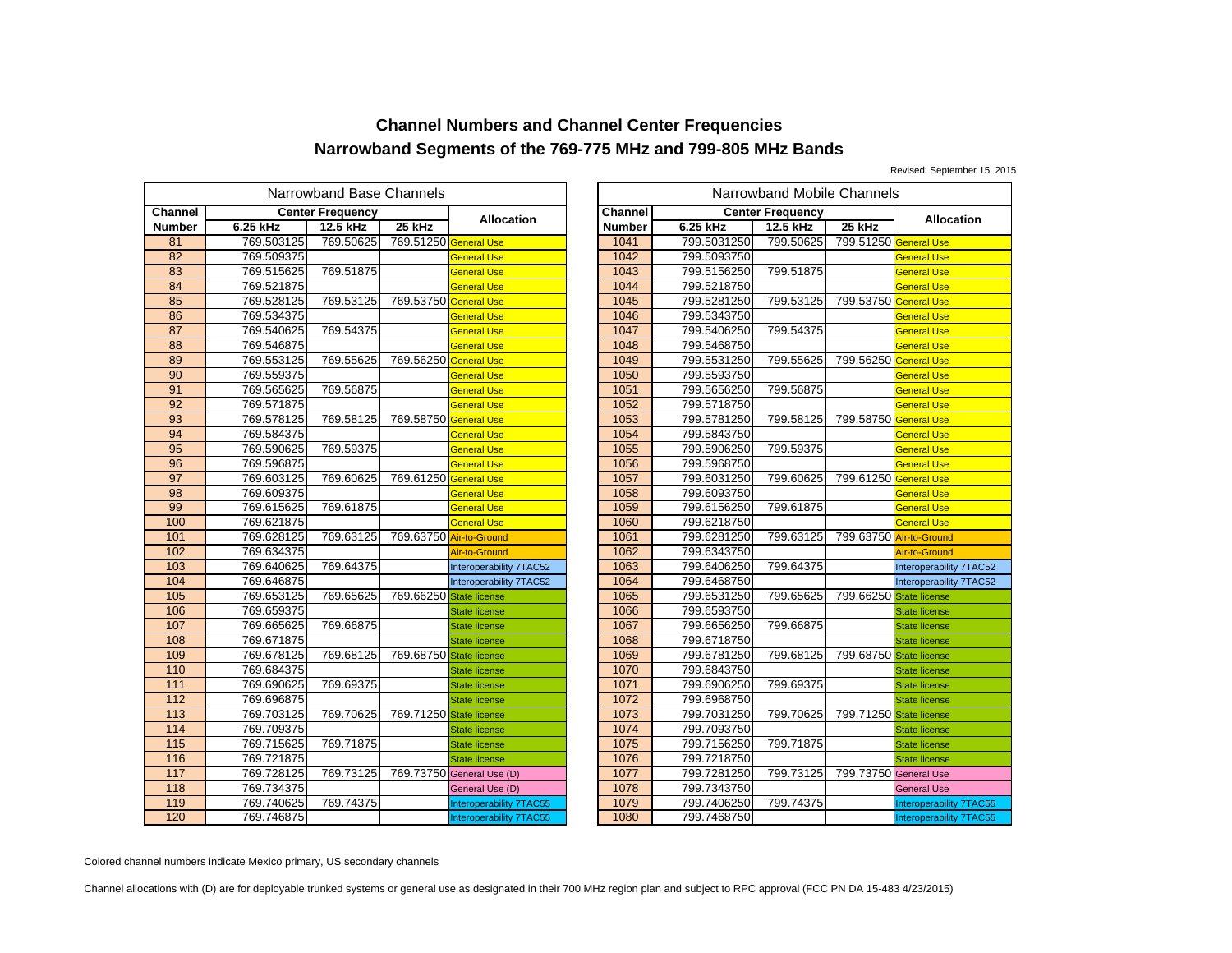Revised: September 15, 2015

|                   |            | Narrowband Base Channels |                         | Narrowband Mobile Channels  |  |         |             |                         |           |
|-------------------|------------|--------------------------|-------------------------|-----------------------------|--|---------|-------------|-------------------------|-----------|
| <b>Channel</b>    |            | <b>Center Frequency</b>  |                         | Allocation                  |  | Channel |             | <b>Center Frequency</b> |           |
| <b>Number</b>     | 6.25 kHz   | 12.5 kHz                 | 25 kHz                  |                             |  | Number  | 6.25 kHz    | 12.5 kHz                | 25 kHz    |
| 121               | 769.753125 | 769.75625                | 769.76250 General Use   |                             |  | 1081    | 799.7531250 | 799.75625               | 799.76250 |
| 122               | 769.759375 |                          |                         | General Use                 |  | 1082    | 799.7593750 |                         |           |
| 123               | 769.765625 | 769.76875                |                         | General Use                 |  | 1083    | 799.7656250 | 799.76875               |           |
| 124               | 769.771875 |                          |                         | <b>General Use</b>          |  | 1084    | 799.7718750 |                         |           |
| 125               | 769.778125 | 769.78125                | 769.78750               | <b>General Use</b>          |  | 1085    | 799.7781250 | 799.78125               | 799.78750 |
| 126               | 769.784375 |                          |                         | <b>General Use</b>          |  | 1086    | 799.7843750 |                         |           |
| 127               | 769.790625 | 769.79375                |                         | <b>General Use</b>          |  | 1087    | 799.7906250 | 799.79375               |           |
| 128               | 769.796875 |                          |                         | <b>General Use</b>          |  | 1088    | 799.7968750 |                         |           |
| 129               | 769.803125 | 769.80625                | 769.81250 General Use   |                             |  | 1089    | 799.8031250 | 799.80625               | 799.81250 |
| 130               | 769.809375 |                          |                         | General Use                 |  | 1090    | 799.8093750 |                         |           |
| 131               | 769.815625 | 769.81875                |                         | <b>General Use</b>          |  | 1091    | 799.8156250 | 799.81875               |           |
| $\overline{132}$  | 769.821875 |                          |                         | <b>General Use</b>          |  | 1092    | 799.8218750 |                         |           |
| 133               | 769.828125 | 769.83125                | 769.83750               | <b>General Use</b>          |  | 1093    | 799.8281250 | 799.83125               | 799.83750 |
| $\overline{134}$  | 769.834375 |                          |                         | General Use                 |  | 1094    | 799.8343750 |                         |           |
| 135               | 769.840625 | 769.84375                |                         | General Use                 |  | 1095    | 799.8406250 | 799.84375               |           |
| 136               | 769.846875 |                          |                         | <b>General Use</b>          |  | 1096    | 799.8468750 |                         |           |
| 137               | 769.853125 | 769.85625                | 769.86250               | <b>General Use</b>          |  | 1097    | 799.8531250 | 799.85625               | 799.86250 |
| 138               | 769.859375 |                          |                         | General Use                 |  | 1098    | 799.8593750 |                         |           |
| 139               | 769.865625 | 769.86875                |                         | <b>General Use</b>          |  | 1099    | 799.8656250 | 799.86875               |           |
| 140               | 769.871875 |                          |                         | <b>General Use</b>          |  | 1100    | 799.8718750 |                         |           |
| 141               | 769.878125 | 769.88125                |                         | 769.88750 General Use (D)   |  | 1101    | 799.8781250 | 799.88125               | 799.88750 |
| 142               | 769.884375 |                          |                         | General Use (D)             |  | 1102    | 799.8843750 |                         |           |
| $\frac{143}{2}$   | 769.890625 | 769.89375                |                         | Interoperability 7FIRE63    |  | 1103    | 799.8906250 | 799.89375               |           |
| 144               | 769.896875 |                          |                         | Interoperability 7FIRE63    |  | 1104    | 799.8968750 |                         |           |
| 145               | 769.903125 | 769.90625                | 769.91250 State license |                             |  | 1105    | 799.9031250 | 799.90625               | 799.91250 |
| 146               | 769.909375 |                          |                         | <b>State license</b>        |  | 1106    | 799.9093750 |                         |           |
| 147               | 769.915625 | 769.91875                |                         | <b>State license</b>        |  | 1107    | 799.9156250 | 799.91875               |           |
| 148               | 769.921875 |                          |                         | <b>State license</b>        |  | 1108    | 799.9218750 |                         |           |
| 149               | 769.928125 | 769.93125                | 769.93750               | <b>State license</b>        |  | 1109    | 799.9281250 | 799.93125               | 799.93750 |
| 150               | 769.934375 |                          |                         | <b>State license</b>        |  | 1110    | 799.9343750 |                         |           |
| $\overline{151}$  | 769.940625 | 769.94375                |                         | <b>State license</b>        |  | 1111    | 799.9406250 | 799.94375               |           |
| 152               | 769.946875 |                          |                         | <b>State license</b>        |  | 1112    | 799.9468750 |                         |           |
| 153               | 769.953125 | 769.95625                | 769.96250               | <b>State license</b>        |  | 1113    | 799.9531250 | 799.95625               | 799.96250 |
| 154               | 769.959375 |                          |                         | <b>State license</b>        |  | 1114    | 799.9593750 |                         |           |
| 155               | 769.965625 | 769.96875                |                         | <b>State license</b>        |  | 1115    | 799.9656250 | 799.96875               |           |
| 156               | 769.971875 |                          |                         | <b>State license</b>        |  | 1116    | 799.9718750 |                         |           |
| $\frac{157}{157}$ | 769.978125 | 769.98125                |                         | 769.98750 General Use (MO3) |  | 1117    | 799.9781250 | 799.98125               | 799.98750 |
| 158               | 769.984375 |                          |                         | General Use (MO3)           |  | 1118    | 799.9843750 |                         |           |
| 159               | 769.990625 | 769.99375                |                         | Interoperability 7FIRE64    |  | 1119    | 799.9906250 | 799.99375               |           |
| 160               | 769.996875 |                          |                         | Interoperability 7FIRE64    |  | 1120    | 799.9968750 |                         |           |

|                                           | owband Base Channels |                         |                                 |               |             | Narrowband Mobile Channels |                         |                          |
|-------------------------------------------|----------------------|-------------------------|---------------------------------|---------------|-------------|----------------------------|-------------------------|--------------------------|
|                                           | ter Frequency        |                         | <b>Allocation</b>               | Channel       |             | <b>Center Frequency</b>    |                         | <b>Allocation</b>        |
|                                           | 12.5 kHz             | 25 kHz                  |                                 | <b>Number</b> | 6.25 kHz    | 12.5 kHz                   | 25 kHz                  |                          |
|                                           | 769.75625            | 769.76250 General Use   |                                 | 1081          | 799.7531250 | 799.75625                  | 799.76250 General Use   |                          |
| $\frac{5}{5}$ $\frac{5}{5}$ $\frac{5}{5}$ |                      |                         | <b>General Use</b>              | 1082          | 799.7593750 |                            |                         | <b>General Use</b>       |
|                                           | 769.76875            |                         | <b>General Use</b>              | 1083          | 799.7656250 | 799.76875                  |                         | <b>General Use</b>       |
|                                           |                      |                         | <b>General Use</b>              | 1084          | 799.7718750 |                            |                         | <b>General Use</b>       |
|                                           | 769.78125            | 769.78750 General Use   |                                 | 1085          | 799.7781250 | 799.78125                  | 799.78750 General Use   |                          |
|                                           |                      |                         | <b>General Use</b>              | 1086          | 799.7843750 |                            |                         | <b>General Use</b>       |
|                                           | 769.79375            |                         | <b>General Use</b>              | 1087          | 799.7906250 | 799.79375                  |                         | <b>General Use</b>       |
|                                           |                      |                         | <b>General Use</b>              | 1088          | 799.7968750 |                            |                         | <b>General Use</b>       |
|                                           | 769.80625            | 769.81250 General Use   |                                 | 1089          | 799.8031250 | 799.80625                  | 799.81250 General Use   |                          |
| 5 5 5 5 5 5 5 5 5 5 5                     |                      |                         | <b>General Use</b>              | 1090          | 799.8093750 |                            |                         | <b>General Use</b>       |
|                                           | 769.81875            |                         | <b>General Use</b>              | 1091          | 799.8156250 | 799.81875                  |                         | <b>General Use</b>       |
|                                           |                      |                         | <b>General Use</b>              | 1092          | 799.8218750 |                            |                         | <b>General Use</b>       |
|                                           | 769.83125            | 769.83750 General Use   |                                 | 1093          | 799.8281250 | 799.83125                  | 799.83750 General Use   |                          |
| $\frac{5}{5}$                             |                      |                         | <b>General Use</b>              | 1094          | 799.8343750 |                            |                         | <b>General Use</b>       |
|                                           | 769.84375            |                         | <b>General Use</b>              | 1095          | 799.8406250 | 799.84375                  |                         | <b>General Use</b>       |
|                                           |                      |                         | <b>General Use</b>              | 1096          | 799.8468750 |                            |                         | <b>General Use</b>       |
| $\frac{5}{5}$                             | 769.85625            | 769.86250 General Use   |                                 | 1097          | 799.8531250 | 799.85625                  | 799.86250 General Use   |                          |
| 5                                         |                      |                         | <b>General Use</b>              | 1098          | 799.8593750 |                            |                         | <b>General Use</b>       |
|                                           | 769.86875            |                         | <b>General Use</b>              | 1099          | 799.8656250 | 799.86875                  |                         | <b>General Use</b>       |
|                                           |                      |                         | <b>General Use</b>              | 1100          | 799.8718750 |                            |                         | <b>General Use</b>       |
| $\frac{5}{5}$                             | 769.88125            |                         | 769.88750 General Use (D)       | 1101          | 799.8781250 | 799.88125                  | 799.88750 General Use   |                          |
|                                           |                      |                         | General Use (D)                 | 1102          | 799.8843750 |                            |                         | <b>General Use</b>       |
|                                           | 769.89375            |                         | <b>Interoperability 7FIRE63</b> | 1103          | 799.8906250 | 799.89375                  |                         | Interoperability 7FIRE63 |
|                                           |                      |                         | Interoperability 7FIRE63        | 1104          | 799.8968750 |                            |                         | Interoperability 7FIRE63 |
|                                           | 769.90625            | 769.91250 State license |                                 | 1105          | 799.9031250 | 799.90625                  | 799.91250 State license |                          |
|                                           |                      |                         | <b>State license</b>            | 1106          | 799.9093750 |                            |                         | <b>State license</b>     |
|                                           | 769.91875            |                         | <b>State license</b>            | 1107          | 799.9156250 | 799.91875                  |                         | <b>State license</b>     |
|                                           |                      |                         | <b>State license</b>            | 1108          | 799.9218750 |                            |                         | <b>State license</b>     |
|                                           | 769.93125            | 769.93750 State license |                                 | 1109          | 799.9281250 | 799.93125                  | 799.93750               | <b>State license</b>     |
|                                           |                      |                         | <b>State license</b>            | 1110          | 799.9343750 |                            |                         | <b>State license</b>     |
| 5<br>5<br>5                               | 769.94375            |                         | <b>State license</b>            | 1111          | 799.9406250 | 799.94375                  |                         | <b>State license</b>     |
|                                           |                      |                         | <b>State license</b>            | 1112          | 799.9468750 |                            |                         | <b>State license</b>     |
| 5                                         | 769.95625            | 769.96250 State license |                                 | 1113          | 799.9531250 | 799.95625                  | 799.96250               | <b>State license</b>     |
|                                           |                      |                         | <b>State license</b>            | 1114          | 799.9593750 |                            |                         | <b>State license</b>     |
| $rac{5}{5}$                               | 769.96875            |                         | <b>State license</b>            | 1115          | 799.9656250 | 799.96875                  |                         | <b>State license</b>     |
|                                           |                      |                         | <b>State license</b>            | 1116          | 799.9718750 |                            |                         | <b>State license</b>     |
| $rac{5}{5}$                               | 769.98125            |                         | 769.98750 General Use (MO3)     | 1117          | 799.9781250 | 799.98125                  | 799.98750 General Use   |                          |
| 5                                         |                      |                         | General Use (MO3)               | 1118          | 799.9843750 |                            |                         | <b>General Use</b>       |
| $\frac{5}{5}$                             | 769.99375            |                         | Interoperability 7FIRE64        | 1119          | 799.9906250 | 799.99375                  |                         | Interoperability 7FIRE64 |
|                                           |                      |                         | Interoperability 7FIRE64        | 1120          | 799.9968750 |                            |                         | Interoperability 7FIRE64 |

Colored channel numbers indicate Mexico primary, US secondary channels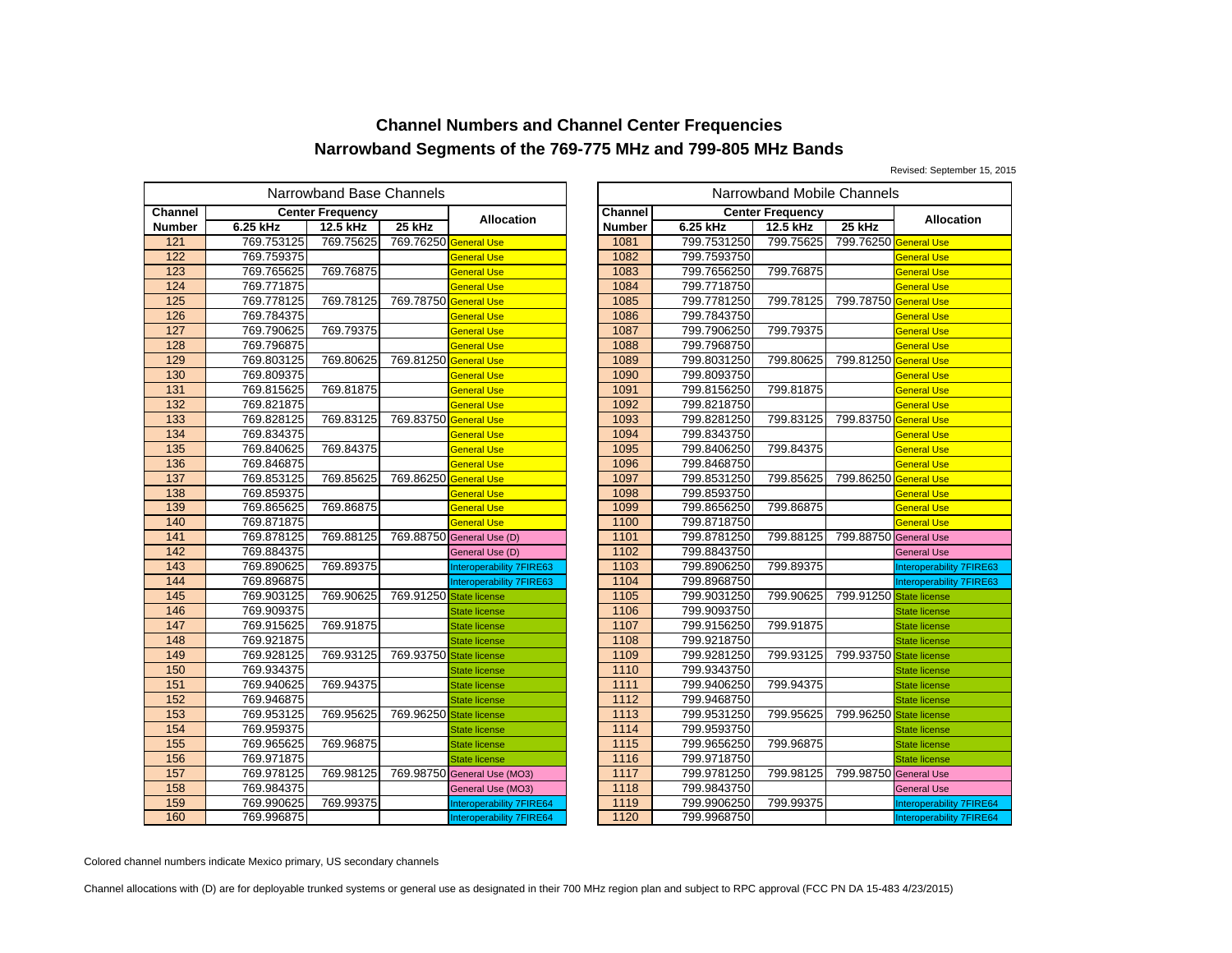Revised: September 15, 2015

|                 |            | Narrowband Base Channels |                       |                                | Narrowband Mobile Channels |                  |             |                         |           |
|-----------------|------------|--------------------------|-----------------------|--------------------------------|----------------------------|------------------|-------------|-------------------------|-----------|
| Channel         |            | <b>Center Frequency</b>  |                       | <b>Allocation</b>              |                            | <b>Channel</b>   |             | <b>Center Frequency</b> |           |
| <b>Number</b>   | 6.25 kHz   | 12.5 kHz                 | 25 kHz                |                                |                            | <b>Number</b>    | 6.25 kHz    | 12.5 kHz                | 25 kHz    |
| 161             | 770.003125 | 770.00625                | 770.01250 General Use |                                |                            | 1121             | 800.0031250 | 800.00625               | 800.01250 |
| 162             | 770.009375 |                          |                       | General Use                    |                            | 1122             | 800.0093750 |                         |           |
| 163             | 770.015625 | 770.01875                |                       | General Use                    |                            | 1123             | 800.0156250 | 800.01875               |           |
| 164             | 770.021875 |                          |                       | General Use                    |                            | 1124             | 800.0218750 |                         |           |
| 165             | 770.028125 | 770.03125                | 770.03750             | <b>General Use</b>             |                            | 1125             | 800.0281250 | 800.03125               | 800.03750 |
| 166             | 770.034375 |                          |                       | General Use                    |                            | 1126             | 800.0343750 |                         |           |
| 167             | 770.040625 | 770.04375                |                       | General Use                    |                            | 1127             | 800.0406250 | 800.04375               |           |
| 168             | 770.046875 |                          |                       | General Use                    |                            | 1128             | 800.0468750 |                         |           |
| 169             | 770.053125 | 770.05625                | 770.06250 General Use |                                |                            | 1129             | 800.0531250 | 800.05625               | 800.06250 |
| 170             | 770.059375 |                          |                       | General Use                    |                            | 1130             | 800.0593750 |                         |           |
| 171             | 770.065625 | 770.06875                |                       | General Use                    |                            | 1131             | 800.0656250 | 800.06875               |           |
| $\frac{1}{172}$ | 770.071875 |                          |                       | General Use                    |                            | 1132             | 800.0718750 |                         |           |
| 173             | 770.078125 | 770.08125                | 770.08750 General Use |                                |                            | 1133             | 800.0781250 | 800.08125               | 800.08750 |
| 174             | 770.084375 |                          |                       | General Use                    |                            | 1134             | 800.0843750 |                         |           |
| 175             | 770.090625 | 770.09375                |                       | General Use                    |                            | 1135             | 800.0906250 | 800.09375               |           |
| 176             | 770.096875 |                          |                       | General Use                    |                            | 1136             | 800.0968750 |                         |           |
| 177             | 770.103125 | 770.10625                | 770.11250             | <b>General Use</b>             |                            | 1137             | 800.1031250 | 800.10625               | 800.11250 |
| 178             | 770.109375 |                          |                       | General Use                    |                            | 1138             | 800.1093750 |                         |           |
| 179             | 770.115625 | 770.11875                |                       | General Use                    |                            | 1139             | 800.1156250 | 800.11875               |           |
| 180             | 770.121875 |                          |                       | <b>General Use</b>             |                            | 1140             | 800.1218750 |                         |           |
| 181             | 770.128125 | 770.13125                |                       | 770.13750 Air-to-Ground        |                            | 1141             | 800.1281250 | 800.13125               | 800.13750 |
| 182             | 770.134375 |                          |                       | Air-to-Ground                  |                            | 1142             | 800.1343750 |                         |           |
| 183             | 770.140625 | 770.14375                |                       | Interoperability 7TAC53        |                            | 1143             | 800.1406250 | 800.14375               |           |
| 184             | 770.146875 |                          |                       | Interoperability 7TAC53        |                            | 1144             | 800.1468750 |                         |           |
| 185             | 770.153125 | 770.15625                | 770.16250             | <b>State license</b>           |                            | 1145             | 800.1531250 | 800.15625               | 800.16250 |
| 186             | 770.159375 |                          |                       | <b>State license</b>           |                            | 1146             | 800.1593750 |                         |           |
| 187             | 770.165625 | 770.16875                |                       | <b>State license</b>           |                            | 1147             | 800.1656250 | 800.16875               |           |
| 188             | 770.171875 |                          |                       | <b>State license</b>           |                            | 1148             | 800.1718750 |                         |           |
| 189             | 770.178125 | 770.18125                | 770.18750             | <b>State license</b>           |                            | 1149             | 800.1781250 | 800.18125               | 800.18750 |
| 190             | 770.184375 |                          |                       | <b>State license</b>           |                            | 1150             | 800.1843750 |                         |           |
| 191             | 770.190625 | 770.19375                |                       | <b>State license</b>           |                            | 1151             | 800.1906250 | 800.19375               |           |
| 192             | 770.196875 |                          |                       | <b>State license</b>           |                            | 1152             | 800.1968750 |                         |           |
| 193             | 770.203125 | 770.20625                | 770.21250             | <b>State license</b>           |                            | 1153             | 800.2031250 | 800.20625               | 800.21250 |
| 194             | 770.209375 |                          |                       | <b>State license</b>           |                            | 1154             | 800.2093750 |                         |           |
| 195             | 770.215625 | 770.21875                |                       | <b>State license</b>           |                            | 1155             | 800.2156250 | 800.21875               |           |
| 196             | 770.221875 |                          |                       | <b>State license</b>           |                            | 1156             | 800.2218750 |                         |           |
| 197             | 770.228125 | 770.23125                | 770.23750 General Use |                                |                            | $\frac{1157}{2}$ | 800.2281250 | 800.23125               | 800.23750 |
| 198             | 770.234375 |                          |                       | <b>General Use</b>             |                            | 1158             | 800.2343750 |                         |           |
| 199             | 770.240625 | 770.24375                |                       | <b>Interoperability 7TAC56</b> |                            | 1159             | 800.2406250 | 800.24375               |           |
| 200             | 770.246875 |                          |                       | Interoperability 7TAC56        |                            | 1160             | 800.2468750 |                         |           |

|                                           | owband Base Channels |                         |                                |                |             | Narrowband Mobile Channels |                         |                         |
|-------------------------------------------|----------------------|-------------------------|--------------------------------|----------------|-------------|----------------------------|-------------------------|-------------------------|
|                                           | iter Frequency       |                         | <b>Allocation</b>              | <b>Channel</b> |             | <b>Center Frequency</b>    |                         | <b>Allocation</b>       |
|                                           | 12.5 kHz             | $25$ kHz                |                                | <b>Number</b>  | 6.25 kHz    | 12.5 kHz                   | $25$ kHz                |                         |
| 5                                         | 770.00625            | 770.01250 General Use   |                                | 1121           | 800.0031250 | 800.00625                  | 800.01250 General Use   |                         |
|                                           |                      |                         | <b>General Use</b>             | 1122           | 800.0093750 |                            |                         | <b>General Use</b>      |
| $rac{5}{5}$                               | 770.01875            |                         | <b>General Use</b>             | 1123           | 800.0156250 | 800.01875                  |                         | General Use             |
|                                           |                      |                         | <b>General Use</b>             | 1124           | 800.0218750 |                            |                         | <b>General Use</b>      |
| $\frac{5}{5}$                             | 770.03125            | 770.03750 General Use   |                                | 1125           | 800.0281250 | 800.03125                  | 800.03750               | <b>General Use</b>      |
|                                           |                      |                         | <b>General Use</b>             | 1126           | 800.0343750 |                            |                         | <b>General Use</b>      |
|                                           | 770.04375            |                         | <b>General Use</b>             | 1127           | 800.0406250 | 800.04375                  |                         | <b>General Use</b>      |
|                                           |                      |                         | <b>General Use</b>             | 1128           | 800.0468750 |                            |                         | <b>General Use</b>      |
|                                           | 770.05625            | 770.06250 General Use   |                                | 1129           | 800.0531250 | 800.05625                  | 800.06250 General Use   |                         |
| $\frac{5}{5}$ $\frac{5}{5}$ $\frac{5}{5}$ |                      |                         | <b>General Use</b>             | 1130           | 800.0593750 |                            |                         | <b>General Use</b>      |
|                                           | 770.06875            |                         | <b>General Use</b>             | 1131           | 800.0656250 | 800.06875                  |                         | <b>General Use</b>      |
|                                           |                      |                         | <b>General Use</b>             | 1132           | 800.0718750 |                            |                         | <b>General Use</b>      |
|                                           | 770.08125            | 770.08750 General Use   |                                | 1133           | 800.0781250 | 800.08125                  | 800.08750               | <b>General Use</b>      |
|                                           |                      |                         | <b>General Use</b>             | 1134           | 800.0843750 |                            |                         | <b>General Use</b>      |
|                                           | 770.09375            |                         | <b>General Use</b>             | 1135           | 800.0906250 | 800.09375                  |                         | <b>General Use</b>      |
|                                           |                      |                         | <b>General Use</b>             | 1136           | 800.0968750 |                            |                         | <b>General Use</b>      |
|                                           | 770.10625            | 770.11250 General Use   |                                | 1137           | 800.1031250 | 800.10625                  | 800.11250               | <b>General Use</b>      |
|                                           |                      |                         | <b>General Use</b>             | 1138           | 800.1093750 |                            |                         | General Use             |
| $\frac{5}{5}$                             | 770.11875            |                         | <b>General Use</b>             | 1139           | 800.1156250 | 800.11875                  |                         | <b>General Use</b>      |
|                                           |                      |                         | <b>General Use</b>             | 1140           | 800.1218750 |                            |                         | <b>General Use</b>      |
|                                           | 770.13125            | 770.13750 Air-to-Ground |                                | 1141           | 800.1281250 | 800.13125                  |                         | 800.13750 Air-to-Ground |
| $\frac{5}{5}$                             |                      |                         | Air-to-Ground                  | 1142           | 800.1343750 |                            |                         | Air-to-Ground           |
|                                           | 770.14375            |                         | Interoperability 7TAC53        | 1143           | 800.1406250 | 800.14375                  |                         | Interoperability 7TAC53 |
| 5                                         |                      |                         | Interoperability 7TAC53        | 1144           | 800.1468750 |                            |                         | Interoperability 7TAC53 |
|                                           | 770.15625            | 770.16250 State license |                                | 1145           | 800.1531250 | 800.15625                  | 800.16250 State license |                         |
|                                           |                      |                         | <b>State license</b>           | 1146           | 800.1593750 |                            |                         | <b>State license</b>    |
| $\frac{5}{5}$                             | 770.16875            |                         | <b>State license</b>           | 1147           | 800.1656250 | 800.16875                  |                         | <b>State license</b>    |
| 5                                         |                      |                         | <b>State license</b>           | 1148           | 800.1718750 |                            |                         | <b>State license</b>    |
|                                           | 770.18125            | 770.18750 State license |                                | 1149           | 800.1781250 | 800.18125                  | 800.18750 State license |                         |
|                                           |                      |                         | <b>State license</b>           | 1150           | 800.1843750 |                            |                         | <b>State license</b>    |
| $\frac{5}{5}$ $\frac{5}{5}$ $\frac{5}{5}$ | 770.19375            |                         | <b>State license</b>           | 1151           | 800.1906250 | 800.19375                  |                         | <b>State license</b>    |
|                                           |                      |                         | <b>State license</b>           | 1152           | 800.1968750 |                            |                         | <b>State license</b>    |
|                                           | 770.20625            | 770.21250 State license |                                | 1153           | 800.2031250 | 800.20625                  | 800.21250               | <b>State license</b>    |
|                                           |                      |                         | <b>State license</b>           | 1154           | 800.2093750 |                            |                         | <b>State license</b>    |
| $rac{5}{5}$                               | 770.21875            |                         | <b>State license</b>           | 1155           | 800.2156250 | 800.21875                  |                         | <b>State license</b>    |
|                                           |                      |                         | <b>State license</b>           | 1156           | 800.2218750 |                            |                         | <b>State license</b>    |
| $\frac{5}{5}$ $\frac{5}{5}$ $\frac{5}{5}$ | 770.23125            | 770.23750 General Use   |                                | 1157           | 800.2281250 | 800.23125                  | 800.23750 General Use   |                         |
|                                           |                      |                         | <b>General Use</b>             | 1158           | 800.2343750 |                            |                         | <b>General Use</b>      |
|                                           | 770.24375            |                         | <b>Interoperability 7TAC56</b> | 1159           | 800.2406250 | 800.24375                  |                         | Interoperability 7TAC56 |
|                                           |                      |                         | Interoperability 7TAC56        | 1160           | 800.2468750 |                            |                         | Interoperability 7TAC56 |

Colored channel numbers indicate Mexico primary, US secondary channels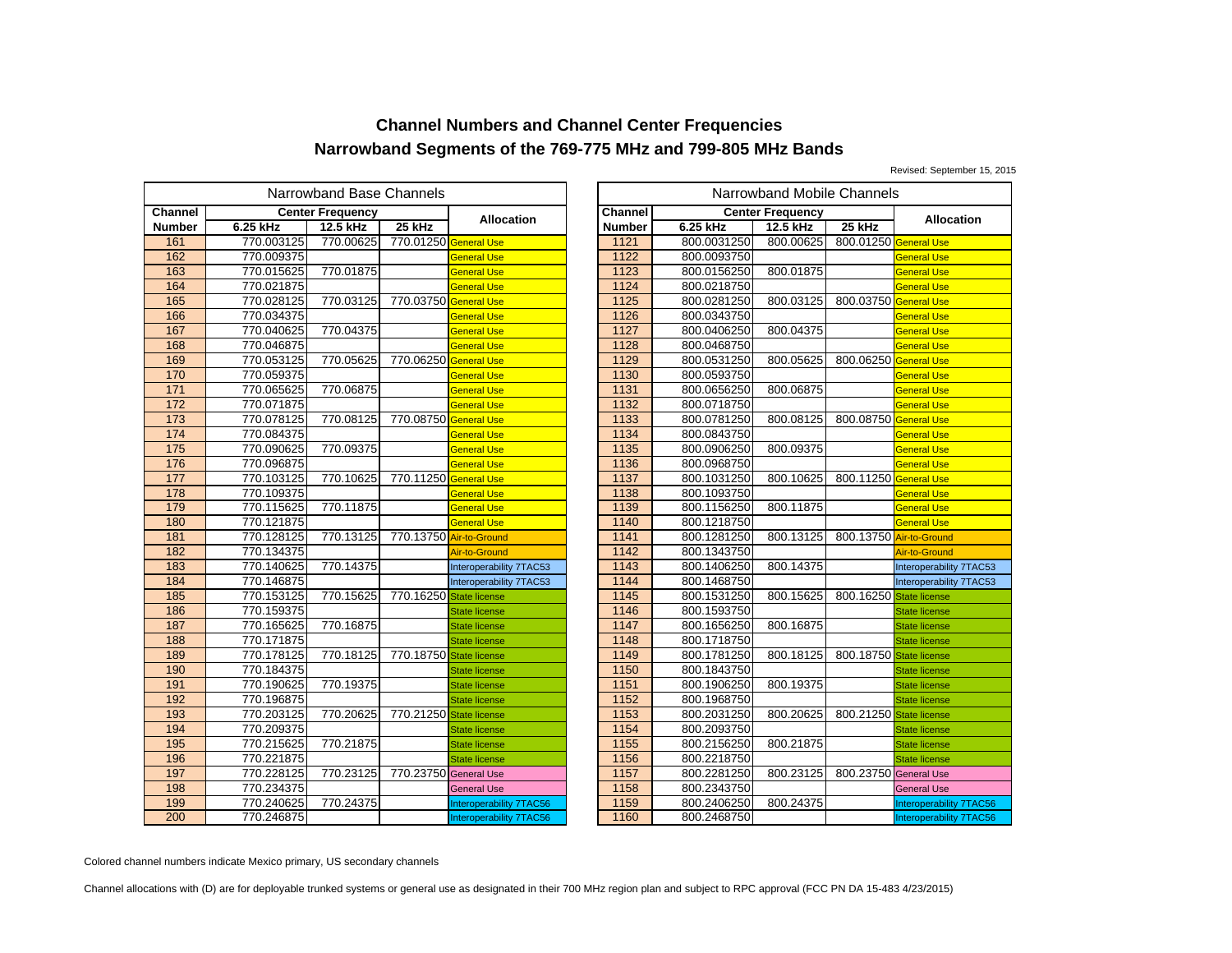Revised: September 15, 2015

|                  | Narrowband Base Channels<br>Narrowband Mobile Channels |                         |                       |                         |  |                |             |                         |           |
|------------------|--------------------------------------------------------|-------------------------|-----------------------|-------------------------|--|----------------|-------------|-------------------------|-----------|
| <b>Channel</b>   |                                                        | <b>Center Frequency</b> |                       | <b>Allocation</b>       |  | <b>Channel</b> |             | <b>Center Frequency</b> |           |
| Number           | 6.25 kHz                                               | 12.5 kHz                | 25 kHz                |                         |  | <b>Number</b>  | 6.25 kHz    | 12.5 kHz                | 25 kHz    |
| 201              | 770.253125                                             | 770.25625               | 770.26250 General Use |                         |  | 1161           | 800.2531250 | 800.25625               | 800.26250 |
| 202              | 770.259375                                             |                         |                       | <b>General Use</b>      |  | 1162           | 800.2593750 |                         |           |
| 203              | 770.265625                                             | 770.26875               |                       | General Use             |  | 1163           | 800.2656250 | 800.26875               |           |
| 204              | 770.271875                                             |                         |                       | <b>General Use</b>      |  | 1164           | 800.2718750 |                         |           |
| 205              | 770.278125                                             | 770.28125               | 770.28750             | <b>General Use</b>      |  | 1165           | 800.2781250 | 800.28125               | 800.28750 |
| 206              | 770.284375                                             |                         |                       | <b>General Use</b>      |  | 1166           | 800.2843750 |                         |           |
| 207              | 770.290625                                             | 770.29375               |                       | General Use             |  | 1167           | 800.2906250 | 800.29375               |           |
| 208              | 770.296875                                             |                         |                       | <b>General Use</b>      |  | 1168           | 800.2968750 |                         |           |
| 209              | 770.303125                                             | 770.30625               | 770.31250 General Use |                         |  | 1169           | 800.3031250 | 800.30625               | 800.31250 |
| 210              | 770.309375                                             |                         |                       | General Use             |  | 1170           | 800.3093750 |                         |           |
| 211              | 770.315625                                             | 770.31875               |                       | General Use             |  | 1171           | 800.3156250 | 800.31875               |           |
| $\overline{212}$ | 770.321875                                             |                         |                       | <b>General Use</b>      |  | 1172           | 800.3218750 |                         |           |
| 213              | 770.328125                                             | 770.33125               | 770.33750 General Use |                         |  | 1173           | 800.3281250 | 800.33125               | 800.33750 |
| 214              | 770.334375                                             |                         |                       | General Use             |  | 1174           | 800.3343750 |                         |           |
| 215              | 770.340625                                             | 770.34375               |                       | General Use             |  | 1175           | 800.3406250 | 800.34375               |           |
| 216              | 770.346875                                             |                         |                       | <b>General Use</b>      |  | 1176           | 800.3468750 |                         |           |
| 217              | 770.353125                                             | 770.35625               | 770.36250             | <b>General Use</b>      |  | 1177           | 800.3531250 | 800.35625               | 800.36250 |
| 218              | 770.359375                                             |                         |                       | General Use             |  | 1178           | 800.3593750 |                         |           |
| 219              | 770.365625                                             | 770.36875               |                       | General Use             |  | 1179           | 800.3656250 | 800.36875               |           |
| 220              | 770.371875                                             |                         |                       | <b>General Use</b>      |  | 1180           | 800.3718750 |                         |           |
| 221              | 770.378125                                             | 770.38125               | 770.38750 General Use |                         |  | 1181           | 800.3781250 | 800.38125               | 800.38750 |
| 222              | 770.384375                                             |                         |                       | <b>General Use</b>      |  | 1182           | 800.3843750 |                         |           |
| 223              | 770.390625                                             | 770.39375               |                       | Interoperability 7LAW61 |  | 1183           | 800.3906250 | 800.39375               |           |
| 224              | 770.396875                                             |                         |                       | Interoperability 7LAW61 |  | 1184           | 800.3968750 |                         |           |
| 225              | 770.403125                                             | 770.40625               | 770.41250             | <b>State license</b>    |  | 1185           | 800.4031250 | 800.40625               | 800.41250 |
| 226              | 770.409375                                             |                         |                       | <b>State license</b>    |  | 1186           | 800.4093750 |                         |           |
| 227              | 770.415625                                             | 770.41875               |                       | <b>State license</b>    |  | 1187           | 800.4156250 | 800.41875               |           |
| 228              | 770.421875                                             |                         |                       | <b>State license</b>    |  | 1188           | 800.4218750 |                         |           |
| 229              | 770.428125                                             | 770.43125               | 770.43750             | <b>State license</b>    |  | 1189           | 800.4281250 | 800.43125               | 800.43750 |
| 230              | 770.434375                                             |                         |                       | <b>State license</b>    |  | 1190           | 800.4343750 |                         |           |
| 231              | 770.440625                                             | 770.44375               |                       | <b>State license</b>    |  | 1191           | 800.4406250 | 800.44375               |           |
| 232              | 770.446875                                             |                         |                       | <b>State license</b>    |  | 1192           | 800.4468750 |                         |           |
| 233              | 770.453125                                             | 770.45625               | 770.46250             | <b>State license</b>    |  | 1193           | 800.4531250 | 800.45625               | 800.46250 |
| 234              | 770.459375                                             |                         |                       | <b>State license</b>    |  | 1194           | 800.4593750 |                         |           |
| 235              | 770.465625                                             | 770.46875               |                       | <b>State license</b>    |  | 1195           | 800.4656250 | 800.46875               |           |
| 236              | 770.471875                                             |                         |                       | <b>State license</b>    |  | 1196           | 800.4718750 |                         |           |
| 237              | 770.478125                                             | 770.48125               | 770.48750 General Use |                         |  | 1197           | 800.4781250 | 800.48125               | 800.48750 |
| 238              | 770.484375                                             |                         |                       | <b>General Use</b>      |  | 1198           | 800.4843750 |                         |           |
| 239              | 770.490625                                             | 770.49375               |                       | Interoperability 7LAW62 |  | 1199           | 800.4906250 | 800.49375               |           |
| 240              | 770.496875                                             |                         |                       | Interoperability 7LAW62 |  | 1200           | 800.4968750 |                         |           |

|                       | owband Base Channels |                         |                         |               |             | Narrowband Mobile Channels |                         |                         |
|-----------------------|----------------------|-------------------------|-------------------------|---------------|-------------|----------------------------|-------------------------|-------------------------|
|                       | ter Frequency        |                         | <b>Allocation</b>       | Channel       |             | <b>Center Frequency</b>    |                         | <b>Allocation</b>       |
|                       | 12.5 kHz             | 25 kHz                  |                         | <b>Number</b> | 6.25 kHz    | 12.5 kHz                   | 25 kHz                  |                         |
| 5                     | 770.25625            | 770.26250 General Use   |                         | 1161          | 800.2531250 | 800.25625                  | 800.26250 General Use   |                         |
|                       |                      |                         | <b>General Use</b>      | 1162          | 800.2593750 |                            |                         | General Use             |
| $rac{5}{5}$           | 770.26875            |                         | <b>General Use</b>      | 1163          | 800.2656250 | 800.26875                  |                         | General Use             |
|                       |                      |                         | <b>General Use</b>      | 1164          | 800.2718750 |                            |                         | <b>General Use</b>      |
| $\frac{5}{5}$         | 770.28125            | 770.28750 General Use   |                         | 1165          | 800.2781250 | 800.28125                  | 800.28750               | <b>General Use</b>      |
|                       |                      |                         | <b>General Use</b>      | 1166          | 800.2843750 |                            |                         | <b>General Use</b>      |
|                       | 770.29375            |                         | <b>General Use</b>      | 1167          | 800.2906250 | 800.29375                  |                         | <b>General Use</b>      |
| $\frac{5}{5}$         |                      |                         | <b>General Use</b>      | 1168          | 800.2968750 |                            |                         | <b>General Use</b>      |
|                       | 770.30625            | 770.31250 General Use   |                         | 1169          | 800.3031250 | 800.30625                  | 800.31250 General Use   |                         |
|                       |                      |                         | <b>General Use</b>      | 1170          | 800.3093750 |                            |                         | <b>General Use</b>      |
| $\frac{5}{5}$         | 770.31875            |                         | <b>General Use</b>      | 1171          | 800.3156250 | 800.31875                  |                         | <b>General Use</b>      |
|                       |                      |                         | <b>General Use</b>      | 1172          | 800.3218750 |                            |                         | <b>General Use</b>      |
| 5<br>5<br>5<br>5      | 770.33125            | 770.33750 General Use   |                         | 1173          | 800.3281250 | 800.33125                  | 800.33750 General Use   |                         |
|                       |                      |                         | <b>General Use</b>      | 1174          | 800.3343750 |                            |                         | General Use             |
|                       | 770.34375            |                         | <b>General Use</b>      | 1175          | 800.3406250 | 800.34375                  |                         | <b>General Use</b>      |
|                       |                      |                         | <b>General Use</b>      | 1176          | 800.3468750 |                            |                         | <b>General Use</b>      |
|                       | 770.35625            | 770.36250 General Use   |                         | 1177          | 800.3531250 | 800.35625                  | 800.36250 General Use   |                         |
|                       |                      |                         | <b>General Use</b>      | 1178          | 800.3593750 |                            |                         | <b>General Use</b>      |
|                       | 770.36875            |                         | <b>General Use</b>      | 1179          | 800.3656250 | 800.36875                  |                         | <b>General Use</b>      |
|                       |                      |                         | <b>General Use</b>      | 1180          | 800.3718750 |                            |                         | <b>General Use</b>      |
|                       | 770.38125            | 770.38750 General Use   |                         | 1181          | 800.3781250 | 800.38125                  | 800.38750 General Use   |                         |
|                       |                      |                         | <b>General Use</b>      | 1182          | 800.3843750 |                            |                         | <b>General Use</b>      |
| $\frac{5}{5}$         | 770.39375            |                         | Interoperability 7LAW61 | 1183          | 800.3906250 | 800.39375                  |                         | Interoperability 7LAW61 |
|                       |                      |                         | Interoperability 7LAW61 | 1184          | 800.3968750 |                            |                         | Interoperability 7LAW61 |
| 5<br>5<br>5<br>5<br>5 | 770.40625            | 770.41250 State license |                         | 1185          | 800.4031250 | 800.40625                  | 800.41250 State license |                         |
|                       |                      |                         | <b>State license</b>    | 1186          | 800.4093750 |                            |                         | <b>State license</b>    |
|                       | 770.41875            |                         | <b>State license</b>    | 1187          | 800.4156250 | 800.41875                  |                         | <b>State license</b>    |
| 5                     |                      |                         | <b>State license</b>    | 1188          | 800.4218750 |                            |                         | <b>State license</b>    |
|                       | 770.43125            | 770.43750 State license |                         | 1189          | 800.4281250 | 800.43125                  | 800.43750 State license |                         |
|                       |                      |                         | <b>State license</b>    | 1190          | 800.4343750 |                            |                         | <b>State license</b>    |
| $\frac{5}{5}$         | 770.44375            |                         | <b>State license</b>    | 1191          | 800.4406250 | 800.44375                  |                         | <b>State license</b>    |
|                       |                      |                         | <b>State license</b>    | 1192          | 800.4468750 |                            |                         | <b>State license</b>    |
| 5                     | 770.45625            | 770.46250 State license |                         | 1193          | 800.4531250 | 800.45625                  | 800.46250               | <b>State license</b>    |
|                       |                      |                         | <b>State license</b>    | 1194          | 800.4593750 |                            |                         | <b>State license</b>    |
| $\frac{5}{5}$         | 770.46875            |                         | <b>State license</b>    | 1195          | 800.4656250 | 800.46875                  |                         | <b>State license</b>    |
|                       |                      |                         | <b>State license</b>    | 1196          | 800.4718750 |                            |                         | <b>State license</b>    |
| $\frac{5}{5}$         | 770.48125            | 770.48750 General Use   |                         | 1197          | 800.4781250 | 800.48125                  | 800.48750 General Use   |                         |
|                       |                      |                         | <b>General Use</b>      | 1198          | 800.4843750 |                            |                         | <b>General Use</b>      |
| $\frac{5}{5}$         | 770.49375            |                         | Interoperability 7LAW62 | 1199          | 800.4906250 | 800.49375                  |                         | Interoperability 7LAW62 |
|                       |                      |                         | Interoperability 7LAW62 | 1200          | 800.4968750 |                            |                         | Interoperability 7LAW62 |

Colored channel numbers indicate Mexico primary, US secondary channels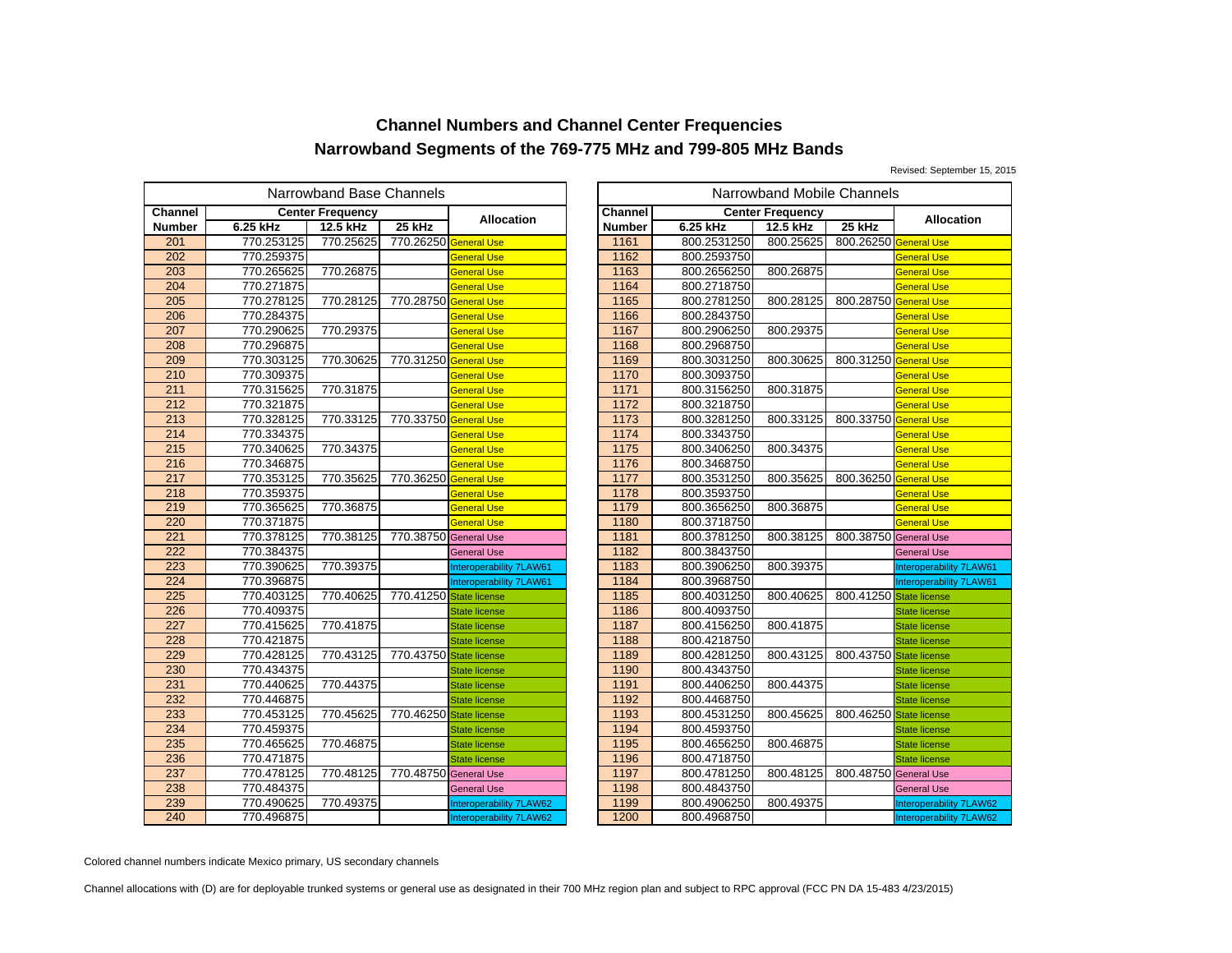Revised: September 15, 2015

|               |            | Narrowband Base Channels |                         |                         |                  |             | Narrowband Mobile Channels |           |
|---------------|------------|--------------------------|-------------------------|-------------------------|------------------|-------------|----------------------------|-----------|
| Channel       |            | <b>Center Frequency</b>  |                         | <b>Allocation</b>       | <b>Channel</b>   |             | <b>Center Frequency</b>    |           |
| <b>Number</b> | 6.25 kHz   | 12.5 kHz                 | 25 kHz                  |                         | <b>Number</b>    | 6.25 kHz    | 12.5 kHz                   | 25 kHz    |
| 241           | 770.503125 | 770.50625                | 770.51250 General Use   |                         | 1201             | 800.5031250 | 800.50625                  | 800.51250 |
| 242           | 770.509375 |                          |                         | General Use             | 1202             | 800.5093750 |                            |           |
| 243           | 770.515625 | 770.51875                |                         | General Use             | 1203             | 800.5156250 | 800.51875                  |           |
| 244           | 770.521875 |                          |                         | <b>General Use</b>      | 1204             | 800.5218750 |                            |           |
| 245           | 770.528125 | 770.53125                | 770.53750 General Use   |                         | 1205             | 800.5281250 | 800.53125                  | 800.53750 |
| 246           | 770.534375 |                          |                         | General Use             | 1206             | 800.5343750 |                            |           |
| 247           | 770.540625 | 770.54375                |                         | General Use             | 1207             | 800.5406250 | 800.54375                  |           |
| 248           | 770.546875 |                          |                         | <b>General Use</b>      | 1208             | 800.5468750 |                            |           |
| 249           | 770.553125 | 770.55625                | 770.56250 General Use   |                         | 1209             | 800.5531250 | 800.55625                  | 800.56250 |
| 250           | 770.559375 |                          |                         | General Use             | 1210             | 800.5593750 |                            |           |
| 251           | 770.565625 | 770.56875                |                         | General Use             | 1211             | 800.5656250 | 800.56875                  |           |
| 252           | 770.571875 |                          |                         | <b>General Use</b>      | $\frac{1212}{2}$ | 800.5718750 |                            |           |
| 253           | 770.578125 | 770.58125                | 770.58750 General Use   |                         | 1213             | 800.5781250 | 800.58125                  | 800.58750 |
| 254           | 770.584375 |                          |                         | General Use             | 1214             | 800.5843750 |                            |           |
| 255           | 770.590625 | 770.59375                |                         | General Use             | 1215             | 800.5906250 | 800.59375                  |           |
| 256           | 770.596875 |                          |                         | <b>General Use</b>      | 1216             | 800.5968750 |                            |           |
| 257           | 770.603125 | 770.60625                | 770.61250 General Use   |                         | 1217             | 800.6031250 | 800.60625                  | 800.61250 |
| 258           | 770.609375 |                          |                         | General Use             | 1218             | 800.6093750 |                            |           |
| 259           | 770.615625 | 770.61875                |                         | General Use             | 1219             | 800.6156250 | 800.61875                  |           |
| 260           | 770.621875 |                          |                         | <b>General Use</b>      | 1220             | 800.6218750 |                            |           |
| 261           | 770.628125 | 770.63125                |                         | 770.63750 Air-to-Ground | 1221             | 800.6281250 | 800.63125                  | 800.63750 |
| 262           | 770.634375 |                          |                         | Air-to-Ground           | 1222             | 800.6343750 |                            |           |
| 263           | 770.640625 | 770.64375                |                         | Interoperability 7TAC54 | 1223             | 800.6406250 | 800.64375                  |           |
| 264           | 770.646875 |                          |                         | Interoperability 7TAC54 | 1224             | 800.6468750 |                            |           |
| 265           | 770.653125 | 770.65625                | 770.66250               | <b>State license</b>    | 1225             | 800.6531250 | 800.65625                  | 800.66250 |
| 266           | 770.659375 |                          |                         | <b>State license</b>    | 1226             | 800.6593750 |                            |           |
| 267           | 770.665625 | 770.66875                |                         | <b>State license</b>    | 1227             | 800.6656250 | 800.66875                  |           |
| 268           | 770.671875 |                          |                         | <b>State license</b>    | 1228             | 800.6718750 |                            |           |
| 269           | 770.678125 | 770.68125                | 770.68750               | <b>State license</b>    | 1229             | 800.6781250 | 800.68125                  | 800.68750 |
| 270           | 770.684375 |                          |                         | <b>State license</b>    | 1230             | 800.6843750 |                            |           |
| 271           | 770.690625 | 770.69375                |                         | <b>State license</b>    | 1231             | 800.6906250 | 800.69375                  |           |
| 272           | 770.696875 |                          |                         | <b>State license</b>    | 1232             | 800.6968750 |                            |           |
| 273           | 770.703125 | 770.70625                | 770.71250 State license |                         | 1233             | 800.7031250 | 800.70625                  | 800.71250 |
| 274           | 770.709375 |                          |                         | <b>State license</b>    | 1234             | 800.7093750 |                            |           |
| 275           | 770.715625 | 770.71875                |                         | <b>State license</b>    | 1235             | 800.7156250 | 800.71875                  |           |
| 276           | 770.721875 |                          |                         | <b>State license</b>    | 1236             | 800.7218750 |                            |           |
| 277           | 770.728125 | 770.73125                | 770.73750 General Use   |                         | 1237             | 800.7281250 | 800.73125                  | 800.73750 |
| 278           | 770.734375 |                          |                         | <b>General Use</b>      | 1238             | 800.7343750 |                            |           |
| 279           | 770.740625 | 770.74375                |                         | I/O LS data 7DATA69     | 1239             | 800.7406250 | 800.74375                  |           |
| 280           | 770.746875 |                          |                         | I/O LS data 7DATA69     | 1240             | 800.7468750 |                            |           |

| owband Base Channels                      |                |                         | Narrowband Mobile Channels |                |             |                         |                         |                         |  |  |
|-------------------------------------------|----------------|-------------------------|----------------------------|----------------|-------------|-------------------------|-------------------------|-------------------------|--|--|
|                                           | iter Frequency |                         | <b>Allocation</b>          | <b>Channel</b> |             | <b>Center Frequency</b> |                         | <b>Allocation</b>       |  |  |
|                                           | 12.5 kHz       | $25$ kHz                |                            | <b>Number</b>  | 6.25 kHz    | 12.5 kHz                | $25$ kHz                |                         |  |  |
| 5                                         | 770.50625      | 770.51250 General Use   |                            | 1201           | 800.5031250 | 800.50625               | 800.51250 General Use   |                         |  |  |
|                                           |                |                         | <b>General Use</b>         | 1202           | 800.5093750 |                         |                         | <b>General Use</b>      |  |  |
| $rac{5}{5}$                               | 770.51875      |                         | <b>General Use</b>         | 1203           | 800.5156250 | 800.51875               |                         | General Use             |  |  |
|                                           |                |                         | <b>General Use</b>         | 1204           | 800.5218750 |                         |                         | <b>General Use</b>      |  |  |
| $\frac{5}{5}$                             | 770.53125      | 770.53750 General Use   |                            | 1205           | 800.5281250 | 800.53125               | 800.53750 General Use   |                         |  |  |
|                                           |                |                         | <b>General Use</b>         | 1206           | 800.5343750 |                         |                         | <b>General Use</b>      |  |  |
|                                           | 770.54375      |                         | <b>General Use</b>         | 1207           | 800.5406250 | 800.54375               |                         | <b>General Use</b>      |  |  |
| $rac{5}{5}$                               |                |                         | <b>General Use</b>         | 1208           | 800.5468750 |                         |                         | <b>General Use</b>      |  |  |
|                                           | 770.55625      | 770.56250 General Use   |                            | 1209           | 800.5531250 | 800.55625               | 800.56250 General Use   |                         |  |  |
| 5<br>5<br>5<br>5                          |                |                         | <b>General Use</b>         | 1210           | 800.5593750 |                         |                         | <b>General Use</b>      |  |  |
|                                           | 770.56875      |                         | <b>General Use</b>         | 1211           | 800.5656250 | 800.56875               |                         | General Use             |  |  |
|                                           |                |                         | <b>General Use</b>         | 1212           | 800.5718750 |                         |                         | <b>General Use</b>      |  |  |
|                                           | 770.58125      | 770.58750 General Use   |                            | 1213           | 800.5781250 | 800.58125               | 800.58750               | <b>General Use</b>      |  |  |
|                                           |                |                         | <b>General Use</b>         | 1214           | 800.5843750 |                         |                         | <b>General Use</b>      |  |  |
|                                           | 770.59375      |                         | <b>General Use</b>         | 1215           | 800.5906250 | 800.59375               |                         | <b>General Use</b>      |  |  |
|                                           |                |                         | <b>General Use</b>         | 1216           | 800.5968750 |                         |                         | <b>General Use</b>      |  |  |
|                                           | 770.60625      | 770.61250               | <b>General Use</b>         | 1217           | 800.6031250 | 800.60625               | 800.61250               | <b>General Use</b>      |  |  |
|                                           |                |                         | <b>General Use</b>         | 1218           | 800.6093750 |                         |                         | General Use             |  |  |
|                                           | 770.61875      |                         | <b>General Use</b>         | 1219           | 800.6156250 | 800.61875               |                         | <b>General Use</b>      |  |  |
|                                           |                |                         | <b>General Use</b>         | 1220           | 800.6218750 |                         |                         | <b>General Use</b>      |  |  |
|                                           | 770.63125      |                         | 770.63750 Air-to-Ground    | 1221           | 800.6281250 | 800.63125               |                         | 800.63750 Air-to-Ground |  |  |
|                                           |                |                         | Air-to-Ground              | 1222           | 800.6343750 |                         |                         | Air-to-Ground           |  |  |
|                                           | 770.64375      |                         | Interoperability 7TAC54    | 1223           | 800.6406250 | 800.64375               |                         | Interoperability 7TAC54 |  |  |
|                                           |                |                         | Interoperability 7TAC54    | 1224           | 800.6468750 |                         |                         | Interoperability 7TAC54 |  |  |
|                                           | 770.65625      | 770.66250 State license |                            | 1225           | 800.6531250 | 800.65625               | 800.66250 State license |                         |  |  |
| $\frac{5}{5}$                             |                |                         | <b>State license</b>       | 1226           | 800.6593750 |                         |                         | <b>State license</b>    |  |  |
|                                           | 770.66875      |                         | <b>State license</b>       | 1227           | 800.6656250 | 800.66875               |                         | <b>State license</b>    |  |  |
| 5                                         |                |                         | <b>State license</b>       | 1228           | 800.6718750 |                         |                         | <b>State license</b>    |  |  |
|                                           | 770.68125      | 770.68750 State license |                            | 1229           | 800.6781250 | 800.68125               | 800.68750 State license |                         |  |  |
|                                           |                |                         | <b>State license</b>       | 1230           | 800.6843750 |                         |                         | <b>State license</b>    |  |  |
| $\frac{5}{5}$ $\frac{5}{5}$ $\frac{5}{5}$ | 770.69375      |                         | <b>State license</b>       | 1231           | 800.6906250 | 800.69375               |                         | <b>State license</b>    |  |  |
|                                           |                |                         | <b>State license</b>       | 1232           | 800.6968750 |                         |                         | <b>State license</b>    |  |  |
|                                           | 770.70625      | 770.71250 State license |                            | 1233           | 800.7031250 | 800.70625               | 800.71250               | <b>State license</b>    |  |  |
|                                           |                |                         | <b>State license</b>       | 1234           | 800.7093750 |                         |                         | <b>State license</b>    |  |  |
| $rac{5}{5}$                               | 770.71875      |                         | <b>State license</b>       | 1235           | 800.7156250 | 800.71875               |                         | <b>State license</b>    |  |  |
|                                           |                |                         | State license              | 1236           | 800.7218750 |                         |                         | <b>State license</b>    |  |  |
| $\frac{5}{5}$                             | 770.73125      | 770.73750 General Use   |                            | 1237           | 800.7281250 | 800.73125               | 800.73750 General Use   |                         |  |  |
|                                           |                |                         | <b>General Use</b>         | 1238           | 800.7343750 |                         |                         | <b>General Use</b>      |  |  |
|                                           | 770.74375      |                         | I/O LS data 7DATA69        | 1239           | 800.7406250 | 800.74375               |                         | I/O LS data 7DATA69     |  |  |
| $rac{5}{5}$                               |                |                         | I/O LS data 7DATA69        | 1240           | 800.7468750 |                         |                         | I/O LS data 7DATA69     |  |  |

Colored channel numbers indicate Mexico primary, US secondary channels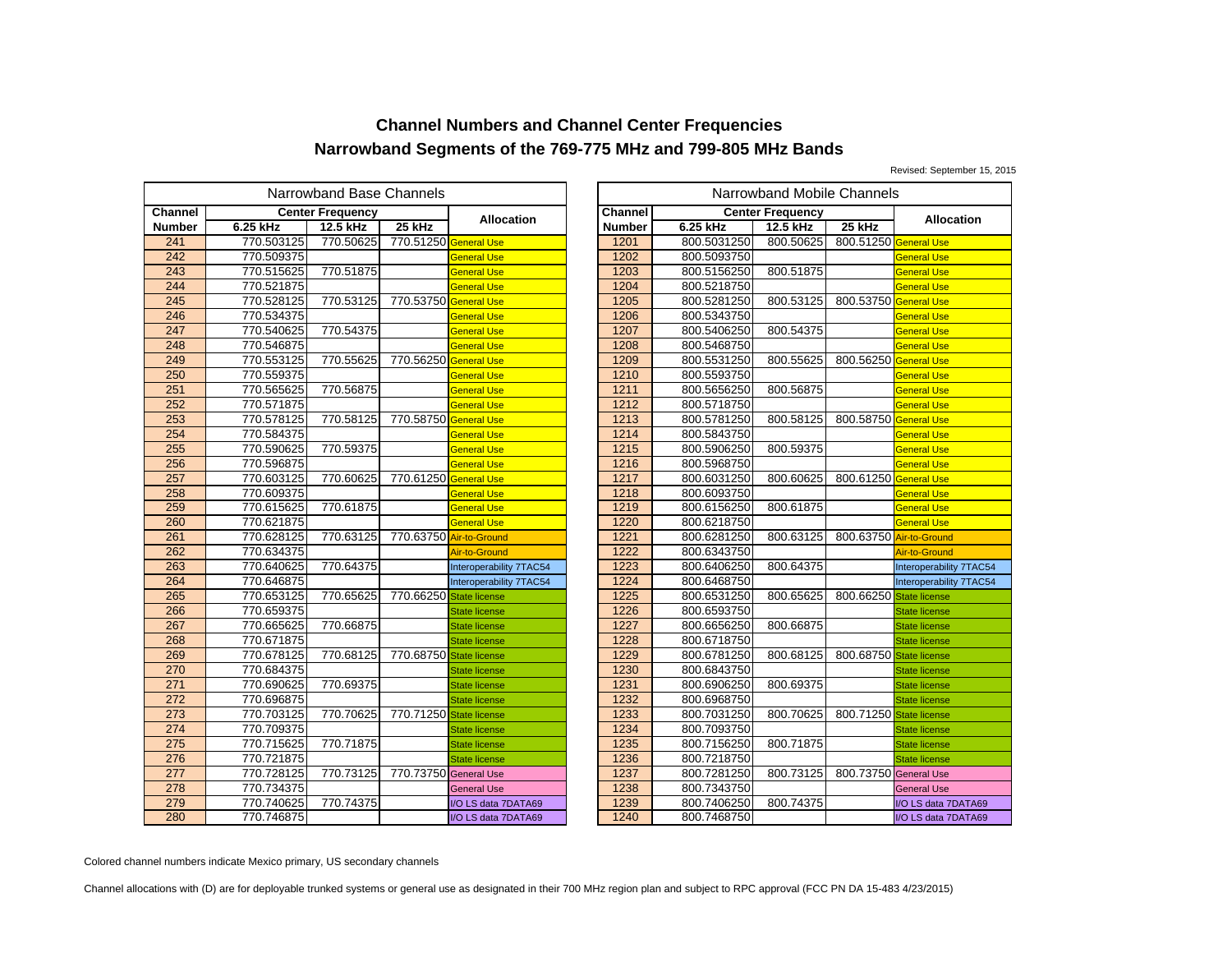Revised: September 15, 2015

|                |            | Narrowband Base Channels |                         |                                |         |             | Narrowband Mobile Channels |           |
|----------------|------------|--------------------------|-------------------------|--------------------------------|---------|-------------|----------------------------|-----------|
| <b>Channel</b> |            | <b>Center Frequency</b>  |                         | Allocation                     | Channel |             | <b>Center Frequency</b>    |           |
| <b>Number</b>  | 6.25 kHz   | 12.5 kHz                 | 25 kHz                  |                                | Number  | 6.25 kHz    | 12.5 kHz                   | 25 kHz    |
| 281            | 770.753125 | 770.75625                | 770.76250 General Use   |                                | 1241    | 800.7531250 | 800.75625                  | 800.76250 |
| 282            | 770.759375 |                          |                         | General Use                    | 1242    | 800.7593750 |                            |           |
| 283            | 770.765625 | 770.76875                |                         | General Use                    | 1243    | 800.7656250 | 800.76875                  |           |
| 284            | 770.771875 |                          |                         | <b>General Use</b>             | 1244    | 800.7718750 |                            |           |
| 285            | 770.778125 | 770.78125                | 770.78750               | <b>General Use</b>             | 1245    | 800.7781250 | 800.78125                  | 800.78750 |
| 286            | 770.784375 |                          |                         | <b>General Use</b>             | 1246    | 800.7843750 |                            |           |
| 287            | 770.790625 | 770.79375                |                         | <b>General Use</b>             | 1247    | 800.7906250 | 800.79375                  |           |
| 288            | 770.796875 |                          |                         | <b>General Use</b>             | 1248    | 800.7968750 |                            |           |
| 289            | 770.803125 | 770.80625                | 770.81250 General Use   |                                | 1249    | 800.8031250 | 800.80625                  | 800.81250 |
| 290            | 770.809375 |                          |                         | General Use                    | 1250    | 800.8093750 |                            |           |
| 291            | 770.815625 | 770.81875                |                         | <b>General Use</b>             | 1251    | 800.8156250 | 800.81875                  |           |
| 292            | 770.821875 |                          |                         | <b>General Use</b>             | 1252    | 800.8218750 |                            |           |
| 293            | 770.828125 | 770.83125                | 770.83750               | <b>General Use</b>             | 1253    | 800.8281250 | 800.83125                  | 800.83750 |
| 294            | 770.834375 |                          |                         | General Use                    | 1254    | 800.8343750 |                            |           |
| 295            | 770.840625 | 770.84375                |                         | General Use                    | 1255    | 800.8406250 | 800.84375                  |           |
| 296            | 770.846875 |                          |                         | <b>General Use</b>             | 1256    | 800.8468750 |                            |           |
| 297            | 770.853125 | 770.85625                | 770.86250               | <b>General Use</b>             | 1257    | 800.8531250 | 800.85625                  | 800.86250 |
| 298            | 770.859375 |                          |                         | General Use                    | 1258    | 800.8593750 |                            |           |
| 299            | 770.865625 | 770.86875                |                         | <b>General Use</b>             | 1259    | 800.8656250 | 800.86875                  |           |
| 300            | 770.871875 |                          |                         | <b>General Use</b>             | 1260    | 800.8718750 |                            |           |
| 301            | 770.878125 | 770.88125                | 770.88750 General Use   |                                | 1261    | 800.8781250 | 800.88125                  | 800.88750 |
| 302            | 770.884375 |                          |                         | <b>General Use</b>             | 1262    | 800.8843750 |                            |           |
| 303            | 770.890625 | 770.89375                |                         | <b>Interoperability 7MOB59</b> | 1263    | 800.8906250 | 800.89375                  |           |
| 304            | 770.896875 |                          |                         | <b>Interoperability 7MOB59</b> | 1264    | 800.8968750 |                            |           |
| 305            | 770.903125 | 770.90625                | 770.91250 State license |                                | 1265    | 800.9031250 | 800.90625                  | 800.91250 |
| 306            | 770.909375 |                          |                         | <b>State license</b>           | 1266    | 800.9093750 |                            |           |
| 307            | 770.915625 | 770.91875                |                         | <b>State license</b>           | 1267    | 800.9156250 | 800.91875                  |           |
| 308            | 770.921875 |                          |                         | <b>State license</b>           | 1268    | 800.9218750 |                            |           |
| 309            | 770.928125 | 770.93125                | 770.93750               | <b>State license</b>           | 1269    | 800.9281250 | 800.93125                  | 800.93750 |
| 310            | 770.934375 |                          |                         | <b>State license</b>           | 1270    | 800.9343750 |                            |           |
| 311            | 770.940625 | 770.94375                |                         | <b>State license</b>           | 1271    | 800.9406250 | 800.94375                  |           |
| 312            | 770.946875 |                          |                         | <b>State license</b>           | 1272    | 800.9468750 |                            |           |
| 313            | 770.953125 | 770.95625                | 770.96250               | <b>State license</b>           | 1273    | 800.9531250 | 800.95625                  | 800.96250 |
| 314            | 770.959375 |                          |                         | <b>State license</b>           | 1274    | 800.9593750 |                            |           |
| 315            | 770.965625 | 770.96875                |                         | <b>State license</b>           | 1275    | 800.9656250 | 800.96875                  |           |
| 316            | 770.971875 |                          |                         | <b>State license</b>           | 1276    | 800.9718750 |                            |           |
| 317            | 770.978125 | 770.98125                | 770.98750 General Use   |                                | 1277    | 800.9781250 | 800.98125                  | 800.98750 |
| 318            | 770.984375 |                          |                         | <b>General Use</b>             | 1278    | 800.9843750 |                            |           |
| 319            | 770.990625 | 770.99375                |                         | Interoperability 7GTAC57       | 1279    | 800.9906250 | 800.99375                  |           |
| 320            | 770.996875 |                          |                         | Interoperability 7GTAC57       | 1280    | 800.9968750 |                            |           |

|                                           | owband Base Channels |                         |                          |                |             | Narrowband Mobile Channels |                         |                          |
|-------------------------------------------|----------------------|-------------------------|--------------------------|----------------|-------------|----------------------------|-------------------------|--------------------------|
|                                           | iter Frequency       |                         | <b>Allocation</b>        | <b>Channel</b> |             | <b>Center Frequency</b>    |                         | <b>Allocation</b>        |
|                                           | 12.5 kHz             | 25 kHz                  |                          | <b>Number</b>  | 6.25 kHz    | 12.5 kHz                   | $25$ kHz                |                          |
| 5                                         | 770.75625            | 770.76250 General Use   |                          | 1241           | 800.7531250 | 800.75625                  | 800.76250 General Use   |                          |
|                                           |                      |                         | <b>General Use</b>       | 1242           | 800.7593750 |                            |                         | <b>General Use</b>       |
| $\frac{5}{5}$                             | 770.76875            |                         | <b>General Use</b>       | 1243           | 800.7656250 | 800.76875                  |                         | General Use              |
|                                           |                      |                         | <b>General Use</b>       | 1244           | 800.7718750 |                            |                         | <b>General Use</b>       |
| $rac{5}{5}$                               | 770.78125            | 770.78750 General Use   |                          | 1245           | 800.7781250 | 800.78125                  | 800.78750 General Use   |                          |
|                                           |                      |                         | <b>General Use</b>       | 1246           | 800.7843750 |                            |                         | <b>General Use</b>       |
|                                           | 770.79375            |                         | <b>General Use</b>       | 1247           | 800.7906250 | 800.79375                  |                         | <b>General Use</b>       |
| $rac{5}{5}$                               |                      |                         | <b>General Use</b>       | 1248           | 800.7968750 |                            |                         | <b>General Use</b>       |
|                                           | 770.80625            | 770.81250 General Use   |                          | 1249           | 800.8031250 | 800.80625                  | 800.81250 General Use   |                          |
| 5<br>5<br>5<br>5                          |                      |                         | <b>General Use</b>       | 1250           | 800.8093750 |                            |                         | <b>General Use</b>       |
|                                           | 770.81875            |                         | <b>General Use</b>       | 1251           | 800.8156250 | 800.81875                  |                         | General Use              |
|                                           |                      |                         | <b>General Use</b>       | 1252           | 800.8218750 |                            |                         | <b>General Use</b>       |
|                                           | 770.83125            | 770.83750 General Use   |                          | 1253           | 800.8281250 | 800.83125                  | 800.83750 General Use   |                          |
|                                           |                      |                         | <b>General Use</b>       | 1254           | 800.8343750 |                            |                         | <b>General Use</b>       |
|                                           | 770.84375            |                         | <b>General Use</b>       | 1255           | 800.8406250 | 800.84375                  |                         | <b>General Use</b>       |
|                                           |                      |                         | <b>General Use</b>       | 1256           | 800.8468750 |                            |                         | <b>General Use</b>       |
|                                           | 770.85625            | 770.86250               | <b>General Use</b>       | 1257           | 800.8531250 | 800.85625                  | 800.86250               | <b>General Use</b>       |
|                                           |                      |                         | <b>General Use</b>       | 1258           | 800.8593750 |                            |                         | General Use              |
| $rac{5}{5}$                               | 770.86875            |                         | <b>General Use</b>       | 1259           | 800.8656250 | 800.86875                  |                         | <b>General Use</b>       |
|                                           |                      |                         | <b>General Use</b>       | 1260           | 800.8718750 |                            |                         | <b>General Use</b>       |
|                                           | 770.88125            | 770.88750 General Use   |                          | 1261           | 800.8781250 | 800.88125                  | 800.88750 General Use   |                          |
|                                           |                      |                         | <b>General Use</b>       | 1262           | 800.8843750 |                            |                         | <b>General Use</b>       |
|                                           | 770.89375            |                         | Interoperability 7MOB59  | 1263           | 800.8906250 | 800.89375                  |                         | Interoperability 7MOB59  |
| $\frac{5}{5}$ $\frac{5}{5}$               |                      |                         | Interoperability 7MOB59  | 1264           | 800.8968750 |                            |                         | Interoperability 7MOB59  |
| 5                                         | 770.90625            | 770.91250 State license |                          | 1265           | 800.9031250 | 800.90625                  | 800.91250 State license |                          |
|                                           |                      |                         | <b>State license</b>     | 1266           | 800.9093750 |                            |                         | <b>State license</b>     |
| $rac{5}{5}$                               | 770.91875            |                         | <b>State license</b>     | 1267           | 800.9156250 | 800.91875                  |                         | <b>State license</b>     |
| 5                                         |                      |                         | <b>State license</b>     | 1268           | 800.9218750 |                            |                         | <b>State license</b>     |
|                                           | 770.93125            | 770.93750 State license |                          | 1269           | 800.9281250 | 800.93125                  | 800.93750 State license |                          |
|                                           |                      |                         | <b>State license</b>     | 1270           | 800.9343750 |                            |                         | <b>State license</b>     |
|                                           | 770.94375            |                         | <b>State license</b>     | 1271           | 800.9406250 | 800.94375                  |                         | <b>State license</b>     |
| $\frac{5}{5}$ $\frac{5}{5}$ $\frac{5}{5}$ |                      |                         | <b>State license</b>     | 1272           | 800.9468750 |                            |                         | <b>State license</b>     |
|                                           | 770.95625            | 770.96250 State license |                          | 1273           | 800.9531250 | 800.95625                  | 800.96250               | <b>State license</b>     |
|                                           |                      |                         | <b>State license</b>     | 1274           | 800.9593750 |                            |                         | <b>State license</b>     |
| $rac{5}{5}$                               | 770.96875            |                         | <b>State license</b>     | 1275           | 800.9656250 | 800.96875                  |                         | <b>State license</b>     |
|                                           |                      |                         | State license            | 1276           | 800.9718750 |                            |                         | <b>State license</b>     |
|                                           | 770.98125            | 770.98750 General Use   |                          | 1277           | 800.9781250 | 800.98125                  | 800.98750 General Use   |                          |
| $\frac{5}{5}$                             |                      |                         | <b>General Use</b>       | 1278           | 800.9843750 |                            |                         | <b>General Use</b>       |
| $rac{5}{5}$                               | 770.99375            |                         | Interoperability 7GTAC57 | 1279           | 800.9906250 | 800.99375                  |                         | Interoperability 7GTAC57 |
|                                           |                      |                         | Interoperability 7GTAC57 | 1280           | 800.9968750 |                            |                         | Interoperability 7GTAC57 |

Colored channel numbers indicate Mexico primary, US secondary channels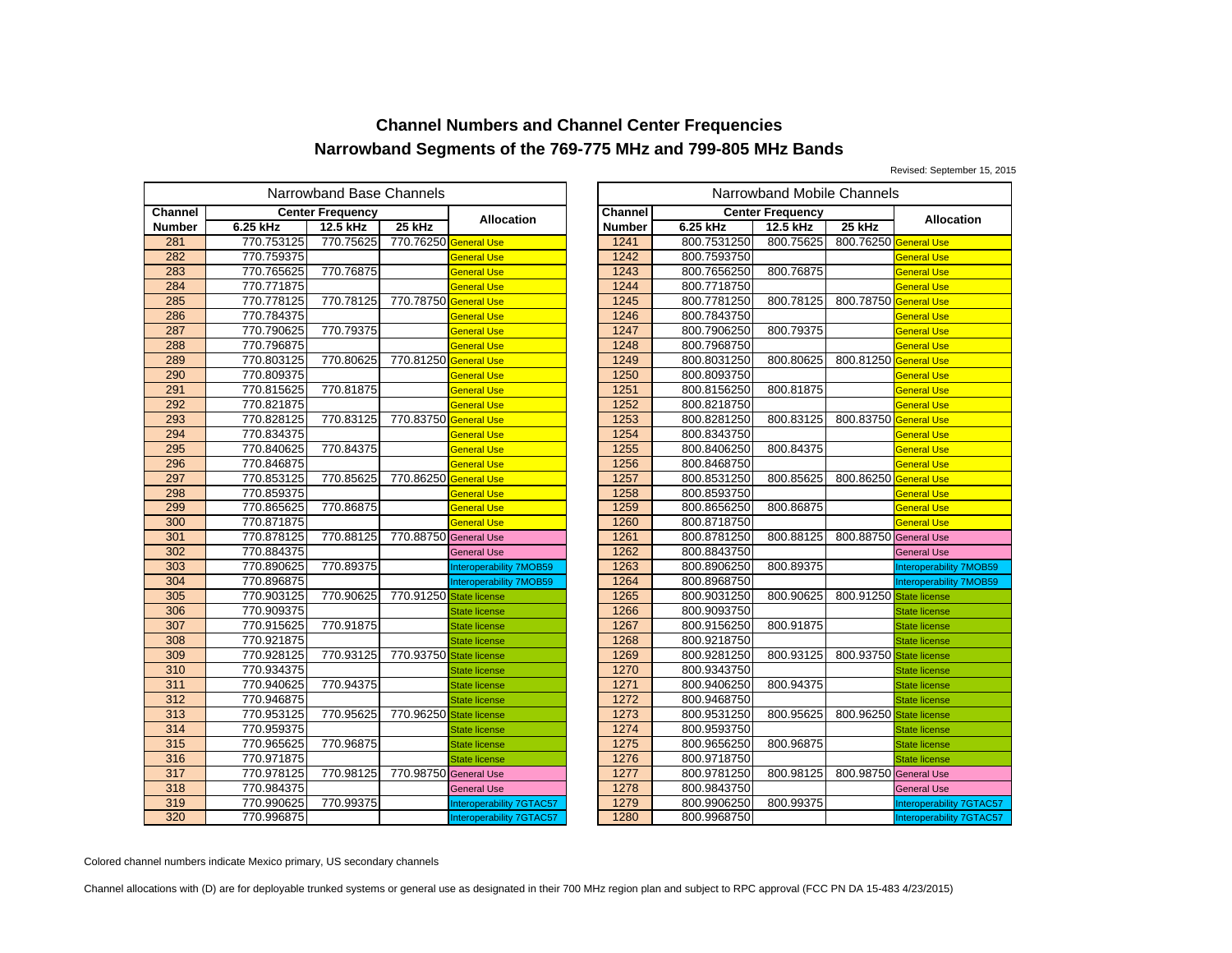Revised: September 15, 2015

|               |            | Narrowband Base Channels |                       |                    |                |             | Narrowband Mobile Channels |           |
|---------------|------------|--------------------------|-----------------------|--------------------|----------------|-------------|----------------------------|-----------|
| Channel       |            | <b>Center Frequency</b>  |                       |                    | <b>Channel</b> |             | <b>Center Frequency</b>    |           |
| <b>Number</b> | 6.25 kHz   | 12.5 kHz                 | 25 kHz                | <b>Allocation</b>  | <b>Number</b>  | 6.25 kHz    | 12.5 kHz                   | 25 kHz    |
| 321           | 771.003125 | 771.00625                | 771.01250 General Use |                    | 1281           | 801.0031250 | 801.00625                  | 801.01250 |
| 322           | 771.009375 |                          |                       | <b>General Use</b> | 1282           | 801.0093750 |                            |           |
| 323           | 771.015625 | 771.01875                |                       | General Use        | 1283           | 801.0156250 | 801.01875                  |           |
| 324           | 771.021875 |                          |                       | <b>General Use</b> | 1284           | 801.0218750 |                            |           |
| 325           | 771.028125 | 771.03125                | 771.03750 General Use |                    | 1285           | 801.0281250 | 801.03125                  | 801.03750 |
| 326           | 771.034375 |                          |                       | <b>General Use</b> | 1286           | 801.0343750 |                            |           |
| 327           | 771.040625 | 771.04375                |                       | General Use        | 1287           | 801.0406250 | 801.04375                  |           |
| 328           | 771.046875 |                          |                       | General Use        | 1288           | 801.0468750 |                            |           |
| 329           | 771.053125 | 771.05625                | 771.06250 General Use |                    | 1289           | 801.0531250 | 801.05625                  | 801.06250 |
| 330           | 771.059375 |                          |                       | General Use        | 1290           | 801.0593750 |                            |           |
| 331           | 771.065625 | 771.06875                |                       | General Use        | 1291           | 801.0656250 | 801.06875                  |           |
| 332           | 771.071875 |                          |                       | <b>General Use</b> | 1292           | 801.0718750 |                            |           |
| 333           | 771.078125 | 771.08125                | 771.08750 General Use |                    | 1293           | 801.0781250 | 801.08125                  | 801.08750 |
| 334           | 771.084375 |                          |                       | General Use        | 1294           | 801.0843750 |                            |           |
| 335           | 771.090625 | 771.09375                |                       | General Use        | 1295           | 801.0906250 | 801.09375                  |           |
| 336           | 771.096875 |                          |                       | <b>General Use</b> | 1296           | 801.0968750 |                            |           |
| 337           | 771.103125 | 771.10625                | 771.11250 General Use |                    | 1297           | 801.1031250 | 801.10625                  | 801.11250 |
| 338           | 771.109375 |                          |                       | General Use        | 1298           | 801.1093750 |                            |           |
| 339           | 771.115625 | 771.11875                |                       | General Use        | 1299           | 801.1156250 | 801.11875                  |           |
| 340           | 771.121875 |                          |                       | <b>General Use</b> | 1300           | 801.1218750 |                            |           |
| 341           | 771.128125 | 771.13125                | 771.13750 General Use |                    | 1301           | 801.1281250 | 801.13125                  | 801.13750 |
| 342           | 771.134375 |                          |                       | General Use        | 1302           | 801.1343750 |                            |           |
| 343           | 771.140625 | 771.14375                |                       | General Use        | 1303           | 801.1406250 | 801.14375                  |           |
| 344           | 771.146875 |                          |                       | General Use        | 1304           | 801.1468750 |                            |           |
| 345           | 771.153125 | 771.15625                | 771.16250 General Use |                    | 1305           | 801.1531250 | 801.15625                  | 801.16250 |
| 346           | 771.159375 |                          |                       | General Use        | 1306           | 801.1593750 |                            |           |
| 347           | 771.165625 | 771.16875                |                       | <b>General Use</b> | 1307           | 801.1656250 | 801.16875                  |           |
| 348           | 771.171875 |                          |                       | <b>General Use</b> | 1308           | 801.1718750 |                            |           |
| 349           | 771.178125 | 771.18125                | 771.18750 General Use |                    | 1309           | 801.1781250 | 801.18125                  | 801.18750 |
| 350           | 771.184375 |                          |                       | General Use        | 1310           | 801.1843750 |                            |           |
| 351           | 771.190625 | 771.19375                |                       | General Use        | 1311           | 801.1906250 | 801.19375                  |           |
| 352           | 771.196875 |                          |                       | <b>General Use</b> | 1312           | 801.1968750 |                            |           |
| 353           | 771.203125 | 771.20625                | 771.21250 General Use |                    | 1313           | 801.2031250 | 801.20625                  | 801.21250 |
| 354           | 771.209375 |                          |                       | <b>General Use</b> | 1314           | 801.2093750 |                            |           |
| 355           | 771.215625 | 771.21875                |                       | General Use        | 1315           | 801.2156250 | 801.21875                  |           |
| 356           | 771.221875 |                          |                       | General Use        | 1316           | 801.2218750 |                            |           |
| 357           | 771.228125 | 771.23125                | 771.23750 General Use |                    | 1317           | 801.2281250 | 801.23125                  | 801.23750 |
| 358           | 771.234375 |                          |                       | General Use        | 1318           | 801.2343750 |                            |           |
| 359           | 771.240625 | 771.24375                |                       | General Use        | 1319           | 801.2406250 | 801.24375                  |           |
| 360           | 771.246875 |                          |                       | <b>General Use</b> | 1320           | 801.2468750 |                            |           |

|               | owband Base Channels |                       |                    |               |             | Narrowband Mobile Channels |                       |                    |
|---------------|----------------------|-----------------------|--------------------|---------------|-------------|----------------------------|-----------------------|--------------------|
|               | iter Frequency       |                       |                    | Channel       |             | <b>Center Frequency</b>    |                       |                    |
|               | 12.5 kHz             | 25 kHz                | Allocation         | <b>Number</b> | 6.25 kHz    | 12.5 kHz                   | 25 kHz                | <b>Allocation</b>  |
| 5             | 771.00625            | 771.01250 General Use |                    | 1281          | 801.0031250 | 801.00625                  | 801.01250 General Use |                    |
| 5             |                      |                       | <b>General Use</b> | 1282          | 801.0093750 |                            |                       | <b>General Use</b> |
|               | 771.01875            |                       | <b>General Use</b> | 1283          | 801.0156250 | 801.01875                  |                       | <b>General Use</b> |
| $\frac{5}{5}$ |                      |                       | <b>General Use</b> | 1284          | 801.0218750 |                            |                       | <b>General Use</b> |
|               | 771.03125            | 771.03750 General Use |                    | 1285          | 801.0281250 | 801.03125                  | 801.03750 General Use |                    |
| $\frac{5}{5}$ |                      |                       | <b>General Use</b> | 1286          | 801.0343750 |                            |                       | <b>General Use</b> |
| 5             | 771.04375            |                       | <b>General Use</b> | 1287          | 801.0406250 | 801.04375                  |                       | <b>General Use</b> |
|               |                      |                       | <b>General Use</b> | 1288          | 801.0468750 |                            |                       | <b>General Use</b> |
| $rac{5}{5}$   | 771.05625            | 771.06250 General Use |                    | 1289          | 801.0531250 | 801.05625                  | 801.06250 General Use |                    |
|               |                      |                       | <b>General Use</b> | 1290          | 801.0593750 |                            |                       | <b>General Use</b> |
| $\frac{5}{5}$ | 771.06875            |                       | <b>General Use</b> | 1291          | 801.0656250 | 801.06875                  |                       | <b>General Use</b> |
| 5             |                      |                       | <b>General Use</b> | 1292          | 801.0718750 |                            |                       | <b>General Use</b> |
|               | 771.08125            | 771.08750 General Use |                    | 1293          | 801.0781250 | 801.08125                  | 801.08750 General Use |                    |
| $rac{5}{5}$   |                      |                       | <b>General Use</b> | 1294          | 801.0843750 |                            |                       | <b>General Use</b> |
|               | 771.09375            |                       | <b>General Use</b> | 1295          | 801.0906250 | 801.09375                  |                       | <b>General Use</b> |
| $\frac{5}{5}$ |                      |                       | <b>General Use</b> | 1296          | 801.0968750 |                            |                       | <b>General Use</b> |
| 5             | 771.10625            | 771.11250 General Use |                    | 1297          | 801.1031250 | 801.10625                  | 801.11250 General Use |                    |
|               |                      |                       | <b>General Use</b> | 1298          | 801.1093750 |                            |                       | <b>General Use</b> |
| $\frac{5}{5}$ | 771.11875            |                       | <b>General Use</b> | 1299          | 801.1156250 | 801.11875                  |                       | <b>General Use</b> |
|               |                      |                       | <b>General Use</b> | 1300          | 801.1218750 |                            |                       | <b>General Use</b> |
| $rac{5}{5}$   | 771.13125            | 771.13750 General Use |                    | 1301          | 801.1281250 | 801.13125                  | 801.13750 General Use |                    |
|               |                      |                       | <b>General Use</b> | 1302          | 801.1343750 |                            |                       | <b>General Use</b> |
| $\frac{5}{5}$ | 771.14375            |                       | <b>General Use</b> | 1303          | 801.1406250 | 801.14375                  |                       | <b>General Use</b> |
|               |                      |                       | <b>General Use</b> | 1304          | 801.1468750 |                            |                       | <b>General Use</b> |
| $\frac{5}{5}$ | 771.15625            | 771.16250 General Use |                    | 1305          | 801.1531250 | 801.15625                  | 801.16250 General Use |                    |
|               |                      |                       | <b>General Use</b> | 1306          | 801.1593750 |                            |                       | <b>General Use</b> |
| 5             | 771.16875            |                       | <b>General Use</b> | 1307          | 801.1656250 | 801.16875                  |                       | <b>General Use</b> |
| $rac{5}{5}$   |                      |                       | <b>General Use</b> | 1308          | 801.1718750 |                            |                       | <b>General Use</b> |
|               | 771.18125            | 771.18750 General Use |                    | 1309          | 801.1781250 | 801.18125                  | 801.18750 General Use |                    |
|               |                      |                       | <b>General Use</b> | 1310          | 801.1843750 |                            |                       | <b>General Use</b> |
| $rac{5}{5}$   | 771.19375            |                       | <b>General Use</b> | 1311          | 801.1906250 | 801.19375                  |                       | <b>General Use</b> |
| 5             |                      |                       | <b>General Use</b> | 1312          | 801.1968750 |                            |                       | <b>General Use</b> |
| $\frac{5}{5}$ | 771.20625            | 771.21250 General Use |                    | 1313          | 801.2031250 | 801.20625                  | 801.21250 General Use |                    |
|               |                      |                       | <b>General Use</b> | 1314          | 801.2093750 |                            |                       | <b>General Use</b> |
| 5             | 771.21875            |                       | <b>General Use</b> | 1315          | 801.2156250 | 801.21875                  |                       | <b>General Use</b> |
| $\frac{5}{5}$ |                      |                       | <b>General Use</b> | 1316          | 801.2218750 |                            |                       | <b>General Use</b> |
|               | 771.23125            | 771.23750 General Use |                    | 1317          | 801.2281250 | 801.23125                  | 801.23750 General Use |                    |
|               |                      |                       | <b>General Use</b> | 1318          | 801.2343750 |                            |                       | <b>General Use</b> |
| $\frac{5}{5}$ | 771.24375            |                       | <b>General Use</b> | 1319          | 801.2406250 | 801.24375                  |                       | General Use        |
|               |                      |                       | <b>General Use</b> | 1320          | 801.2468750 |                            |                       | <b>General Use</b> |

Colored channel numbers indicate Mexico primary, US secondary channels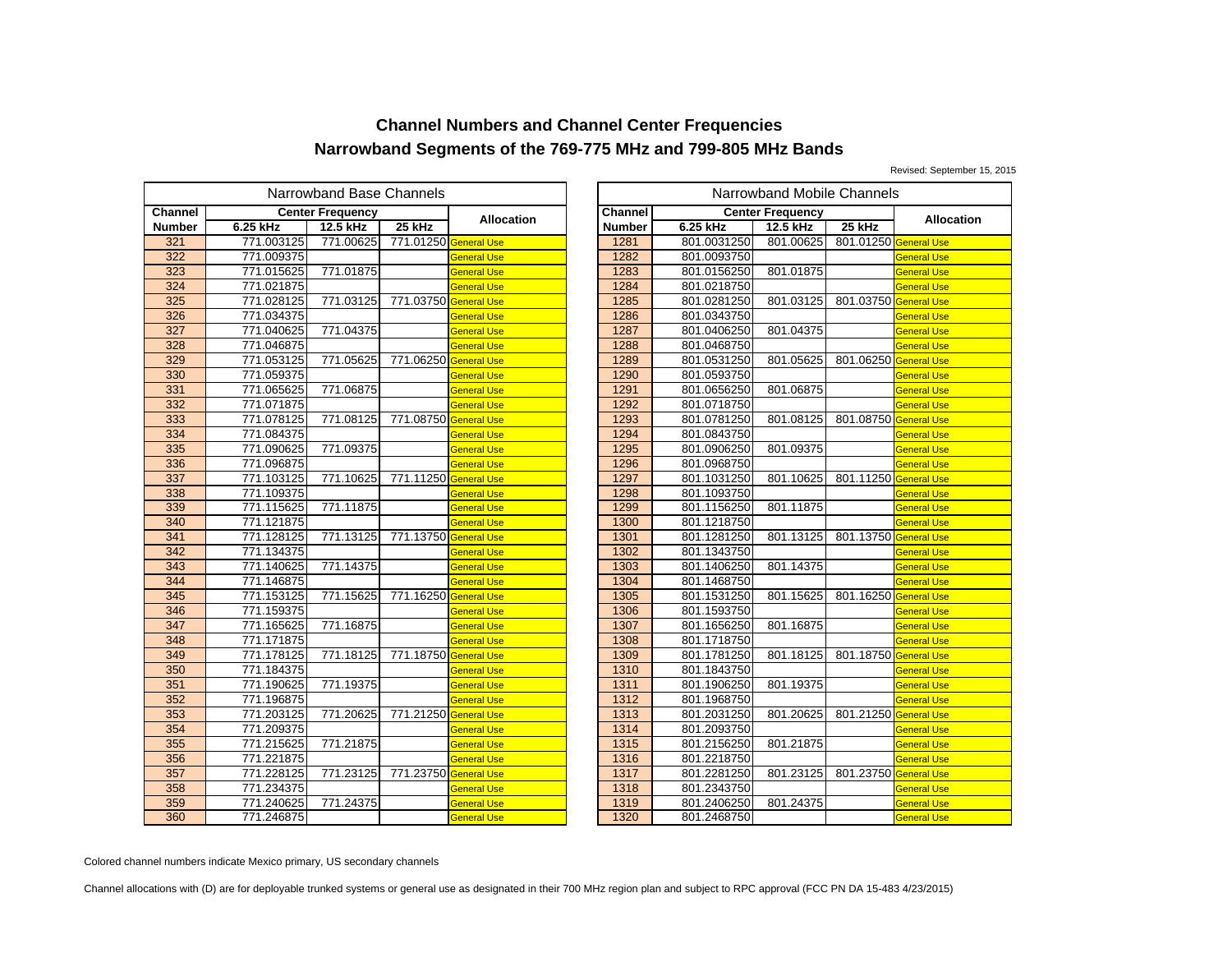Revised: September 15, 2015

|               |            | Narrowband Base Channels |                       |                    |                |             | Narrowband Mobile Channels |           |
|---------------|------------|--------------------------|-----------------------|--------------------|----------------|-------------|----------------------------|-----------|
| Channel       |            | <b>Center Frequency</b>  |                       |                    | <b>Channel</b> |             | <b>Center Frequency</b>    |           |
| <b>Number</b> | 6.25 kHz   | 12.5 kHz                 | 25 kHz                | <b>Allocation</b>  | <b>Number</b>  | 6.25 kHz    | 12.5 kHz                   | 25 kHz    |
| 361           | 771.253125 | 771.25625                | 771.26250 General Use |                    | 1321           | 801.2531250 | 801.25625                  | 801.26250 |
| 362           | 771.259375 |                          |                       | <b>General Use</b> | 1322           | 801.2593750 |                            |           |
| 363           | 771.265625 | 771.26875                |                       | General Use        | 1323           | 801.2656250 | 801.26875                  |           |
| 364           | 771.271875 |                          |                       | <b>General Use</b> | 1324           | 801.2718750 |                            |           |
| 365           | 771.278125 | 771.28125                | 771.28750 General Use |                    | 1325           | 801.2781250 | 801.28125                  | 801.28750 |
| 366           | 771.284375 |                          |                       | <b>General Use</b> | 1326           | 801.2843750 |                            |           |
| 367           | 771.290625 | 771.29375                |                       | General Use        | 1327           | 801.2906250 | 801.29375                  |           |
| 368           | 771.296875 |                          |                       | <b>General Use</b> | 1328           | 801.2968750 |                            |           |
| 369           | 771.303125 | 771.30625                | 771.31250 General Use |                    | 1329           | 801.3031250 | 801.30625                  | 801.31250 |
| 370           | 771.309375 |                          |                       | General Use        | 1330           | 801.3093750 |                            |           |
| 371           | 771.315625 | 771.31875                |                       | General Use        | 1331           | 801.3156250 | 801.31875                  |           |
| 372           | 771.321875 |                          |                       | <b>General Use</b> | 1332           | 801.3218750 |                            |           |
| 373           | 771.328125 | 771.33125                | 771.33750 General Use |                    | 1333           | 801.3281250 | 801.33125                  | 801.33750 |
| 374           | 771.334375 |                          |                       | General Use        | 1334           | 801.3343750 |                            |           |
| 375           | 771.340625 | 771.34375                |                       | General Use        | 1335           | 801.3406250 | 801.34375                  |           |
| 376           | 771.346875 |                          |                       | <b>General Use</b> | 1336           | 801.3468750 |                            |           |
| 377           | 771.353125 | 771.35625                | 771.36250 General Use |                    | 1337           | 801.3531250 | 801.35625                  | 801.36250 |
| 378           | 771.359375 |                          |                       | General Use        | 1338           | 801.3593750 |                            |           |
| 379           | 771.365625 | 771.36875                |                       | General Use        | 1339           | 801.3656250 | 801.36875                  |           |
| 380           | 771.371875 |                          |                       | <b>General Use</b> | 1340           | 801.3718750 |                            |           |
| 381           | 771.378125 | 771.38125                | 771.38750 General Use |                    | 1341           | 801.3781250 | 801.38125                  | 801.38750 |
| 382           | 771.384375 |                          |                       | General Use        | 1342           | 801.3843750 |                            |           |
| 383           | 771.390625 | 771.39375                |                       | General Use        | 1343           | 801.3906250 | 801.39375                  |           |
| 384           | 771.396875 |                          |                       | General Use        | 1344           | 801.3968750 |                            |           |
| 385           | 771.403125 | 771.40625                | 771.41250 General Use |                    | 1345           | 801.4031250 | 801.40625                  | 801.41250 |
| 386           | 771.409375 |                          |                       | General Use        | 1346           | 801.4093750 |                            |           |
| 387           | 771.415625 | 771.41875                |                       | <b>General Use</b> | 1347           | 801.4156250 | 801.41875                  |           |
| 388           | 771.421875 |                          |                       | <b>General Use</b> | 1348           | 801.4218750 |                            |           |
| 389           | 771.428125 | 771.43125                | 771.43750 General Use |                    | 1349           | 801.4281250 | 801.43125                  | 801.43750 |
| 390           | 771.434375 |                          |                       | General Use        | 1350           | 801.4343750 |                            |           |
| 391           | 771.440625 | 771.44375                |                       | General Use        | 1351           | 801.4406250 | 801.44375                  |           |
| 392           | 771.446875 |                          |                       | <b>General Use</b> | 1352           | 801.4468750 |                            |           |
| 393           | 771.453125 | 771.45625                | 771.46250 General Use |                    | 1353           | 801.4531250 | 801.45625                  | 801.46250 |
| 394           | 771.459375 |                          |                       | <b>General Use</b> | 1354           | 801.4593750 |                            |           |
| 395           | 771.465625 | 771.46875                |                       | General Use        | 1355           | 801.4656250 | 801.46875                  |           |
| 396           | 771.471875 |                          |                       | General Use        | 1356           | 801.4718750 |                            |           |
| 397           | 771.478125 | 771.48125                | 771.48750 General Use |                    | 1357           | 801.4781250 | 801.48125                  | 801.48750 |
| 398           | 771.484375 |                          |                       | General Use        | 1358           | 801.4843750 |                            |           |
| 399           | 771.490625 | 771.49375                |                       | General Use        | 1359           | 801.4906250 | 801.49375                  |           |
| 400           | 771.496875 |                          |                       | <b>General Use</b> | 1360           | 801.4968750 |                            |           |

|               | owband Base Channels |                       |                    | Narrowband Mobile Channels |             |                         |                       |                    |
|---------------|----------------------|-----------------------|--------------------|----------------------------|-------------|-------------------------|-----------------------|--------------------|
|               | iter Frequency       |                       |                    | Channel                    |             | <b>Center Frequency</b> |                       |                    |
|               | 12.5 kHz             | 25 kHz                | <b>Allocation</b>  | <b>Number</b>              | 6.25 kHz    | 12.5 kHz                | 25 kHz                | <b>Allocation</b>  |
| 5             | 771.25625            | 771.26250 General Use |                    | 1321                       | 801.2531250 | 801.25625               | 801.26250 General Use |                    |
| 5             |                      |                       | <b>General Use</b> | 1322                       | 801.2593750 |                         |                       | <b>General Use</b> |
| 5             | 771.26875            |                       | <b>General Use</b> | 1323                       | 801.2656250 | 801.26875               |                       | <b>General Use</b> |
|               |                      |                       | <b>General Use</b> | 1324                       | 801.2718750 |                         |                       | <b>General Use</b> |
| $\frac{5}{5}$ | 771.28125            | 771.28750 General Use |                    | 1325                       | 801.2781250 | 801.28125               | 801.28750 General Use |                    |
|               |                      |                       | <b>General Use</b> | 1326                       | 801.2843750 |                         |                       | <b>General Use</b> |
| 5             | 771.29375            |                       | <b>General Use</b> | 1327                       | 801.2906250 | 801.29375               |                       | <b>General Use</b> |
|               |                      |                       | <b>General Use</b> | 1328                       | 801.2968750 |                         |                       | <b>General Use</b> |
| $rac{5}{5}$   | 771.30625            | 771.31250 General Use |                    | 1329                       | 801.3031250 | 801.30625               | 801.31250 General Use |                    |
|               |                      |                       | <b>General Use</b> | 1330                       | 801.3093750 |                         |                       | <b>General Use</b> |
| $rac{5}{5}$   | 771.31875            |                       | <b>General Use</b> | 1331                       | 801.3156250 | 801.31875               |                       | <b>General Use</b> |
| 5             |                      |                       | <b>General Use</b> | 1332                       | 801.3218750 |                         |                       | <b>General Use</b> |
|               | 771.33125            | 771.33750 General Use |                    | 1333                       | 801.3281250 | 801.33125               | 801.33750 General Use |                    |
| $rac{5}{5}$   |                      |                       | <b>General Use</b> | 1334                       | 801.3343750 |                         |                       | <b>General Use</b> |
| $\frac{5}{5}$ | 771.34375            |                       | <b>General Use</b> | 1335                       | 801.3406250 | 801.34375               |                       | <b>General Use</b> |
|               |                      |                       | <b>General Use</b> | 1336                       | 801.3468750 |                         |                       | <b>General Use</b> |
|               | 771.35625            | 771.36250 General Use |                    | 1337                       | 801.3531250 | 801.35625               | 801.36250 General Use |                    |
|               |                      |                       | <b>General Use</b> | 1338                       | 801.3593750 |                         |                       | General Use        |
| $rac{5}{5}$   | 771.36875            |                       | <b>General Use</b> | 1339                       | 801.3656250 | 801.36875               |                       | <b>General Use</b> |
| 5             |                      |                       | <b>General Use</b> | 1340                       | 801.3718750 |                         |                       | <b>General Use</b> |
|               | 771.38125            | 771.38750 General Use |                    | 1341                       | 801.3781250 | 801.38125               | 801.38750 General Use |                    |
| $\frac{5}{5}$ |                      |                       | <b>General Use</b> | 1342                       | 801.3843750 |                         |                       | <b>General Use</b> |
|               | 771.39375            |                       | <b>General Use</b> | 1343                       | 801.3906250 | 801.39375               |                       | <b>General Use</b> |
| $\frac{5}{5}$ |                      |                       | <b>General Use</b> | 1344                       | 801.3968750 |                         |                       | <b>General Use</b> |
|               | 771.40625            | 771.41250 General Use |                    | 1345                       | 801.4031250 | 801.40625               | 801.41250 General Use |                    |
| $\frac{5}{5}$ |                      |                       | <b>General Use</b> | 1346                       | 801.4093750 |                         |                       | <b>General Use</b> |
|               | 771.41875            |                       | <b>General Use</b> | 1347                       | 801.4156250 | 801.41875               |                       | <b>General Use</b> |
|               |                      |                       | <b>General Use</b> | 1348                       | 801.4218750 |                         |                       | <b>General Use</b> |
| $\frac{5}{5}$ | 771.43125            | 771.43750 General Use |                    | 1349                       | 801.4281250 | 801.43125               | 801.43750 General Use |                    |
|               |                      |                       | <b>General Use</b> | 1350                       | 801.4343750 |                         |                       | <b>General Use</b> |
| $\frac{5}{5}$ | 771.44375            |                       | <b>General Use</b> | 1351                       | 801.4406250 | 801.44375               |                       | <b>General Use</b> |
|               |                      |                       | <b>General Use</b> | 1352                       | 801.4468750 |                         |                       | <b>General Use</b> |
| 5             | 771.45625            | 771.46250 General Use |                    | 1353                       | 801.4531250 | 801.45625               | 801.46250 General Use |                    |
| 5             |                      |                       | <b>General Use</b> | 1354                       | 801.4593750 |                         |                       | <b>General Use</b> |
| 5             | 771.46875            |                       | <b>General Use</b> | 1355                       | 801.4656250 | 801.46875               |                       | <b>General Use</b> |
|               |                      |                       | <b>General Use</b> | 1356                       | 801.4718750 |                         |                       | <b>General Use</b> |
| $\frac{5}{5}$ | 771.48125            | 771.48750 General Use |                    | 1357                       | 801.4781250 | 801.48125               | 801.48750 General Use |                    |
| 5             |                      |                       | <b>General Use</b> | 1358                       | 801.4843750 |                         |                       | <b>General Use</b> |
| $\frac{5}{5}$ | 771.49375            |                       | <b>General Use</b> | 1359                       | 801.4906250 | 801.49375               |                       | <b>General Use</b> |
|               |                      |                       | <b>General Use</b> | 1360                       | 801.4968750 |                         |                       | <b>General Use</b> |

Colored channel numbers indicate Mexico primary, US secondary channels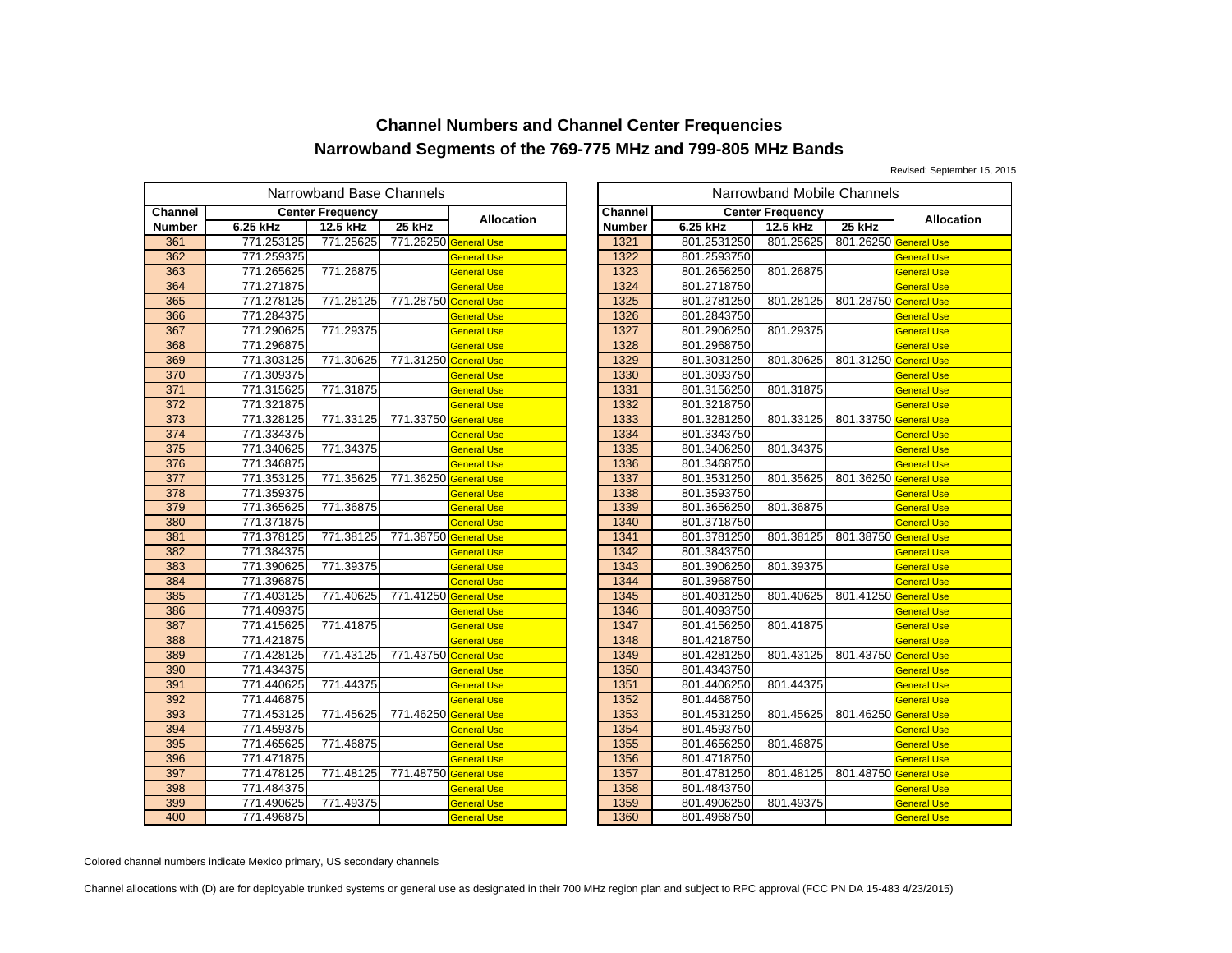Revised: September 15, 2015

|               |            | Narrowband Base Channels |                       |                    |                |             | Narrowband Mobile Channels |           |
|---------------|------------|--------------------------|-----------------------|--------------------|----------------|-------------|----------------------------|-----------|
| Channel       |            | <b>Center Frequency</b>  |                       | <b>Allocation</b>  | <b>Channel</b> |             | <b>Center Frequency</b>    |           |
| <b>Number</b> | 6.25 kHz   | 12.5 kHz                 | 25 kHz                |                    | <b>Number</b>  | 6.25 kHz    | 12.5 kHz                   | 25 kHz    |
| 401           | 771.503125 | 771.50625                | 771.51250 General Use |                    | 1361           | 801.5031250 | 801.50625                  | 801.51250 |
| 402           | 771.509375 |                          |                       | <b>General Use</b> | 1362           | 801.5093750 |                            |           |
| 403           | 771.515625 | 771.51875                |                       | General Use        | 1363           | 801.5156250 | 801.51875                  |           |
| 404           | 771.521875 |                          |                       | <b>General Use</b> | 1364           | 801.5218750 |                            |           |
| 405           | 771.528125 | 771.53125                | 771.53750 General Use |                    | 1365           | 801.5281250 | 801.53125                  | 801.53750 |
| 406           | 771.534375 |                          |                       | General Use        | 1366           | 801.5343750 |                            |           |
| 407           | 771.540625 | 771.54375                |                       | General Use        | 1367           | 801.5406250 | 801.54375                  |           |
| 408           | 771.546875 |                          |                       | <b>General Use</b> | 1368           | 801.5468750 |                            |           |
| 409           | 771.553125 | 771.55625                | 771.56250 General Use |                    | 1369           | 801.5531250 | 801.55625                  | 801.56250 |
| 410           | 771.559375 |                          |                       | General Use        | 1370           | 801.5593750 |                            |           |
| 411           | 771.565625 | 771.56875                |                       | General Use        | 1371           | 801.5656250 | 801.56875                  |           |
| 412           | 771.571875 |                          |                       | <b>General Use</b> | 1372           | 801.5718750 |                            |           |
| 413           | 771.578125 | 771.58125                | 771.58750 General Use |                    | 1373           | 801.5781250 | 801.58125                  | 801.58750 |
| 414           | 771.584375 |                          |                       | General Use        | 1374           | 801.5843750 |                            |           |
| 415           | 771.590625 | 771.59375                |                       | General Use        | 1375           | 801.5906250 | 801.59375                  |           |
| 416           | 771.596875 |                          |                       | <b>General Use</b> | 1376           | 801.5968750 |                            |           |
| 417           | 771.603125 | 771.60625                | 771.61250 General Use |                    | 1377           | 801.6031250 | 801.60625                  | 801.61250 |
| 418           | 771.609375 |                          |                       | General Use        | 1378           | 801.6093750 |                            |           |
| 419           | 771.615625 | 771.61875                |                       | General Use        | 1379           | 801.6156250 | 801.61875                  |           |
| 420           | 771.621875 |                          |                       | <b>General Use</b> | 1380           | 801.6218750 |                            |           |
| 421           | 771.628125 | 771.63125                | 771.63750 General Use |                    | 1381           | 801.6281250 | 801.63125                  | 801.63750 |
| 422           | 771.634375 |                          |                       | General Use        | 1382           | 801.6343750 |                            |           |
| 423           | 771.640625 | 771.64375                |                       | <b>General Use</b> | 1383           | 801.6406250 | 801.64375                  |           |
| 424           | 771.646875 |                          |                       | <b>General Use</b> | 1384           | 801.6468750 |                            |           |
| 425           | 771.653125 | 771.65625                | 771.66250 General Use |                    | 1385           | 801.6531250 | 801.65625                  | 801.66250 |
| 426           | 771.659375 |                          |                       | General Use        | 1386           | 801.6593750 |                            |           |
| 427           | 771.665625 | 771.66875                |                       | <b>General Use</b> | 1387           | 801.6656250 | 801.66875                  |           |
| 428           | 771.671875 |                          |                       | <b>General Use</b> | 1388           | 801.6718750 |                            |           |
| 429           | 771.678125 | 771.68125                | 771.68750 General Use |                    | 1389           | 801.6781250 | 801.68125                  | 801.68750 |
| 430           | 771.684375 |                          |                       | <b>General Use</b> | 1390           | 801.6843750 |                            |           |
| 431           | 771.690625 | 771.69375                |                       | <b>General Use</b> | 1391           | 801.6906250 | 801.69375                  |           |
| 432           | 771.696875 |                          |                       | <b>General Use</b> | 1392           | 801.6968750 |                            |           |
| 433           | 771.703125 | 771.70625                | 771.71250 General Use |                    | 1393           | 801.7031250 | 801.70625                  | 801.71250 |
| 434           | 771.709375 |                          |                       | <b>General Use</b> | 1394           | 801.7093750 |                            |           |
| 435           | 771.715625 | 771.71875                |                       | General Use        | 1395           | 801.7156250 | 801.71875                  |           |
| 436           | 771.721875 |                          |                       | <b>General Use</b> | 1396           | 801.7218750 |                            |           |
| 437           | 771.728125 | 771.73125                | 771.73750 General Use |                    | 1397           | 801.7281250 | 801.73125                  | 801.73750 |
| 438           | 771.734375 |                          |                       | <b>General Use</b> | 1398           | 801.7343750 |                            |           |
| 439           | 771.740625 | 771.74375                |                       | General Use        | 1399           | 801.7406250 | 801.74375                  |           |
| 440           | 771.746875 |                          |                       | <b>General Use</b> | 1400           | 801.7468750 |                            |           |

| owband Base Channels                      |                |                       |                    |               | Narrowband Mobile Channels |                         |                       |                    |  |  |  |  |
|-------------------------------------------|----------------|-----------------------|--------------------|---------------|----------------------------|-------------------------|-----------------------|--------------------|--|--|--|--|
|                                           | ıter Frequencv |                       |                    | Channel       |                            | <b>Center Frequency</b> |                       |                    |  |  |  |  |
|                                           | 12.5 kHz       | 25 kHz                | <b>Allocation</b>  | <b>Number</b> | 6.25 kHz                   | 12.5 kHz                | 25 kHz                | <b>Allocation</b>  |  |  |  |  |
|                                           | 771.50625      | 771.51250 General Use |                    | 1361          | 801.5031250                | 801.50625               | 801.51250 General Use |                    |  |  |  |  |
| $\frac{5}{5}$ $\frac{5}{5}$ $\frac{5}{5}$ |                |                       | <b>General Use</b> | 1362          | 801.5093750                |                         |                       | <b>General Use</b> |  |  |  |  |
|                                           | 771.51875      |                       | <b>General Use</b> | 1363          | 801.5156250                | 801.51875               |                       | <b>General Use</b> |  |  |  |  |
|                                           |                |                       | <b>General Use</b> | 1364          | 801.5218750                |                         |                       | <b>General Use</b> |  |  |  |  |
|                                           | 771.53125      | 771.53750 General Use |                    | 1365          | 801.5281250                | 801.53125               | 801.53750 General Use |                    |  |  |  |  |
| 5                                         |                |                       | <b>General Use</b> | 1366          | 801.5343750                |                         |                       | <b>General Use</b> |  |  |  |  |
|                                           | 771.54375      |                       | <b>General Use</b> | 1367          | 801.5406250                | 801.54375               |                       | <b>General Use</b> |  |  |  |  |
|                                           |                |                       | <b>General Use</b> | 1368          | 801.5468750                |                         |                       | <b>General Use</b> |  |  |  |  |
|                                           | 771.55625      | 771.56250 General Use |                    | 1369          | 801.5531250                | 801.55625               | 801.56250 General Use |                    |  |  |  |  |
| 5<br>5<br>5<br>5<br>5<br>5                |                |                       | <b>General Use</b> | 1370          | 801.5593750                |                         |                       | <b>General Use</b> |  |  |  |  |
|                                           | 771.56875      |                       | <b>General Use</b> | 1371          | 801.5656250                | 801.56875               |                       | <b>General Use</b> |  |  |  |  |
|                                           |                |                       | <b>General Use</b> | 1372          | 801.5718750                |                         |                       | <b>General Use</b> |  |  |  |  |
| $rac{5}{5}$                               | 771.58125      | 771.58750 General Use |                    | 1373          | 801.5781250                | 801.58125               | 801.58750 General Use |                    |  |  |  |  |
| 5                                         |                |                       | <b>General Use</b> | 1374          | 801.5843750                |                         |                       | <b>General Use</b> |  |  |  |  |
|                                           | 771.59375      |                       | <b>General Use</b> | 1375          | 801.5906250                | 801.59375               |                       | <b>General Use</b> |  |  |  |  |
| $\frac{5}{5}$                             |                |                       | <b>General Use</b> | 1376          | 801.5968750                |                         |                       | <b>General Use</b> |  |  |  |  |
| 5                                         | 771.60625      | 771.61250 General Use |                    | 1377          | 801.6031250                | 801.60625               | 801.61250 General Use |                    |  |  |  |  |
|                                           |                |                       | <b>General Use</b> | 1378          | 801.6093750                |                         |                       | <b>General Use</b> |  |  |  |  |
| $\frac{5}{5}$<br>$\frac{5}{5}$            | 771.61875      |                       | <b>General Use</b> | 1379          | 801.6156250                | 801.61875               |                       | <b>General Use</b> |  |  |  |  |
|                                           |                |                       | <b>General Use</b> | 1380          | 801.6218750                |                         |                       | <b>General Use</b> |  |  |  |  |
|                                           | 771.63125      | 771.63750 General Use |                    | 1381          | 801.6281250                | 801.63125               | 801.63750 General Use |                    |  |  |  |  |
|                                           |                |                       | <b>General Use</b> | 1382          | 801.6343750                |                         |                       | <b>General Use</b> |  |  |  |  |
| $\frac{5}{5}$ $\frac{5}{5}$ $\frac{5}{5}$ | 771.64375      |                       | <b>General Use</b> | 1383          | 801.6406250                | 801.64375               |                       | <b>General Use</b> |  |  |  |  |
|                                           |                |                       | <b>General Use</b> | 1384          | 801.6468750                |                         |                       | <b>General Use</b> |  |  |  |  |
|                                           | 771.65625      | 771.66250 General Use |                    | 1385          | 801.6531250                | 801.65625               | 801.66250 General Use |                    |  |  |  |  |
|                                           |                |                       | <b>General Use</b> | 1386          | 801.6593750                |                         |                       | <b>General Use</b> |  |  |  |  |
| 5                                         | 771.66875      |                       | <b>General Use</b> | 1387          | 801.6656250                | 801.66875               |                       | <b>General Use</b> |  |  |  |  |
| $\frac{5}{5}$                             |                |                       | <b>General Use</b> | 1388          | 801.6718750                |                         |                       | <b>General Use</b> |  |  |  |  |
|                                           | 771.68125      | 771.68750 General Use |                    | 1389          | 801.6781250                | 801.68125               | 801.68750 General Use |                    |  |  |  |  |
|                                           |                |                       | <b>General Use</b> | 1390          | 801.6843750                |                         |                       | <b>General Use</b> |  |  |  |  |
| $\frac{5}{5}$                             | 771.69375      |                       | <b>General Use</b> | 1391          | 801.6906250                | 801.69375               |                       | <b>General Use</b> |  |  |  |  |
|                                           |                |                       | <b>General Use</b> | 1392          | 801.6968750                |                         |                       | <b>General Use</b> |  |  |  |  |
|                                           | 771.70625      | 771.71250 General Use |                    | 1393          | 801.7031250                | 801.70625               | 801.71250 General Use |                    |  |  |  |  |
| 5                                         |                |                       | <b>General Use</b> | 1394          | 801.7093750                |                         |                       | <b>General Use</b> |  |  |  |  |
|                                           | 771.71875      |                       | <b>General Use</b> | 1395          | 801.7156250                | 801.71875               |                       | <b>General Use</b> |  |  |  |  |
| $\frac{5}{5}$                             |                |                       | <b>General Use</b> | 1396          | 801.7218750                |                         |                       | <b>General Use</b> |  |  |  |  |
|                                           | 771.73125      | 771.73750 General Use |                    | 1397          | 801.7281250                | 801.73125               | 801.73750 General Use |                    |  |  |  |  |
| 5                                         |                |                       | <b>General Use</b> | 1398          | 801.7343750                |                         |                       | <b>General Use</b> |  |  |  |  |
| $\frac{5}{5}$                             | 771.74375      |                       | <b>General Use</b> | 1399          | 801.7406250                | 801.74375               |                       | <b>General Use</b> |  |  |  |  |
|                                           |                |                       | <b>General Use</b> | 1400          | 801.7468750                |                         |                       | <b>General Use</b> |  |  |  |  |

Colored channel numbers indicate Mexico primary, US secondary channels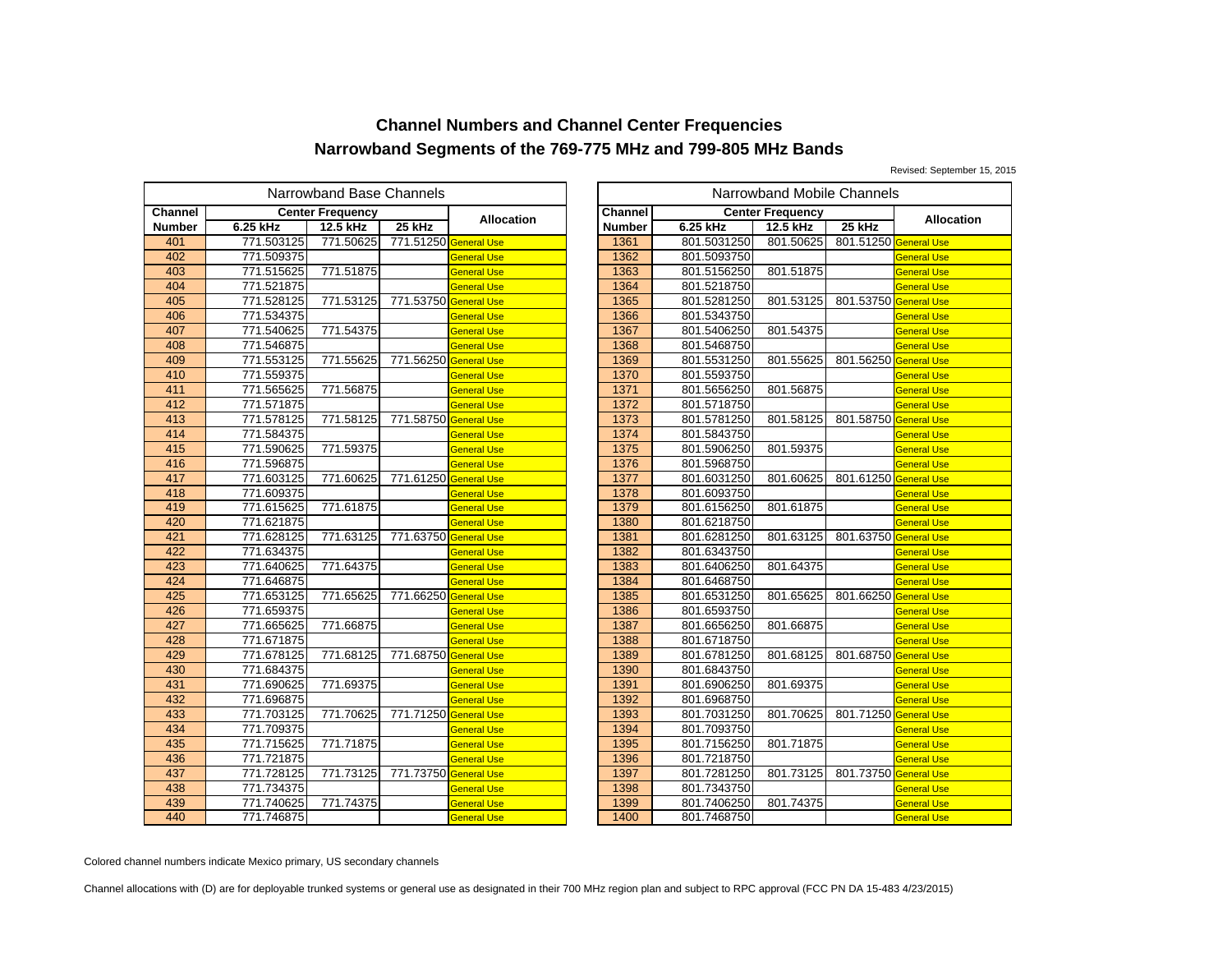Revised: September 15, 2015

|               |            | Narrowband Base Channels |                       |                    |                |             | Narrowband Mobile Channels |           |
|---------------|------------|--------------------------|-----------------------|--------------------|----------------|-------------|----------------------------|-----------|
| Channel       |            | <b>Center Frequency</b>  |                       |                    | <b>Channel</b> |             | <b>Center Frequency</b>    |           |
| <b>Number</b> | 6.25 kHz   | 12.5 kHz                 | 25 kHz                | <b>Allocation</b>  | <b>Number</b>  | 6.25 kHz    | 12.5 kHz                   | 25 kHz    |
| 441           | 771.753125 | 771.75625                | 771.76250 General Use |                    | 1401           | 801.7531250 | 801.75625                  | 801.76250 |
| 442           | 771.759375 |                          |                       | <b>General Use</b> | 1402           | 801.7593750 |                            |           |
| 443           | 771.765625 | 771.76875                |                       | General Use        | 1403           | 801.7656250 | 801.76875                  |           |
| 444           | 771.771875 |                          |                       | <b>General Use</b> | 1404           | 801.7718750 |                            |           |
| 445           | 771.778125 | 771.78125                | 771.78750 General Use |                    | 1405           | 801.7781250 | 801.78125                  | 801.78750 |
| 446           | 771.784375 |                          |                       | <b>General Use</b> | 1406           | 801.7843750 |                            |           |
| 447           | 771.790625 | 771.79375                |                       | General Use        | 1407           | 801.7906250 | 801.79375                  |           |
| 448           | 771.796875 |                          |                       | General Use        | 1408           | 801.7968750 |                            |           |
| 449           | 771.803125 | 771.80625                | 771.81250 General Use |                    | 1409           | 801.8031250 | 801.80625                  | 801.81250 |
| 450           | 771.809375 |                          |                       | General Use        | 1410           | 801.8093750 |                            |           |
| 451           | 771.815625 | 771.81875                |                       | General Use        | 1411           | 801.8156250 | 801.81875                  |           |
| 452           | 771.821875 |                          |                       | <b>General Use</b> | 1412           | 801.8218750 |                            |           |
| 453           | 771.828125 | 771.83125                | 771.83750 General Use |                    | 1413           | 801.8281250 | 801.83125                  | 801.83750 |
| 454           | 771.834375 |                          |                       | General Use        | 1414           | 801.8343750 |                            |           |
| 455           | 771.840625 | 771.84375                |                       | General Use        | 1415           | 801.8406250 | 801.84375                  |           |
| 456           | 771.846875 |                          |                       | <b>General Use</b> | 1416           | 801.8468750 |                            |           |
| 457           | 771.853125 | 771.85625                | 771.86250 General Use |                    | 1417           | 801.8531250 | 801.85625                  | 801.86250 |
| 458           | 771.859375 |                          |                       | General Use        | 1418           | 801.8593750 |                            |           |
| 459           | 771.865625 | 771.86875                |                       | General Use        | 1419           | 801.8656250 | 801.86875                  |           |
| 460           | 771.871875 |                          |                       | <b>General Use</b> | 1420           | 801.8718750 |                            |           |
| 461           | 771.878125 | 771.88125                | 771.88750 General Use |                    | 1421           | 801.8781250 | 801.88125                  | 801.88750 |
| 462           | 771.884375 |                          |                       | General Use        | 1422           | 801.8843750 |                            |           |
| 463           | 771.890625 | 771.89375                |                       | General Use        | 1423           | 801.8906250 | 801.89375                  |           |
| 464           | 771.896875 |                          |                       | General Use        | 1424           | 801.8968750 |                            |           |
| 465           | 771.903125 | 771.90625                | 771.91250 General Use |                    | 1425           | 801.9031250 | 801.90625                  | 801.91250 |
| 466           | 771.909375 |                          |                       | General Use        | 1426           | 801.9093750 |                            |           |
| 467           | 771.915625 | 771.91875                |                       | <b>General Use</b> | 1427           | 801.9156250 | 801.91875                  |           |
| 468           | 771.921875 |                          |                       | <b>General Use</b> | 1428           | 801.9218750 |                            |           |
| 469           | 771.928125 | 771.93125                | 771.93750 General Use |                    | 1429           | 801.9281250 | 801.93125                  | 801.93750 |
| 470           | 771.934375 |                          |                       | General Use        | 1430           | 801.9343750 |                            |           |
| 471           | 771.940625 | 771.94375                |                       | General Use        | 1431           | 801.9406250 | 801.94375                  |           |
| 472           | 771.946875 |                          |                       | <b>General Use</b> | 1432           | 801.9468750 |                            |           |
| 473           | 771.953125 | 771.95625                | 771.96250 General Use |                    | 1433           | 801.9531250 | 801.95625                  | 801.96250 |
| 474           | 771.959375 |                          |                       | <b>General Use</b> | 1434           | 801.9593750 |                            |           |
| 475           | 771.965625 | 771.96875                |                       | General Use        | 1435           | 801.9656250 | 801.96875                  |           |
| 476           | 771.971875 |                          |                       | General Use        | 1436           | 801.9718750 |                            |           |
| 477           | 771.978125 | 771.98125                | 771.98750 General Use |                    | 1437           | 801.9781250 | 801.98125                  | 801.98750 |
| 478           | 771.984375 |                          |                       | General Use        | 1438           | 801.9843750 |                            |           |
| 479           | 771.990625 | 771.99375                |                       | General Use        | 1439           | 801.9906250 | 801.99375                  |           |
| 480           | 771.996875 |                          |                       | <b>General Use</b> | 1440           | 801.9968750 |                            |           |

| Channel<br>iter Frequency<br><b>Center Frequency</b><br><b>Allocation</b><br><b>Allocation</b><br>25 kHz<br>25 kHz<br>6.25 kHz<br>12.5 kHz<br>12.5 kHz<br><b>Number</b><br>5<br>771.75625<br>771.76250 General Use<br>801.7531250<br>801.75625<br>801.76250 General Use<br>1401<br>5<br>1402<br>801.7593750<br><b>General Use</b><br><b>General Use</b><br>5<br>771.76875<br>1403<br>801.7656250<br>801.76875<br><b>General Use</b><br><b>General Use</b><br>$\frac{5}{5}$<br>1404<br>801.7718750<br><b>General Use</b><br><b>General Use</b><br>771.78125<br>771.78750 General Use<br>1405<br>801.7781250<br>801.78125<br>801.78750 General Use<br>1406<br>801.7843750<br><b>General Use</b><br><b>General Use</b><br>5<br>771.79375<br>1407<br>801.7906250<br>801.79375<br><b>General Use</b><br><b>General Use</b><br>5<br>1408<br>801.7968750<br><b>General Use</b><br><b>General Use</b><br>$\overline{5}$<br>771.80625<br>771.81250 General Use<br>1409<br>801.8031250<br>801.80625<br>801.81250 General Use<br>$\frac{5}{5}$<br>1410<br>801.8093750<br><b>General Use</b><br><b>General Use</b><br>771.81875<br>801.8156250<br>801.81875<br>1411<br><b>General Use</b><br><b>General Use</b><br>5<br>1412<br>801.8218750<br><b>General Use</b><br><b>General Use</b><br>$\frac{5}{5}$<br>771.83125<br>771.83750 General Use<br>1413<br>801.83125<br>801.83750 General Use<br>801.8281250<br>1414<br>801.8343750<br><b>General Use</b><br><b>General Use</b><br>$\frac{5}{5}$<br>1415<br>771.84375<br>801.8406250<br>801.84375<br><b>General Use</b><br><b>General Use</b><br>1416<br>801.8468750<br><b>General Use</b><br><b>General Use</b><br>5<br>771.85625<br>771.86250 General Use<br>1417<br>801.8531250<br>801.85625<br>801.86250 General Use<br>$\frac{5}{5}$<br>1418<br>801.8593750<br><b>General Use</b><br><b>General Use</b><br>771.86875<br>1419<br>801.8656250<br>801.86875<br><b>General Use</b><br><b>General Use</b><br>1420<br>801.8718750<br><b>General Use</b><br><b>General Use</b><br>771.88125<br>1421<br>801.8781250<br>801.88125<br>771.88750 General Use<br>801.88750 General Use<br>5<br>1422<br>801.8843750<br><b>General Use</b><br><b>General Use</b><br>$rac{5}{5}$<br>771.89375<br>1423<br>801.89375<br>801.8906250<br><b>General Use</b><br><b>General Use</b><br>1424<br>801.8968750<br><b>General Use</b><br><b>General Use</b><br>$\frac{5}{5}$<br>1425<br>771.90625<br>771.91250 General Use<br>801.9031250<br>801.90625<br>801.91250 General Use<br>1426<br>801.9093750<br><b>General Use</b><br><b>General Use</b><br>771.91875<br>1427<br>801.9156250<br>801.91875<br><b>General Use</b><br><b>General Use</b><br>$\frac{5}{5}$<br>1428<br>801.9218750<br><b>General Use</b><br><b>General Use</b><br>771.93125<br>771.93750 General Use<br>1429<br>801.9281250<br>801.93125<br>801.93750 General Use<br>$\frac{5}{5}$<br>1430<br>801.9343750<br><b>General Use</b><br><b>General Use</b><br>771.94375<br>1431<br>801.9406250<br>801.94375<br><b>General Use</b><br><b>General Use</b><br>1432<br>801.9468750<br><b>General Use</b><br><b>General Use</b><br>5<br>771.95625<br>1433<br>801.9531250<br>771.96250 General Use<br>801.95625<br>801.96250 General Use<br>1434 | owband Base Channels |  |  | Narrowband Mobile Channels |  |             |  |  |  |                    |  |
|--------------------------------------------------------------------------------------------------------------------------------------------------------------------------------------------------------------------------------------------------------------------------------------------------------------------------------------------------------------------------------------------------------------------------------------------------------------------------------------------------------------------------------------------------------------------------------------------------------------------------------------------------------------------------------------------------------------------------------------------------------------------------------------------------------------------------------------------------------------------------------------------------------------------------------------------------------------------------------------------------------------------------------------------------------------------------------------------------------------------------------------------------------------------------------------------------------------------------------------------------------------------------------------------------------------------------------------------------------------------------------------------------------------------------------------------------------------------------------------------------------------------------------------------------------------------------------------------------------------------------------------------------------------------------------------------------------------------------------------------------------------------------------------------------------------------------------------------------------------------------------------------------------------------------------------------------------------------------------------------------------------------------------------------------------------------------------------------------------------------------------------------------------------------------------------------------------------------------------------------------------------------------------------------------------------------------------------------------------------------------------------------------------------------------------------------------------------------------------------------------------------------------------------------------------------------------------------------------------------------------------------------------------------------------------------------------------------------------------------------------------------------------------------------------------------------------------------------------------------------------------------------------------------------------------------------------------------------------------------------------------------------------------------------------------------------------------------------------------------------------------------------------------------------------------------------------------------------------|----------------------|--|--|----------------------------|--|-------------|--|--|--|--------------------|--|
|                                                                                                                                                                                                                                                                                                                                                                                                                                                                                                                                                                                                                                                                                                                                                                                                                                                                                                                                                                                                                                                                                                                                                                                                                                                                                                                                                                                                                                                                                                                                                                                                                                                                                                                                                                                                                                                                                                                                                                                                                                                                                                                                                                                                                                                                                                                                                                                                                                                                                                                                                                                                                                                                                                                                                                                                                                                                                                                                                                                                                                                                                                                                                                                                                          |                      |  |  |                            |  |             |  |  |  |                    |  |
|                                                                                                                                                                                                                                                                                                                                                                                                                                                                                                                                                                                                                                                                                                                                                                                                                                                                                                                                                                                                                                                                                                                                                                                                                                                                                                                                                                                                                                                                                                                                                                                                                                                                                                                                                                                                                                                                                                                                                                                                                                                                                                                                                                                                                                                                                                                                                                                                                                                                                                                                                                                                                                                                                                                                                                                                                                                                                                                                                                                                                                                                                                                                                                                                                          |                      |  |  |                            |  |             |  |  |  |                    |  |
|                                                                                                                                                                                                                                                                                                                                                                                                                                                                                                                                                                                                                                                                                                                                                                                                                                                                                                                                                                                                                                                                                                                                                                                                                                                                                                                                                                                                                                                                                                                                                                                                                                                                                                                                                                                                                                                                                                                                                                                                                                                                                                                                                                                                                                                                                                                                                                                                                                                                                                                                                                                                                                                                                                                                                                                                                                                                                                                                                                                                                                                                                                                                                                                                                          |                      |  |  |                            |  |             |  |  |  |                    |  |
|                                                                                                                                                                                                                                                                                                                                                                                                                                                                                                                                                                                                                                                                                                                                                                                                                                                                                                                                                                                                                                                                                                                                                                                                                                                                                                                                                                                                                                                                                                                                                                                                                                                                                                                                                                                                                                                                                                                                                                                                                                                                                                                                                                                                                                                                                                                                                                                                                                                                                                                                                                                                                                                                                                                                                                                                                                                                                                                                                                                                                                                                                                                                                                                                                          |                      |  |  |                            |  |             |  |  |  |                    |  |
|                                                                                                                                                                                                                                                                                                                                                                                                                                                                                                                                                                                                                                                                                                                                                                                                                                                                                                                                                                                                                                                                                                                                                                                                                                                                                                                                                                                                                                                                                                                                                                                                                                                                                                                                                                                                                                                                                                                                                                                                                                                                                                                                                                                                                                                                                                                                                                                                                                                                                                                                                                                                                                                                                                                                                                                                                                                                                                                                                                                                                                                                                                                                                                                                                          |                      |  |  |                            |  |             |  |  |  |                    |  |
|                                                                                                                                                                                                                                                                                                                                                                                                                                                                                                                                                                                                                                                                                                                                                                                                                                                                                                                                                                                                                                                                                                                                                                                                                                                                                                                                                                                                                                                                                                                                                                                                                                                                                                                                                                                                                                                                                                                                                                                                                                                                                                                                                                                                                                                                                                                                                                                                                                                                                                                                                                                                                                                                                                                                                                                                                                                                                                                                                                                                                                                                                                                                                                                                                          |                      |  |  |                            |  |             |  |  |  |                    |  |
|                                                                                                                                                                                                                                                                                                                                                                                                                                                                                                                                                                                                                                                                                                                                                                                                                                                                                                                                                                                                                                                                                                                                                                                                                                                                                                                                                                                                                                                                                                                                                                                                                                                                                                                                                                                                                                                                                                                                                                                                                                                                                                                                                                                                                                                                                                                                                                                                                                                                                                                                                                                                                                                                                                                                                                                                                                                                                                                                                                                                                                                                                                                                                                                                                          |                      |  |  |                            |  |             |  |  |  |                    |  |
|                                                                                                                                                                                                                                                                                                                                                                                                                                                                                                                                                                                                                                                                                                                                                                                                                                                                                                                                                                                                                                                                                                                                                                                                                                                                                                                                                                                                                                                                                                                                                                                                                                                                                                                                                                                                                                                                                                                                                                                                                                                                                                                                                                                                                                                                                                                                                                                                                                                                                                                                                                                                                                                                                                                                                                                                                                                                                                                                                                                                                                                                                                                                                                                                                          |                      |  |  |                            |  |             |  |  |  |                    |  |
|                                                                                                                                                                                                                                                                                                                                                                                                                                                                                                                                                                                                                                                                                                                                                                                                                                                                                                                                                                                                                                                                                                                                                                                                                                                                                                                                                                                                                                                                                                                                                                                                                                                                                                                                                                                                                                                                                                                                                                                                                                                                                                                                                                                                                                                                                                                                                                                                                                                                                                                                                                                                                                                                                                                                                                                                                                                                                                                                                                                                                                                                                                                                                                                                                          |                      |  |  |                            |  |             |  |  |  |                    |  |
|                                                                                                                                                                                                                                                                                                                                                                                                                                                                                                                                                                                                                                                                                                                                                                                                                                                                                                                                                                                                                                                                                                                                                                                                                                                                                                                                                                                                                                                                                                                                                                                                                                                                                                                                                                                                                                                                                                                                                                                                                                                                                                                                                                                                                                                                                                                                                                                                                                                                                                                                                                                                                                                                                                                                                                                                                                                                                                                                                                                                                                                                                                                                                                                                                          |                      |  |  |                            |  |             |  |  |  |                    |  |
|                                                                                                                                                                                                                                                                                                                                                                                                                                                                                                                                                                                                                                                                                                                                                                                                                                                                                                                                                                                                                                                                                                                                                                                                                                                                                                                                                                                                                                                                                                                                                                                                                                                                                                                                                                                                                                                                                                                                                                                                                                                                                                                                                                                                                                                                                                                                                                                                                                                                                                                                                                                                                                                                                                                                                                                                                                                                                                                                                                                                                                                                                                                                                                                                                          |                      |  |  |                            |  |             |  |  |  |                    |  |
|                                                                                                                                                                                                                                                                                                                                                                                                                                                                                                                                                                                                                                                                                                                                                                                                                                                                                                                                                                                                                                                                                                                                                                                                                                                                                                                                                                                                                                                                                                                                                                                                                                                                                                                                                                                                                                                                                                                                                                                                                                                                                                                                                                                                                                                                                                                                                                                                                                                                                                                                                                                                                                                                                                                                                                                                                                                                                                                                                                                                                                                                                                                                                                                                                          |                      |  |  |                            |  |             |  |  |  |                    |  |
|                                                                                                                                                                                                                                                                                                                                                                                                                                                                                                                                                                                                                                                                                                                                                                                                                                                                                                                                                                                                                                                                                                                                                                                                                                                                                                                                                                                                                                                                                                                                                                                                                                                                                                                                                                                                                                                                                                                                                                                                                                                                                                                                                                                                                                                                                                                                                                                                                                                                                                                                                                                                                                                                                                                                                                                                                                                                                                                                                                                                                                                                                                                                                                                                                          |                      |  |  |                            |  |             |  |  |  |                    |  |
|                                                                                                                                                                                                                                                                                                                                                                                                                                                                                                                                                                                                                                                                                                                                                                                                                                                                                                                                                                                                                                                                                                                                                                                                                                                                                                                                                                                                                                                                                                                                                                                                                                                                                                                                                                                                                                                                                                                                                                                                                                                                                                                                                                                                                                                                                                                                                                                                                                                                                                                                                                                                                                                                                                                                                                                                                                                                                                                                                                                                                                                                                                                                                                                                                          |                      |  |  |                            |  |             |  |  |  |                    |  |
|                                                                                                                                                                                                                                                                                                                                                                                                                                                                                                                                                                                                                                                                                                                                                                                                                                                                                                                                                                                                                                                                                                                                                                                                                                                                                                                                                                                                                                                                                                                                                                                                                                                                                                                                                                                                                                                                                                                                                                                                                                                                                                                                                                                                                                                                                                                                                                                                                                                                                                                                                                                                                                                                                                                                                                                                                                                                                                                                                                                                                                                                                                                                                                                                                          |                      |  |  |                            |  |             |  |  |  |                    |  |
|                                                                                                                                                                                                                                                                                                                                                                                                                                                                                                                                                                                                                                                                                                                                                                                                                                                                                                                                                                                                                                                                                                                                                                                                                                                                                                                                                                                                                                                                                                                                                                                                                                                                                                                                                                                                                                                                                                                                                                                                                                                                                                                                                                                                                                                                                                                                                                                                                                                                                                                                                                                                                                                                                                                                                                                                                                                                                                                                                                                                                                                                                                                                                                                                                          |                      |  |  |                            |  |             |  |  |  |                    |  |
|                                                                                                                                                                                                                                                                                                                                                                                                                                                                                                                                                                                                                                                                                                                                                                                                                                                                                                                                                                                                                                                                                                                                                                                                                                                                                                                                                                                                                                                                                                                                                                                                                                                                                                                                                                                                                                                                                                                                                                                                                                                                                                                                                                                                                                                                                                                                                                                                                                                                                                                                                                                                                                                                                                                                                                                                                                                                                                                                                                                                                                                                                                                                                                                                                          |                      |  |  |                            |  |             |  |  |  |                    |  |
|                                                                                                                                                                                                                                                                                                                                                                                                                                                                                                                                                                                                                                                                                                                                                                                                                                                                                                                                                                                                                                                                                                                                                                                                                                                                                                                                                                                                                                                                                                                                                                                                                                                                                                                                                                                                                                                                                                                                                                                                                                                                                                                                                                                                                                                                                                                                                                                                                                                                                                                                                                                                                                                                                                                                                                                                                                                                                                                                                                                                                                                                                                                                                                                                                          |                      |  |  |                            |  |             |  |  |  |                    |  |
|                                                                                                                                                                                                                                                                                                                                                                                                                                                                                                                                                                                                                                                                                                                                                                                                                                                                                                                                                                                                                                                                                                                                                                                                                                                                                                                                                                                                                                                                                                                                                                                                                                                                                                                                                                                                                                                                                                                                                                                                                                                                                                                                                                                                                                                                                                                                                                                                                                                                                                                                                                                                                                                                                                                                                                                                                                                                                                                                                                                                                                                                                                                                                                                                                          |                      |  |  |                            |  |             |  |  |  |                    |  |
|                                                                                                                                                                                                                                                                                                                                                                                                                                                                                                                                                                                                                                                                                                                                                                                                                                                                                                                                                                                                                                                                                                                                                                                                                                                                                                                                                                                                                                                                                                                                                                                                                                                                                                                                                                                                                                                                                                                                                                                                                                                                                                                                                                                                                                                                                                                                                                                                                                                                                                                                                                                                                                                                                                                                                                                                                                                                                                                                                                                                                                                                                                                                                                                                                          |                      |  |  |                            |  |             |  |  |  |                    |  |
|                                                                                                                                                                                                                                                                                                                                                                                                                                                                                                                                                                                                                                                                                                                                                                                                                                                                                                                                                                                                                                                                                                                                                                                                                                                                                                                                                                                                                                                                                                                                                                                                                                                                                                                                                                                                                                                                                                                                                                                                                                                                                                                                                                                                                                                                                                                                                                                                                                                                                                                                                                                                                                                                                                                                                                                                                                                                                                                                                                                                                                                                                                                                                                                                                          |                      |  |  |                            |  |             |  |  |  |                    |  |
|                                                                                                                                                                                                                                                                                                                                                                                                                                                                                                                                                                                                                                                                                                                                                                                                                                                                                                                                                                                                                                                                                                                                                                                                                                                                                                                                                                                                                                                                                                                                                                                                                                                                                                                                                                                                                                                                                                                                                                                                                                                                                                                                                                                                                                                                                                                                                                                                                                                                                                                                                                                                                                                                                                                                                                                                                                                                                                                                                                                                                                                                                                                                                                                                                          |                      |  |  |                            |  |             |  |  |  |                    |  |
|                                                                                                                                                                                                                                                                                                                                                                                                                                                                                                                                                                                                                                                                                                                                                                                                                                                                                                                                                                                                                                                                                                                                                                                                                                                                                                                                                                                                                                                                                                                                                                                                                                                                                                                                                                                                                                                                                                                                                                                                                                                                                                                                                                                                                                                                                                                                                                                                                                                                                                                                                                                                                                                                                                                                                                                                                                                                                                                                                                                                                                                                                                                                                                                                                          |                      |  |  |                            |  |             |  |  |  |                    |  |
|                                                                                                                                                                                                                                                                                                                                                                                                                                                                                                                                                                                                                                                                                                                                                                                                                                                                                                                                                                                                                                                                                                                                                                                                                                                                                                                                                                                                                                                                                                                                                                                                                                                                                                                                                                                                                                                                                                                                                                                                                                                                                                                                                                                                                                                                                                                                                                                                                                                                                                                                                                                                                                                                                                                                                                                                                                                                                                                                                                                                                                                                                                                                                                                                                          |                      |  |  |                            |  |             |  |  |  |                    |  |
|                                                                                                                                                                                                                                                                                                                                                                                                                                                                                                                                                                                                                                                                                                                                                                                                                                                                                                                                                                                                                                                                                                                                                                                                                                                                                                                                                                                                                                                                                                                                                                                                                                                                                                                                                                                                                                                                                                                                                                                                                                                                                                                                                                                                                                                                                                                                                                                                                                                                                                                                                                                                                                                                                                                                                                                                                                                                                                                                                                                                                                                                                                                                                                                                                          |                      |  |  |                            |  |             |  |  |  |                    |  |
|                                                                                                                                                                                                                                                                                                                                                                                                                                                                                                                                                                                                                                                                                                                                                                                                                                                                                                                                                                                                                                                                                                                                                                                                                                                                                                                                                                                                                                                                                                                                                                                                                                                                                                                                                                                                                                                                                                                                                                                                                                                                                                                                                                                                                                                                                                                                                                                                                                                                                                                                                                                                                                                                                                                                                                                                                                                                                                                                                                                                                                                                                                                                                                                                                          |                      |  |  |                            |  |             |  |  |  |                    |  |
|                                                                                                                                                                                                                                                                                                                                                                                                                                                                                                                                                                                                                                                                                                                                                                                                                                                                                                                                                                                                                                                                                                                                                                                                                                                                                                                                                                                                                                                                                                                                                                                                                                                                                                                                                                                                                                                                                                                                                                                                                                                                                                                                                                                                                                                                                                                                                                                                                                                                                                                                                                                                                                                                                                                                                                                                                                                                                                                                                                                                                                                                                                                                                                                                                          |                      |  |  |                            |  |             |  |  |  |                    |  |
|                                                                                                                                                                                                                                                                                                                                                                                                                                                                                                                                                                                                                                                                                                                                                                                                                                                                                                                                                                                                                                                                                                                                                                                                                                                                                                                                                                                                                                                                                                                                                                                                                                                                                                                                                                                                                                                                                                                                                                                                                                                                                                                                                                                                                                                                                                                                                                                                                                                                                                                                                                                                                                                                                                                                                                                                                                                                                                                                                                                                                                                                                                                                                                                                                          |                      |  |  |                            |  |             |  |  |  |                    |  |
|                                                                                                                                                                                                                                                                                                                                                                                                                                                                                                                                                                                                                                                                                                                                                                                                                                                                                                                                                                                                                                                                                                                                                                                                                                                                                                                                                                                                                                                                                                                                                                                                                                                                                                                                                                                                                                                                                                                                                                                                                                                                                                                                                                                                                                                                                                                                                                                                                                                                                                                                                                                                                                                                                                                                                                                                                                                                                                                                                                                                                                                                                                                                                                                                                          |                      |  |  |                            |  |             |  |  |  |                    |  |
|                                                                                                                                                                                                                                                                                                                                                                                                                                                                                                                                                                                                                                                                                                                                                                                                                                                                                                                                                                                                                                                                                                                                                                                                                                                                                                                                                                                                                                                                                                                                                                                                                                                                                                                                                                                                                                                                                                                                                                                                                                                                                                                                                                                                                                                                                                                                                                                                                                                                                                                                                                                                                                                                                                                                                                                                                                                                                                                                                                                                                                                                                                                                                                                                                          |                      |  |  |                            |  |             |  |  |  |                    |  |
|                                                                                                                                                                                                                                                                                                                                                                                                                                                                                                                                                                                                                                                                                                                                                                                                                                                                                                                                                                                                                                                                                                                                                                                                                                                                                                                                                                                                                                                                                                                                                                                                                                                                                                                                                                                                                                                                                                                                                                                                                                                                                                                                                                                                                                                                                                                                                                                                                                                                                                                                                                                                                                                                                                                                                                                                                                                                                                                                                                                                                                                                                                                                                                                                                          |                      |  |  |                            |  |             |  |  |  |                    |  |
|                                                                                                                                                                                                                                                                                                                                                                                                                                                                                                                                                                                                                                                                                                                                                                                                                                                                                                                                                                                                                                                                                                                                                                                                                                                                                                                                                                                                                                                                                                                                                                                                                                                                                                                                                                                                                                                                                                                                                                                                                                                                                                                                                                                                                                                                                                                                                                                                                                                                                                                                                                                                                                                                                                                                                                                                                                                                                                                                                                                                                                                                                                                                                                                                                          |                      |  |  |                            |  |             |  |  |  |                    |  |
|                                                                                                                                                                                                                                                                                                                                                                                                                                                                                                                                                                                                                                                                                                                                                                                                                                                                                                                                                                                                                                                                                                                                                                                                                                                                                                                                                                                                                                                                                                                                                                                                                                                                                                                                                                                                                                                                                                                                                                                                                                                                                                                                                                                                                                                                                                                                                                                                                                                                                                                                                                                                                                                                                                                                                                                                                                                                                                                                                                                                                                                                                                                                                                                                                          |                      |  |  |                            |  |             |  |  |  |                    |  |
|                                                                                                                                                                                                                                                                                                                                                                                                                                                                                                                                                                                                                                                                                                                                                                                                                                                                                                                                                                                                                                                                                                                                                                                                                                                                                                                                                                                                                                                                                                                                                                                                                                                                                                                                                                                                                                                                                                                                                                                                                                                                                                                                                                                                                                                                                                                                                                                                                                                                                                                                                                                                                                                                                                                                                                                                                                                                                                                                                                                                                                                                                                                                                                                                                          |                      |  |  |                            |  |             |  |  |  |                    |  |
|                                                                                                                                                                                                                                                                                                                                                                                                                                                                                                                                                                                                                                                                                                                                                                                                                                                                                                                                                                                                                                                                                                                                                                                                                                                                                                                                                                                                                                                                                                                                                                                                                                                                                                                                                                                                                                                                                                                                                                                                                                                                                                                                                                                                                                                                                                                                                                                                                                                                                                                                                                                                                                                                                                                                                                                                                                                                                                                                                                                                                                                                                                                                                                                                                          |                      |  |  |                            |  |             |  |  |  |                    |  |
|                                                                                                                                                                                                                                                                                                                                                                                                                                                                                                                                                                                                                                                                                                                                                                                                                                                                                                                                                                                                                                                                                                                                                                                                                                                                                                                                                                                                                                                                                                                                                                                                                                                                                                                                                                                                                                                                                                                                                                                                                                                                                                                                                                                                                                                                                                                                                                                                                                                                                                                                                                                                                                                                                                                                                                                                                                                                                                                                                                                                                                                                                                                                                                                                                          | 5                    |  |  | <b>General Use</b>         |  | 801.9593750 |  |  |  | <b>General Use</b> |  |
| 1435<br>771.96875<br>801.9656250<br>801.96875<br><b>General Use</b><br><b>General Use</b>                                                                                                                                                                                                                                                                                                                                                                                                                                                                                                                                                                                                                                                                                                                                                                                                                                                                                                                                                                                                                                                                                                                                                                                                                                                                                                                                                                                                                                                                                                                                                                                                                                                                                                                                                                                                                                                                                                                                                                                                                                                                                                                                                                                                                                                                                                                                                                                                                                                                                                                                                                                                                                                                                                                                                                                                                                                                                                                                                                                                                                                                                                                                |                      |  |  |                            |  |             |  |  |  |                    |  |
| $\frac{5}{5}$<br>1436<br>801.9718750<br><b>General Use</b><br><b>General Use</b>                                                                                                                                                                                                                                                                                                                                                                                                                                                                                                                                                                                                                                                                                                                                                                                                                                                                                                                                                                                                                                                                                                                                                                                                                                                                                                                                                                                                                                                                                                                                                                                                                                                                                                                                                                                                                                                                                                                                                                                                                                                                                                                                                                                                                                                                                                                                                                                                                                                                                                                                                                                                                                                                                                                                                                                                                                                                                                                                                                                                                                                                                                                                         |                      |  |  |                            |  |             |  |  |  |                    |  |
| 771.98125<br>771.98750 General Use<br>1437<br>801.9781250<br>801.98125<br>801.98750 General Use                                                                                                                                                                                                                                                                                                                                                                                                                                                                                                                                                                                                                                                                                                                                                                                                                                                                                                                                                                                                                                                                                                                                                                                                                                                                                                                                                                                                                                                                                                                                                                                                                                                                                                                                                                                                                                                                                                                                                                                                                                                                                                                                                                                                                                                                                                                                                                                                                                                                                                                                                                                                                                                                                                                                                                                                                                                                                                                                                                                                                                                                                                                          |                      |  |  |                            |  |             |  |  |  |                    |  |
| 5<br>1438<br>801.9843750<br><b>General Use</b><br><b>General Use</b>                                                                                                                                                                                                                                                                                                                                                                                                                                                                                                                                                                                                                                                                                                                                                                                                                                                                                                                                                                                                                                                                                                                                                                                                                                                                                                                                                                                                                                                                                                                                                                                                                                                                                                                                                                                                                                                                                                                                                                                                                                                                                                                                                                                                                                                                                                                                                                                                                                                                                                                                                                                                                                                                                                                                                                                                                                                                                                                                                                                                                                                                                                                                                     |                      |  |  |                            |  |             |  |  |  |                    |  |
| $\frac{5}{5}$<br>771.99375<br>1439<br>801.9906250<br>801.99375<br><b>General Use</b><br><b>General Use</b>                                                                                                                                                                                                                                                                                                                                                                                                                                                                                                                                                                                                                                                                                                                                                                                                                                                                                                                                                                                                                                                                                                                                                                                                                                                                                                                                                                                                                                                                                                                                                                                                                                                                                                                                                                                                                                                                                                                                                                                                                                                                                                                                                                                                                                                                                                                                                                                                                                                                                                                                                                                                                                                                                                                                                                                                                                                                                                                                                                                                                                                                                                               |                      |  |  |                            |  |             |  |  |  |                    |  |
| 1440<br>801.9968750<br><b>General Use</b><br><b>General Use</b>                                                                                                                                                                                                                                                                                                                                                                                                                                                                                                                                                                                                                                                                                                                                                                                                                                                                                                                                                                                                                                                                                                                                                                                                                                                                                                                                                                                                                                                                                                                                                                                                                                                                                                                                                                                                                                                                                                                                                                                                                                                                                                                                                                                                                                                                                                                                                                                                                                                                                                                                                                                                                                                                                                                                                                                                                                                                                                                                                                                                                                                                                                                                                          |                      |  |  |                            |  |             |  |  |  |                    |  |

Colored channel numbers indicate Mexico primary, US secondary channels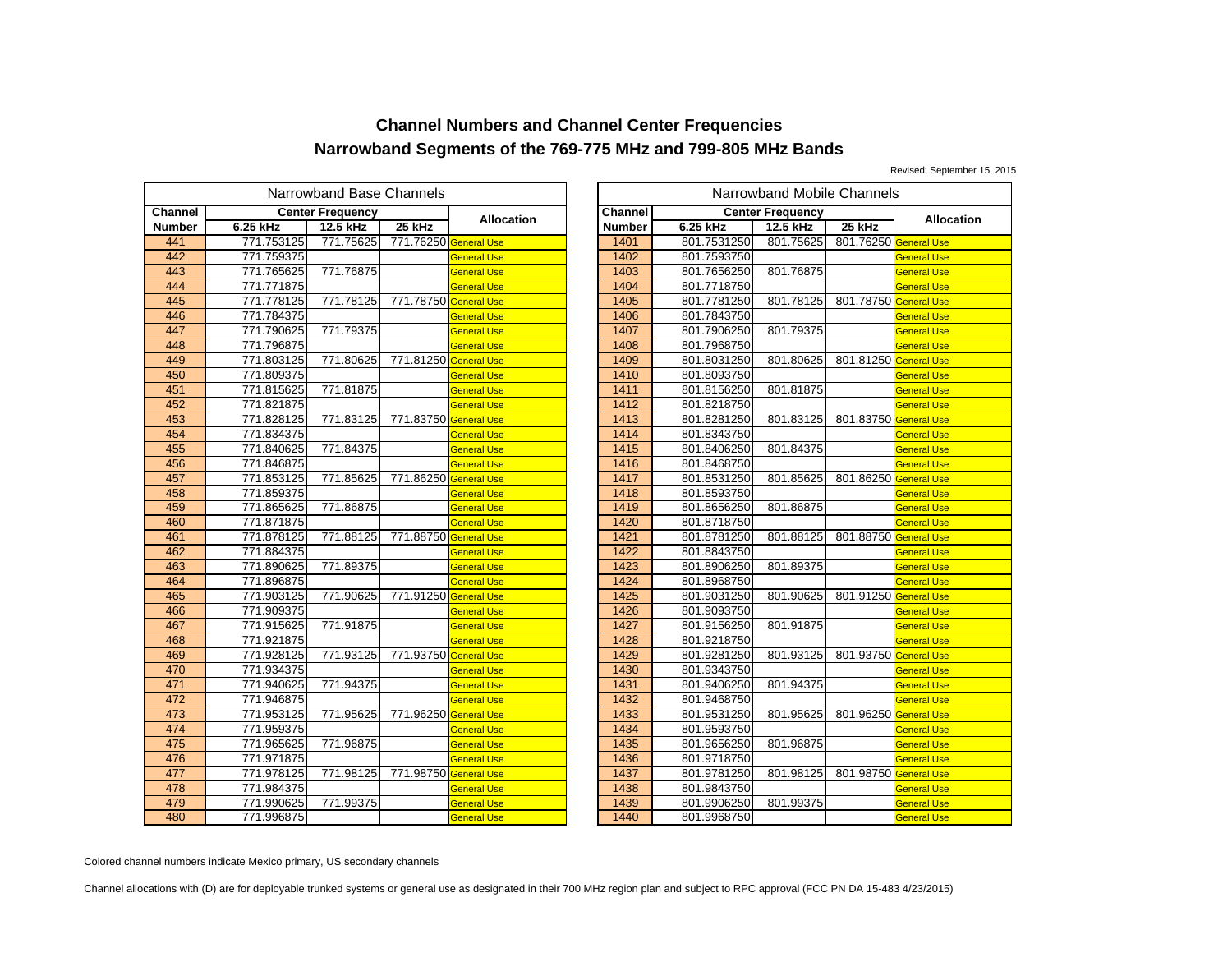Revised: September 15, 2015

|               |            | Narrowband Base Channels |                       |                    | Narrowband Mobile Channels |                |             |                         |           |
|---------------|------------|--------------------------|-----------------------|--------------------|----------------------------|----------------|-------------|-------------------------|-----------|
| Channel       |            | <b>Center Frequency</b>  |                       | <b>Allocation</b>  |                            | <b>Channel</b> |             | <b>Center Frequency</b> |           |
| <b>Number</b> | 6.25 kHz   | 12.5 kHz                 | 25 kHz                |                    |                            | <b>Number</b>  | 6.25 kHz    | 12.5 kHz                | 25 kHz    |
| 481           | 772.003125 | 772.00625                | 772.01250 General Use |                    |                            | 1441           | 802.0031250 | 802.00625               | 802.01250 |
| 482           | 772.009375 |                          |                       | <b>General Use</b> |                            | 1442           | 802.0093750 |                         |           |
| 483           | 772.015625 | 772.01875                |                       | General Use        |                            | 1443           | 802.0156250 | 802.01875               |           |
| 484           | 772.021875 |                          |                       | <b>General Use</b> |                            | 1444           | 802.0218750 |                         |           |
| 485           | 772.028125 | 772.03125                | 772.03750 General Use |                    |                            | 1445           | 802.0281250 | 802.03125               | 802.03750 |
| 486           | 772.034375 |                          |                       | <b>General Use</b> |                            | 1446           | 802.0343750 |                         |           |
| 487           | 772.040625 | 772.04375                |                       | General Use        |                            | 1447           | 802.0406250 | 802.04375               |           |
| 488           | 772.046875 |                          |                       | General Use        |                            | 1448           | 802.0468750 |                         |           |
| 489           | 772.053125 | 772.05625                | 772.06250 General Use |                    |                            | 1449           | 802.0531250 | 802.05625               | 802.06250 |
| 490           | 772.059375 |                          |                       | General Use        |                            | 1450           | 802.0593750 |                         |           |
| 491           | 772.065625 | 772.06875                |                       | General Use        |                            | 1451           | 802.0656250 | 802.06875               |           |
| 492           | 772.071875 |                          |                       | <b>General Use</b> |                            | 1452           | 802.0718750 |                         |           |
| 493           | 772.078125 | 772.08125                | 772.08750 General Use |                    |                            | 1453           | 802.0781250 | 802.08125               | 802.08750 |
| 494           | 772.084375 |                          |                       | General Use        |                            | 1454           | 802.0843750 |                         |           |
| 495           | 772.090625 | 772.09375                |                       | General Use        |                            | 1455           | 802.0906250 | 802.09375               |           |
| 496           | 772.096875 |                          |                       | <b>General Use</b> |                            | 1456           | 802.0968750 |                         |           |
| 497           | 772.103125 | 772.10625                | 772.11250 General Use |                    |                            | 1457           | 802.1031250 | 802.10625               | 802.11250 |
| 498           | 772.109375 |                          |                       | General Use        |                            | 1458           | 802.1093750 |                         |           |
| 499           | 772.115625 | 772.11875                |                       | General Use        |                            | 1459           | 802.1156250 | 802.11875               |           |
| 500           | 772.121875 |                          |                       | <b>General Use</b> |                            | 1460           | 802.1218750 |                         |           |
| 501           | 772.128125 | 772.13125                | 772.13750 General Use |                    |                            | 1461           | 802.1281250 | 802.13125               | 802.13750 |
| 502           | 772.134375 |                          |                       | General Use        |                            | 1462           | 802.1343750 |                         |           |
| 503           | 772.140625 | 772.14375                |                       | General Use        |                            | 1463           | 802.1406250 | 802.14375               |           |
| 504           | 772.146875 |                          |                       | General Use        |                            | 1464           | 802.1468750 |                         |           |
| 505           | 772.153125 | 772.15625                | 772.16250             | <b>General Use</b> |                            | 1465           | 802.1531250 | 802.15625               | 802.16250 |
| 506           | 772.159375 |                          |                       | General Use        |                            | 1466           | 802.1593750 |                         |           |
| 507           | 772.165625 | 772.16875                |                       | <b>General Use</b> |                            | 1467           | 802.1656250 | 802.16875               |           |
| 508           | 772.171875 |                          |                       | <b>General Use</b> |                            | 1468           | 802.1718750 |                         |           |
| 509           | 772.178125 | 772.18125                | 772.18750 General Use |                    |                            | 1469           | 802.1781250 | 802.18125               | 802.18750 |
| 510           | 772.184375 |                          |                       | General Use        |                            | 1470           | 802.1843750 |                         |           |
| 511           | 772.190625 | 772.19375                |                       | General Use        |                            | 1471           | 802.1906250 | 802.19375               |           |
| 512           | 772.196875 |                          |                       | <b>General Use</b> |                            | 1472           | 802.1968750 |                         |           |
| 513           | 772.203125 | 772.20625                | 772.21250 General Use |                    |                            | 1473           | 802.2031250 | 802.20625               | 802.21250 |
| 514           | 772.209375 |                          |                       | <b>General Use</b> |                            | 1474           | 802.2093750 |                         |           |
| 515           | 772.215625 | 772.21875                |                       | General Use        |                            | 1475           | 802.2156250 | 802.21875               |           |
| 516           | 772.221875 |                          |                       | General Use        |                            | 1476           | 802.2218750 |                         |           |
| 517           | 772.228125 | 772.23125                | 772.23750 General Use |                    |                            | 1477           | 802.2281250 | 802.23125               | 802.23750 |
| 518           | 772.234375 |                          |                       | General Use        |                            | 1478           | 802.2343750 |                         |           |
| 519           | 772.240625 | 772.24375                |                       | General Use        |                            | 1479           | 802.2406250 | 802.24375               |           |
| 520           | 772.246875 |                          |                       | <b>General Use</b> |                            | 1480           | 802.2468750 |                         |           |

|                       | owband Base Channels |                       |                    | Narrowband Mobile Channels |             |                         |                       |                    |  |
|-----------------------|----------------------|-----------------------|--------------------|----------------------------|-------------|-------------------------|-----------------------|--------------------|--|
|                       | iter Frequency       |                       |                    | Channel                    |             | <b>Center Frequency</b> |                       |                    |  |
|                       | 12.5 kHz             | 25 kHz                | <b>Allocation</b>  | <b>Number</b>              | 6.25 kHz    | 12.5 kHz                | 25 kHz                | <b>Allocation</b>  |  |
| 5                     | 772.00625            | 772.01250 General Use |                    | 1441                       | 802.0031250 | 802.00625               | 802.01250 General Use |                    |  |
| 5                     |                      |                       | <b>General Use</b> | 1442                       | 802.0093750 |                         |                       | General Use        |  |
| 5                     | 772.01875            |                       | <b>General Use</b> | 1443                       | 802.0156250 | 802.01875               |                       | <b>General Use</b> |  |
|                       |                      |                       | <b>General Use</b> | 1444                       | 802.0218750 |                         |                       | <b>General Use</b> |  |
| $\frac{5}{5}$         | 772.03125            | 772.03750 General Use |                    | 1445                       | 802.0281250 | 802.03125               | 802.03750 General Use |                    |  |
|                       |                      |                       | <b>General Use</b> | 1446                       | 802.0343750 |                         |                       | <b>General Use</b> |  |
| 5                     | 772.04375            |                       | <b>General Use</b> | 1447                       | 802.0406250 | 802.04375               |                       | <b>General Use</b> |  |
| 5                     |                      |                       | <b>General Use</b> | 1448                       | 802.0468750 |                         |                       | <b>General Use</b> |  |
| $\overline{5}$        | 772.05625            | 772.06250 General Use |                    | 1449                       | 802.0531250 | 802.05625               | 802.06250 General Use |                    |  |
|                       |                      |                       | <b>General Use</b> | 1450                       | 802.0593750 |                         |                       | <b>General Use</b> |  |
| $\frac{5}{5}$         | 772.06875            |                       | <b>General Use</b> | 1451                       | 802.0656250 | 802.06875               |                       | <b>General Use</b> |  |
| 5                     |                      |                       | <b>General Use</b> | 1452                       | 802.0718750 |                         |                       | <b>General Use</b> |  |
| 5<br>5<br>5<br>5<br>5 | 772.08125            | 772.08750 General Use |                    | 1453                       | 802.0781250 | 802.08125               | 802.08750 General Use |                    |  |
|                       |                      |                       | <b>General Use</b> | 1454                       | 802.0843750 |                         |                       | <b>General Use</b> |  |
|                       | 772.09375            |                       | <b>General Use</b> | 1455                       | 802.0906250 | 802.09375               |                       | <b>General Use</b> |  |
|                       |                      |                       | <b>General Use</b> | 1456                       | 802.0968750 |                         |                       | <b>General Use</b> |  |
| 5                     | 772.10625            | 772.11250 General Use |                    | 1457                       | 802.1031250 | 802.10625               | 802.11250 General Use |                    |  |
|                       |                      |                       | <b>General Use</b> | 1458                       | 802.1093750 |                         |                       | General Use        |  |
| $\frac{5}{5}$         | 772.11875            |                       | <b>General Use</b> | 1459                       | 802.1156250 | 802.11875               |                       | <b>General Use</b> |  |
|                       |                      |                       | <b>General Use</b> | 1460                       | 802.1218750 |                         |                       | <b>General Use</b> |  |
|                       | 772.13125            | 772.13750 General Use |                    | 1461                       | 802.1281250 | 802.13125               | 802.13750 General Use |                    |  |
| 5                     |                      |                       | <b>General Use</b> | 1462                       | 802.1343750 |                         |                       | <b>General Use</b> |  |
|                       | 772.14375            |                       | <b>General Use</b> | 1463                       | 802.1406250 | 802.14375               |                       | <b>General Use</b> |  |
| $rac{5}{5}$           |                      |                       | <b>General Use</b> | 1464                       | 802.1468750 |                         |                       | <b>General Use</b> |  |
| $\frac{5}{5}$         | 772.15625            | 772.16250 General Use |                    | 1465                       | 802.1531250 | 802.15625               | 802.16250 General Use |                    |  |
|                       |                      |                       | <b>General Use</b> | 1466                       | 802.1593750 |                         |                       | <b>General Use</b> |  |
|                       | 772.16875            |                       | <b>General Use</b> | 1467                       | 802.1656250 | 802.16875               |                       | <b>General Use</b> |  |
|                       |                      |                       | <b>General Use</b> | 1468                       | 802.1718750 |                         |                       | <b>General Use</b> |  |
| $\frac{5}{5}$         | 772.18125            | 772.18750 General Use |                    | 1469                       | 802.1781250 | 802.18125               | 802.18750 General Use |                    |  |
| $\frac{5}{5}$         |                      |                       | <b>General Use</b> | 1470                       | 802.1843750 |                         |                       | <b>General Use</b> |  |
|                       | 772.19375            |                       | <b>General Use</b> | 1471                       | 802.1906250 | 802.19375               |                       | <b>General Use</b> |  |
|                       |                      |                       | <b>General Use</b> | 1472                       | 802.1968750 |                         |                       | <b>General Use</b> |  |
| 5                     | 772.20625            | 772.21250 General Use |                    | 1473                       | 802.2031250 | 802.20625               | 802.21250 General Use |                    |  |
| 5                     |                      |                       | <b>General Use</b> | 1474                       | 802.2093750 |                         |                       | <b>General Use</b> |  |
|                       | 772.21875            |                       | <b>General Use</b> | 1475                       | 802.2156250 | 802.21875               |                       | <b>General Use</b> |  |
| $\frac{5}{5}$         |                      |                       | <b>General Use</b> | 1476                       | 802.2218750 |                         |                       | <b>General Use</b> |  |
|                       | 772.23125            | 772.23750 General Use |                    | 1477                       | 802.2281250 | 802.23125               | 802.23750 General Use |                    |  |
|                       |                      |                       | <b>General Use</b> | 1478                       | 802.2343750 |                         |                       | General Use        |  |
| $\frac{5}{5}$         | 772.24375            |                       | <b>General Use</b> | 1479                       | 802.2406250 | 802.24375               |                       | <b>General Use</b> |  |
|                       |                      |                       | <b>General Use</b> | 1480                       | 802.2468750 |                         |                       | <b>General Use</b> |  |

Colored channel numbers indicate Mexico primary, US secondary channels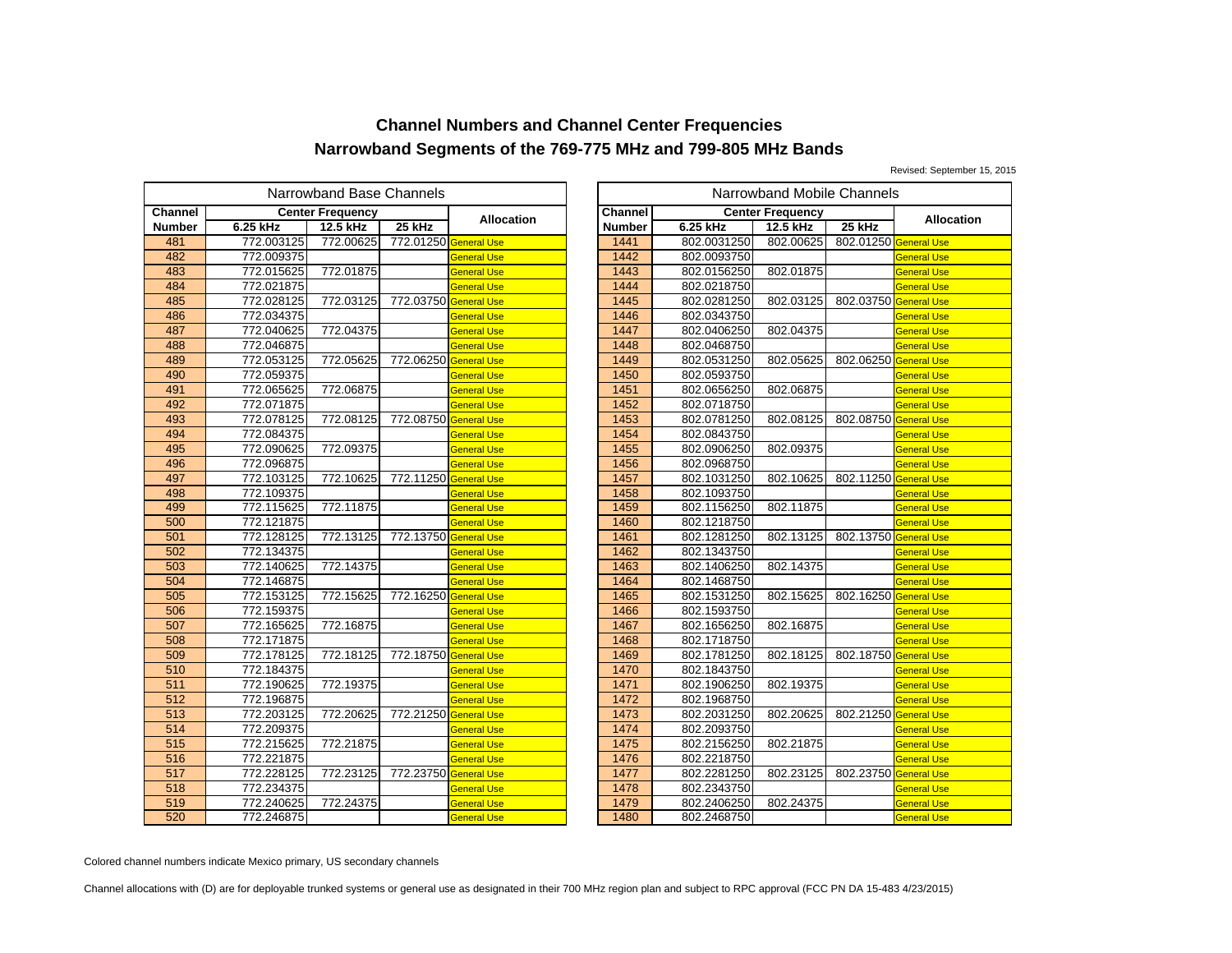Revised: September 15, 2015

|               |            | Narrowband Base Channels |                       |                    | Narrowband Mobile Channels |             |                         |           |
|---------------|------------|--------------------------|-----------------------|--------------------|----------------------------|-------------|-------------------------|-----------|
| Channel       |            | <b>Center Frequency</b>  |                       | <b>Allocation</b>  | Channel                    |             | <b>Center Frequency</b> |           |
| <b>Number</b> | 6.25 kHz   | 12.5 kHz                 | 25 kHz                |                    | <b>Number</b>              | 6.25 kHz    | 12.5 kHz                | 25 kHz    |
| 521           | 772.253125 | 772.25625                | 772.26250 General Use |                    | 1481                       | 802.2531250 | 802.25625               | 802.26250 |
| 522           | 772.259375 |                          |                       | <b>General Use</b> | 1482                       | 802.2593750 |                         |           |
| 523           | 772.265625 | 772.26875                |                       | General Use        | 1483                       | 802.2656250 | 802.26875               |           |
| 524           | 772.271875 |                          |                       | General Use        | 1484                       | 802.2718750 |                         |           |
| 525           | 772.278125 | 772.28125                | 772.28750             | <b>General Use</b> | 1485                       | 802.2781250 | 802.28125               | 802.28750 |
| 526           | 772.284375 |                          |                       | General Use        | 1486                       | 802.2843750 |                         |           |
| 527           | 772.290625 | 772.29375                |                       | General Use        | 1487                       | 802.2906250 | 802.29375               |           |
| 528           | 772.296875 |                          |                       | General Use        | 1488                       | 802.2968750 |                         |           |
| 529           | 772.303125 | 772.30625                | 772.31250 General Use |                    | 1489                       | 802.3031250 | 802.30625               | 802.31250 |
| 530           | 772.309375 |                          |                       | General Use        | 1490                       | 802.3093750 |                         |           |
| 531           | 772.315625 | 772.31875                |                       | General Use        | 1491                       | 802.3156250 | 802.31875               |           |
| 532           | 772.321875 |                          |                       | General Use        | 1492                       | 802.3218750 |                         |           |
| 533           | 772.328125 | 772.33125                | 772.33750             | <b>General Use</b> | 1493                       | 802.3281250 | 802.33125               | 802.33750 |
| 534           | 772.334375 |                          |                       | General Use        | 1494                       | 802.3343750 |                         |           |
| 535           | 772.340625 | 772.34375                |                       | General Use        | 1495                       | 802.3406250 | 802.34375               |           |
| 536           | 772.346875 |                          |                       | General Use        | 1496                       | 802.3468750 |                         |           |
| 537           | 772.353125 | 772.35625                | 772.36250             | <b>General Use</b> | 1497                       | 802.3531250 | 802.35625               | 802.36250 |
| 538           | 772.359375 |                          |                       | General Use        | 1498                       | 802.3593750 |                         |           |
| 539           | 772.365625 | 772.36875                |                       | General Use        | 1499                       | 802.3656250 | 802.36875               |           |
| 540           | 772.371875 |                          |                       | <b>General Use</b> | 1500                       | 802.3718750 |                         |           |
| 541           | 772.378125 | 772.38125                | 772.38750             | <b>General Use</b> | 1501                       | 802.3781250 | 802.38125               | 802.38750 |
| 542           | 772.384375 |                          |                       | General Use        | 1502                       | 802.3843750 |                         |           |
| 543           | 772.390625 | 772.39375                |                       | General Use        | 1503                       | 802.3906250 | 802.39375               |           |
| 544           | 772.396875 |                          |                       | General Use        | 1504                       | 802.3968750 |                         |           |
| 545           | 772.403125 | 772.40625                | 772.41250             | <b>General Use</b> | 1505                       | 802.4031250 | 802.40625               | 802.41250 |
| 546           | 772.409375 |                          |                       | General Use        | 1506                       | 802.4093750 |                         |           |
| 547           | 772.415625 | 772.41875                |                       | General Use        | 1507                       | 802.4156250 | 802.41875               |           |
| 548           | 772.421875 |                          |                       | <b>General Use</b> | 1508                       | 802.4218750 |                         |           |
| 549           | 772.428125 | 772.43125                | 772.43750             | <b>General Use</b> | 1509                       | 802.4281250 | 802.43125               | 802.43750 |
| 550           | 772.434375 |                          |                       | General Use        | 1510                       | 802.4343750 |                         |           |
| 551           | 772.440625 | 772.44375                |                       | General Use        | 1511                       | 802.4406250 | 802.44375               |           |
| 552           | 772.446875 |                          |                       | <b>General Use</b> | 1512                       | 802.4468750 |                         |           |
| 553           | 772.453125 | 772.45625                | 772.46250             | <b>General Use</b> | 1513                       | 802.4531250 | 802.45625               | 802.46250 |
| 554           | 772.459375 |                          |                       | General Use        | 1514                       | 802.4593750 |                         |           |
| 555           | 772.465625 | 772.46875                |                       | General Use        | 1515                       | 802.4656250 | 802.46875               |           |
| 556           | 772.471875 |                          |                       | General Use        | 1516                       | 802.4718750 |                         |           |
| 557           | 772.478125 | 772.48125                | 772.48750             | <b>General Use</b> | 1517                       | 802.4781250 | 802.48125               | 802.48750 |
| 558           | 772.484375 |                          |                       | General Use        | 1518                       | 802.4843750 |                         |           |
| 559           | 772.490625 | 772.49375                |                       | General Use        | 1519                       | 802.4906250 | 802.49375               |           |
| 560           | 772.496875 |                          |                       | General Use        | 1520                       | 802.4968750 |                         |           |

|                | owband Base Channels |                       |                    |               |             | Narrowband Mobile Channels |                       |                    |
|----------------|----------------------|-----------------------|--------------------|---------------|-------------|----------------------------|-----------------------|--------------------|
|                | iter Frequency       |                       |                    | Channel       |             | <b>Center Frequency</b>    |                       |                    |
|                | 12.5 kHz             | 25 kHz                | Allocation         | <b>Number</b> | 6.25 kHz    | 12.5 kHz                   | 25 kHz                | <b>Allocation</b>  |
| 5              | 772.25625            | 772.26250 General Use |                    | 1481          | 802.2531250 | 802.25625                  | 802.26250 General Use |                    |
| 5              |                      |                       | <b>General Use</b> | 1482          | 802.2593750 |                            |                       | <b>General Use</b> |
|                | 772.26875            |                       | <b>General Use</b> | 1483          | 802.2656250 | 802.26875                  |                       | <b>General Use</b> |
| $\frac{5}{5}$  |                      |                       | <b>General Use</b> | 1484          | 802.2718750 |                            |                       | <b>General Use</b> |
|                | 772.28125            | 772.28750 General Use |                    | 1485          | 802.2781250 | 802.28125                  | 802.28750 General Use |                    |
| $\frac{5}{5}$  |                      |                       | <b>General Use</b> | 1486          | 802.2843750 |                            |                       | <b>General Use</b> |
| 5              | 772.29375            |                       | <b>General Use</b> | 1487          | 802.2906250 | 802.29375                  |                       | <b>General Use</b> |
|                |                      |                       | <b>General Use</b> | 1488          | 802.2968750 |                            |                       | <b>General Use</b> |
| $rac{5}{5}$    | 772.30625            | 772.31250 General Use |                    | 1489          | 802.3031250 | 802.30625                  | 802.31250 General Use |                    |
|                |                      |                       | <b>General Use</b> | 1490          | 802.3093750 |                            |                       | <b>General Use</b> |
| $\frac{5}{5}$  | 772.31875            |                       | <b>General Use</b> | 1491          | 802.3156250 | 802.31875                  |                       | <b>General Use</b> |
| 5              |                      |                       | <b>General Use</b> | 1492          | 802.3218750 |                            |                       | <b>General Use</b> |
|                | 772.33125            | 772.33750 General Use |                    | 1493          | 802.3281250 | 802.33125                  | 802.33750 General Use |                    |
| $rac{5}{5}$    |                      |                       | <b>General Use</b> | 1494          | 802.3343750 |                            |                       | <b>General Use</b> |
|                | 772.34375            |                       | <b>General Use</b> | 1495          | 802.3406250 | 802.34375                  |                       | <b>General Use</b> |
| $rac{5}{5}$    |                      |                       | <b>General Use</b> | 1496          | 802.3468750 |                            |                       | <b>General Use</b> |
| 5              | 772.35625            | 772.36250 General Use |                    | 1497          | 802.3531250 | 802.35625                  | 802.36250 General Use |                    |
| 5              |                      |                       | <b>General Use</b> | 1498          | 802.3593750 |                            |                       | <b>General Use</b> |
| $\overline{5}$ | 772.36875            |                       | <b>General Use</b> | 1499          | 802.3656250 | 802.36875                  |                       | <b>General Use</b> |
| 5              |                      |                       | <b>General Use</b> | 1500          | 802.3718750 |                            |                       | <b>General Use</b> |
| 5              | 772.38125            | 772.38750 General Use |                    | 1501          | 802.3781250 | 802.38125                  | 802.38750 General Use |                    |
| 5              |                      |                       | <b>General Use</b> | 1502          | 802.3843750 |                            |                       | <b>General Use</b> |
| $\frac{5}{5}$  | 772.39375            |                       | <b>General Use</b> | 1503          | 802.3906250 | 802.39375                  |                       | <b>General Use</b> |
|                |                      |                       | <b>General Use</b> | 1504          | 802.3968750 |                            |                       | <b>General Use</b> |
| 5              | 772.40625            | 772.41250 General Use |                    | 1505          | 802.4031250 | 802.40625                  | 802.41250 General Use |                    |
| 5              |                      |                       | <b>General Use</b> | 1506          | 802.4093750 |                            |                       | <b>General Use</b> |
| 5              | 772.41875            |                       | <b>General Use</b> | 1507          | 802.4156250 | 802.41875                  |                       | <b>General Use</b> |
| $\frac{5}{5}$  |                      |                       | <b>General Use</b> | 1508          | 802.4218750 |                            |                       | <b>General Use</b> |
|                | 772.43125            | 772.43750 General Use |                    | 1509          | 802.4281250 | 802.43125                  | 802.43750 General Use |                    |
|                |                      |                       | <b>General Use</b> | 1510          | 802.4343750 |                            |                       | <b>General Use</b> |
| $rac{5}{5}$    | 772.44375            |                       | <b>General Use</b> | 1511          | 802.4406250 | 802.44375                  |                       | <b>General Use</b> |
| 5              |                      |                       | <b>General Use</b> | 1512          | 802.4468750 |                            |                       | <b>General Use</b> |
| $\frac{5}{5}$  | 772.45625            | 772.46250 General Use |                    | 1513          | 802.4531250 | 802.45625                  | 802.46250 General Use |                    |
|                |                      |                       | <b>General Use</b> | 1514          | 802.4593750 |                            |                       | <b>General Use</b> |
| 5              | 772.46875            |                       | <b>General Use</b> | 1515          | 802.4656250 | 802.46875                  |                       | <b>General Use</b> |
| $\frac{5}{5}$  |                      |                       | <b>General Use</b> | 1516          | 802.4718750 |                            |                       | <b>General Use</b> |
|                | 772.48125            | 772.48750 General Use |                    | 1517          | 802.4781250 | 802.48125                  | 802.48750 General Use |                    |
|                |                      |                       | <b>General Use</b> | 1518          | 802.4843750 |                            |                       | <b>General Use</b> |
| $rac{5}{5}$    | 772.49375            |                       | <b>General Use</b> | 1519          | 802.4906250 | 802.49375                  |                       | General Use        |
| 5              |                      |                       | <b>General Use</b> | 1520          | 802.4968750 |                            |                       | <b>General Use</b> |

Colored channel numbers indicate Mexico primary, US secondary channels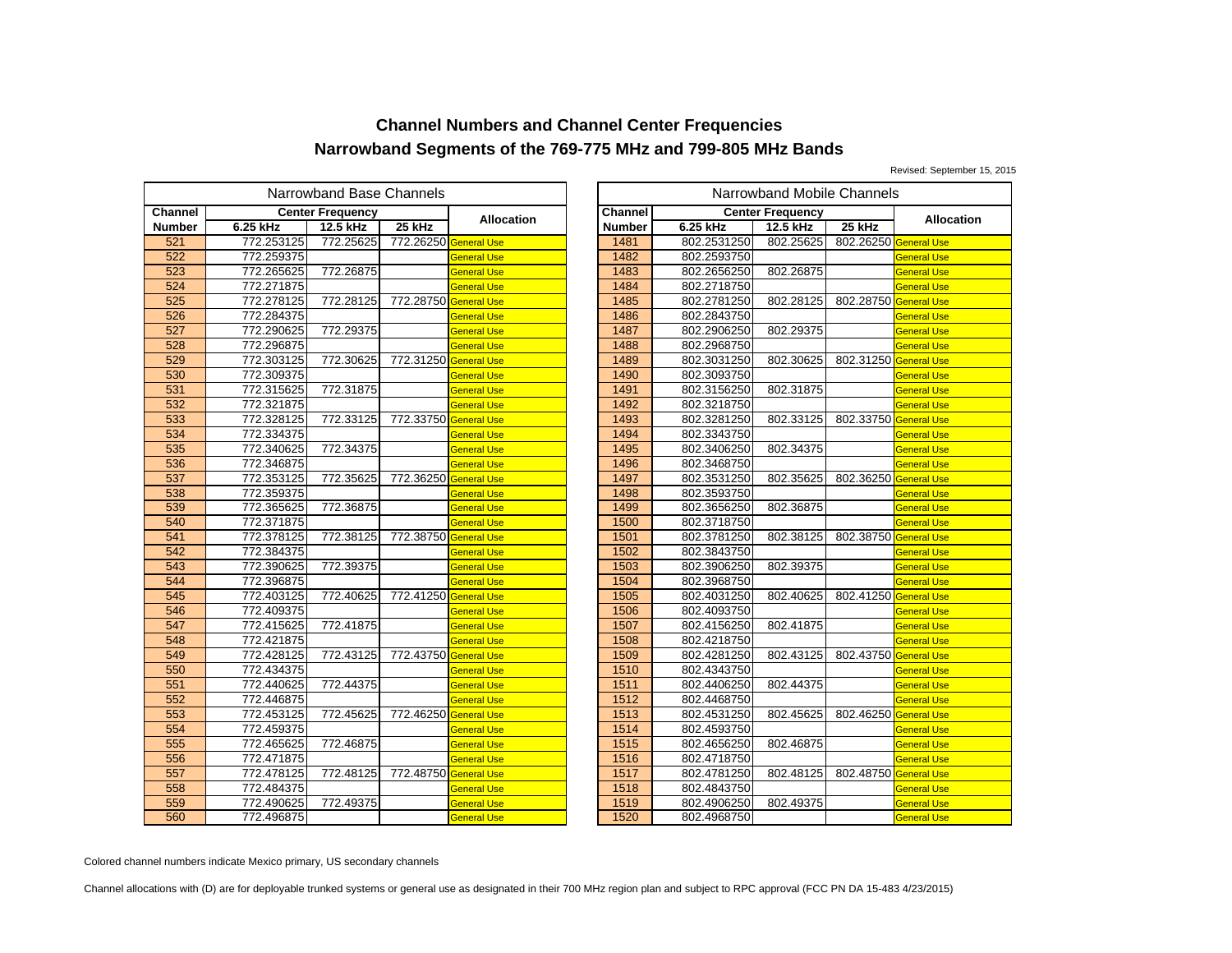Revised: September 15, 2015

|               |            | Narrowband Base Channels |                       |                    | Narrowband Mobile Channels |             |                         |           |
|---------------|------------|--------------------------|-----------------------|--------------------|----------------------------|-------------|-------------------------|-----------|
| Channel       |            | <b>Center Frequency</b>  |                       | <b>Allocation</b>  | <b>Channel</b>             |             | <b>Center Frequency</b> |           |
| <b>Number</b> | 6.25 kHz   | 12.5 kHz                 | 25 kHz                |                    | <b>Number</b>              | 6.25 kHz    | 12.5 kHz                | 25 kHz    |
| 561           | 772.503125 | 772.50625                | 772.51250 General Use |                    | 1521                       | 802.5031250 | 802.50625               | 802.51250 |
| 562           | 772.509375 |                          |                       | <b>General Use</b> | 1522                       | 802.5093750 |                         |           |
| 563           | 772.515625 | 772.51875                |                       | General Use        | 1523                       | 802.5156250 | 802.51875               |           |
| 564           | 772.521875 |                          |                       | <b>General Use</b> | 1524                       | 802.5218750 |                         |           |
| 565           | 772.528125 | 772.53125                | 772.53750 General Use |                    | 1525                       | 802.5281250 | 802.53125               | 802.53750 |
| 566           | 772.534375 |                          |                       | General Use        | 1526                       | 802.5343750 |                         |           |
| 567           | 772.540625 | 772.54375                |                       | General Use        | 1527                       | 802.5406250 | 802.54375               |           |
| 568           | 772.546875 |                          |                       | General Use        | 1528                       | 802.5468750 |                         |           |
| 569           | 772.553125 | 772.55625                | 772.56250 General Use |                    | 1529                       | 802.5531250 | 802.55625               | 802.56250 |
| 570           | 772.559375 |                          |                       | General Use        | 1530                       | 802.5593750 |                         |           |
| 571           | 772.565625 | 772.56875                |                       | General Use        | 1531                       | 802.5656250 | 802.56875               |           |
| 572           | 772.571875 |                          |                       | <b>General Use</b> | 1532                       | 802.5718750 |                         |           |
| 573           | 772.578125 | 772.58125                | 772.58750 General Use |                    | 1533                       | 802.5781250 | 802.58125               | 802.58750 |
| 574           | 772.584375 |                          |                       | General Use        | 1534                       | 802.5843750 |                         |           |
| 575           | 772.590625 | 772.59375                |                       | General Use        | 1535                       | 802.5906250 | 802.59375               |           |
| 576           | 772.596875 |                          |                       | <b>General Use</b> | 1536                       | 802.5968750 |                         |           |
| 577           | 772.603125 | 772.60625                | 772.61250 General Use |                    | 1537                       | 802.6031250 | 802.60625               | 802.61250 |
| 578           | 772.609375 |                          |                       | General Use        | 1538                       | 802.6093750 |                         |           |
| 579           | 772.615625 | 772.61875                |                       | General Use        | 1539                       | 802.6156250 | 802.61875               |           |
| 580           | 772.621875 |                          |                       | <b>General Use</b> | 1540                       | 802.6218750 |                         |           |
| 581           | 772.628125 | 772.63125                | 772.63750 General Use |                    | 1541                       | 802.6281250 | 802.63125               | 802.63750 |
| 582           | 772.634375 |                          |                       | General Use        | 1542                       | 802.6343750 |                         |           |
| 583           | 772.640625 | 772.64375                |                       | General Use        | 1543                       | 802.6406250 | 802.64375               |           |
| 584           | 772.646875 |                          |                       | General Use        | 1544                       | 802.6468750 |                         |           |
| 585           | 772.653125 | 772.65625                | 772.66250             | <b>General Use</b> | 1545                       | 802.6531250 | 802.65625               | 802.66250 |
| 586           | 772.659375 |                          |                       | General Use        | 1546                       | 802.6593750 |                         |           |
| 587           | 772.665625 | 772.66875                |                       | <b>General Use</b> | 1547                       | 802.6656250 | 802.66875               |           |
| 588           | 772.671875 |                          |                       | General Use        | 1548                       | 802.6718750 |                         |           |
| 589           | 772.678125 | 772.68125                | 772.68750 General Use |                    | 1549                       | 802.6781250 | 802.68125               | 802.68750 |
| 590           | 772.684375 |                          |                       | General Use        | 1550                       | 802.6843750 |                         |           |
| 591           | 772.690625 | 772.69375                |                       | General Use        | 1551                       | 802.6906250 | 802.69375               |           |
| 592           | 772.696875 |                          |                       | <b>General Use</b> | 1552                       | 802.6968750 |                         |           |
| 593           | 772.703125 | 772.70625                | 772.71250 General Use |                    | 1553                       | 802.7031250 | 802.70625               | 802.71250 |
| 594           | 772.709375 |                          |                       | <b>General Use</b> | 1554                       | 802.7093750 |                         |           |
| 595           | 772.715625 | 772.71875                |                       | General Use        | 1555                       | 802.7156250 | 802.71875               |           |
| 596           | 772.721875 |                          |                       | <b>General Use</b> | 1556                       | 802.7218750 |                         |           |
| 597           | 772.728125 | 772.73125                | 772.73750 General Use |                    | 1557                       | 802.7281250 | 802.73125               | 802.73750 |
| 598           | 772.734375 |                          |                       | General Use        | 1558                       | 802.7343750 |                         |           |
| 599           | 772.740625 | 772.74375                |                       | General Use        | 1559                       | 802.7406250 | 802.74375               |           |
| 600           | 772.746875 |                          |                       | <b>General Use</b> | 1560                       | 802.7468750 |                         |           |

|               | owband Base Channels | Narrowband Mobile Channels |                    |  |                |             |                         |                       |                    |
|---------------|----------------------|----------------------------|--------------------|--|----------------|-------------|-------------------------|-----------------------|--------------------|
|               | iter Frequency       |                            |                    |  | <b>Channel</b> |             | <b>Center Frequency</b> |                       |                    |
|               | 12.5 kHz             | 25 kHz                     | <b>Allocation</b>  |  | <b>Number</b>  | 6.25 kHz    | 12.5 kHz                | 25 kHz                | <b>Allocation</b>  |
| 5             | 772.50625            | 772.51250 General Use      |                    |  | 1521           | 802.5031250 | 802.50625               | 802.51250 General Use |                    |
| 5             |                      |                            | <b>General Use</b> |  | 1522           | 802.5093750 |                         |                       | <b>General Use</b> |
| 5             | 772.51875            |                            | <b>General Use</b> |  | 1523           | 802.5156250 | 802.51875               |                       | <b>General Use</b> |
|               |                      |                            | <b>General Use</b> |  | 1524           | 802.5218750 |                         |                       | <b>General Use</b> |
| $rac{5}{5}$   | 772.53125            | 772.53750 General Use      |                    |  | 1525           | 802.5281250 | 802.53125               | 802.53750 General Use |                    |
|               |                      |                            | <b>General Use</b> |  | 1526           | 802.5343750 |                         |                       | <b>General Use</b> |
| 5             | 772.54375            |                            | <b>General Use</b> |  | 1527           | 802.5406250 | 802.54375               |                       | <b>General Use</b> |
|               |                      |                            | <b>General Use</b> |  | 1528           | 802.5468750 |                         |                       | <b>General Use</b> |
| $rac{5}{5}$   | 772.55625            | 772.56250 General Use      |                    |  | 1529           | 802.5531250 | 802.55625               | 802.56250 General Use |                    |
|               |                      |                            | <b>General Use</b> |  | 1530           | 802.5593750 |                         |                       | <b>General Use</b> |
| $\frac{5}{5}$ | 772.56875            |                            | <b>General Use</b> |  | 1531           | 802.5656250 | 802.56875               |                       | <b>General Use</b> |
| 5             |                      |                            | <b>General Use</b> |  | 1532           | 802.5718750 |                         |                       | <b>General Use</b> |
|               | 772.58125            | 772.58750 General Use      |                    |  | 1533           | 802.5781250 | 802.58125               | 802.58750 General Use |                    |
| $rac{5}{5}$   |                      |                            | <b>General Use</b> |  | 1534           | 802.5843750 |                         |                       | <b>General Use</b> |
|               | 772.59375            |                            | <b>General Use</b> |  | 1535           | 802.5906250 | 802.59375               |                       | <b>General Use</b> |
| $rac{5}{5}$   |                      |                            | <b>General Use</b> |  | 1536           | 802.5968750 |                         |                       | <b>General Use</b> |
| 5             | 772.60625            | 772.61250 General Use      |                    |  | 1537           | 802.6031250 | 802.60625               | 802.61250 General Use |                    |
|               |                      |                            | <b>General Use</b> |  | 1538           | 802.6093750 |                         |                       | <b>General Use</b> |
| $\frac{5}{5}$ | 772.61875            |                            | <b>General Use</b> |  | 1539           | 802.6156250 | 802.61875               |                       | <b>General Use</b> |
|               |                      |                            | <b>General Use</b> |  | 1540           | 802.6218750 |                         |                       | <b>General Use</b> |
| $rac{5}{5}$   | 772.63125            | 772.63750 General Use      |                    |  | 1541           | 802.6281250 | 802.63125               | 802.63750 General Use |                    |
| 5             |                      |                            | <b>General Use</b> |  | 1542           | 802.6343750 |                         |                       | <b>General Use</b> |
|               | 772.64375            |                            | <b>General Use</b> |  | 1543           | 802.6406250 | 802.64375               |                       | <b>General Use</b> |
| $\frac{5}{5}$ |                      |                            | <b>General Use</b> |  | 1544           | 802.6468750 |                         |                       | <b>General Use</b> |
| 5             | 772.65625            | 772.66250 General Use      |                    |  | 1545           | 802.6531250 | 802.65625               | 802.66250 General Use |                    |
| 5             |                      |                            | <b>General Use</b> |  | 1546           | 802.6593750 |                         |                       | <b>General Use</b> |
| 5             | 772.66875            |                            | <b>General Use</b> |  | 1547           | 802.6656250 | 802.66875               |                       | <b>General Use</b> |
|               |                      |                            | <b>General Use</b> |  | 1548           | 802.6718750 |                         |                       | <b>General Use</b> |
| $\frac{5}{5}$ | 772.68125            | 772.68750 General Use      |                    |  | 1549           | 802.6781250 | 802.68125               | 802.68750 General Use |                    |
|               |                      |                            | <b>General Use</b> |  | 1550           | 802.6843750 |                         |                       | <b>General Use</b> |
| $rac{5}{5}$   | 772.69375            |                            | <b>General Use</b> |  | 1551           | 802.6906250 | 802.69375               |                       | <b>General Use</b> |
| 5             |                      |                            | <b>General Use</b> |  | 1552           | 802.6968750 |                         |                       | <b>General Use</b> |
| $\frac{5}{5}$ | 772.70625            | 772.71250 General Use      |                    |  | 1553           | 802.7031250 | 802.70625               | 802.71250 General Use |                    |
|               |                      |                            | <b>General Use</b> |  | 1554           | 802.7093750 |                         |                       | <b>General Use</b> |
| 5             | 772.71875            |                            | <b>General Use</b> |  | 1555           | 802.7156250 | 802.71875               |                       | <b>General Use</b> |
|               |                      |                            | <b>General Use</b> |  | 1556           | 802.7218750 |                         |                       | <b>General Use</b> |
| $\frac{5}{5}$ | 772.73125            | 772.73750 General Use      |                    |  | 1557           | 802.7281250 | 802.73125               | 802.73750 General Use |                    |
|               |                      |                            | <b>General Use</b> |  | 1558           | 802.7343750 |                         |                       | General Use        |
| $rac{5}{5}$   | 772.74375            |                            | <b>General Use</b> |  | 1559           | 802.7406250 | 802.74375               |                       | General Use        |
| 5             |                      |                            | <b>General Use</b> |  | 1560           | 802.7468750 |                         |                       | <b>General Use</b> |

Colored channel numbers indicate Mexico primary, US secondary channels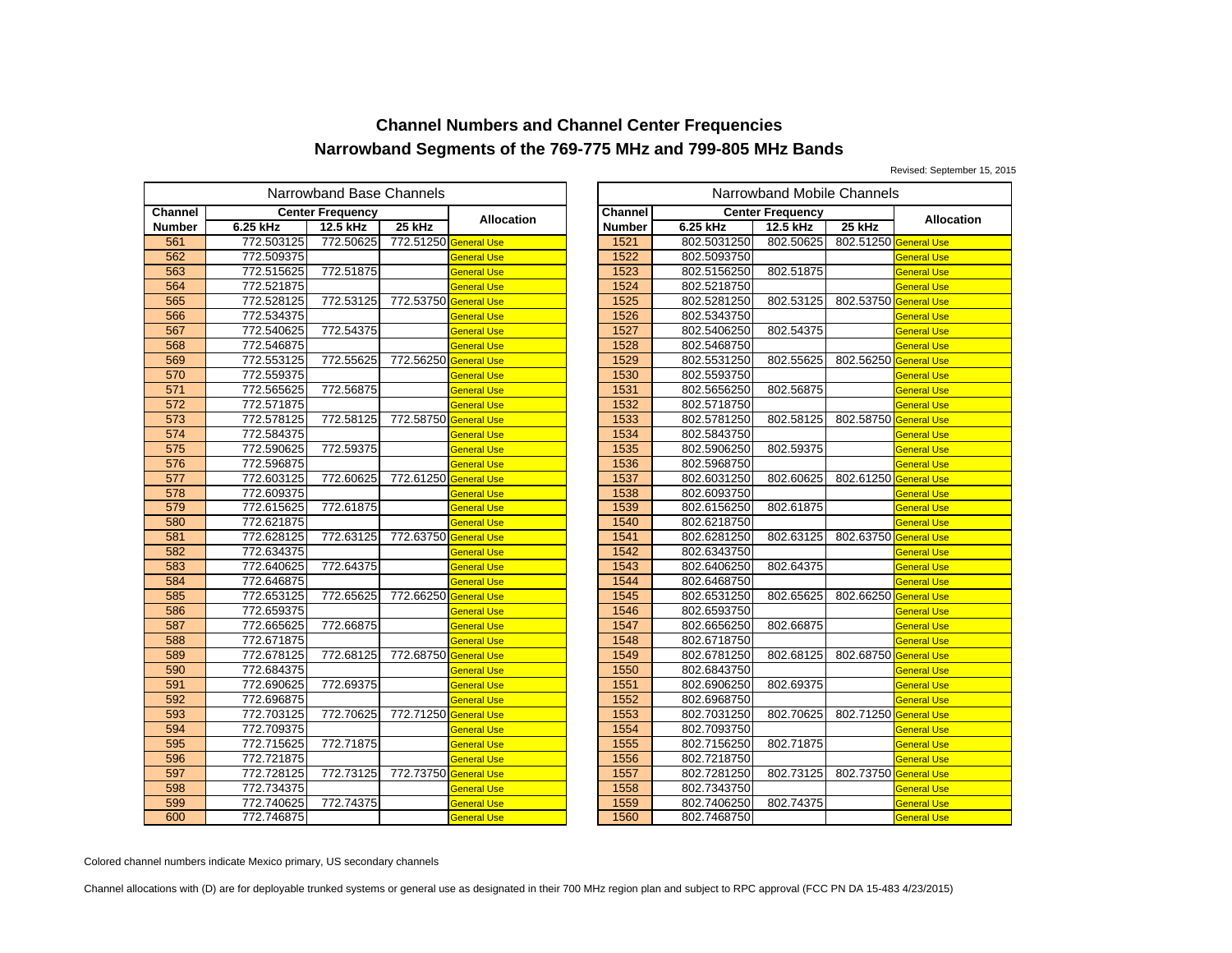Revised: September 15, 2015

| Narrowband Base Channels<br>Narrowband Mobile Channels |            |                         |                       |                    |                |             |                         |           |
|--------------------------------------------------------|------------|-------------------------|-----------------------|--------------------|----------------|-------------|-------------------------|-----------|
| Channel                                                |            | <b>Center Frequency</b> |                       | <b>Allocation</b>  | <b>Channel</b> |             | <b>Center Frequency</b> |           |
| <b>Number</b>                                          | 6.25 kHz   | 12.5 kHz                | 25 kHz                |                    | <b>Number</b>  | 6.25 kHz    | 12.5 kHz                | 25 kHz    |
| 601                                                    | 772.753125 | 772.75625               | 772.76250 General Use |                    | 1561           | 802.7531250 | 802.75625               | 802.76250 |
| 602                                                    | 772.759375 |                         |                       | <b>General Use</b> | 1562           | 802.7593750 |                         |           |
| 603                                                    | 772.765625 | 772.76875               |                       | General Use        | 1563           | 802.7656250 | 802.76875               |           |
| 604                                                    | 772.771875 |                         |                       | <b>General Use</b> | 1564           | 802.7718750 |                         |           |
| 605                                                    | 772.778125 | 772.78125               | 772.78750 General Use |                    | 1565           | 802.7781250 | 802.78125               | 802.78750 |
| 606                                                    | 772.784375 |                         |                       | <b>General Use</b> | 1566           | 802.7843750 |                         |           |
| 607                                                    | 772.790625 | 772.79375               |                       | General Use        | 1567           | 802.7906250 | 802.79375               |           |
| 608                                                    | 772.796875 |                         |                       | <b>General Use</b> | 1568           | 802.7968750 |                         |           |
| 609                                                    | 772.803125 | 772.80625               | 772.81250 General Use |                    | 1569           | 802.8031250 | 802.80625               | 802.81250 |
| 610                                                    | 772.809375 |                         |                       | General Use        | 1570           | 802.8093750 |                         |           |
| 611                                                    | 772.815625 | 772.81875               |                       | General Use        | 1571           | 802.8156250 | 802.81875               |           |
| 612                                                    | 772.821875 |                         |                       | <b>General Use</b> | 1572           | 802.8218750 |                         |           |
| 613                                                    | 772.828125 | 772.83125               | 772.83750 General Use |                    | 1573           | 802.8281250 | 802.83125               | 802.83750 |
| 614                                                    | 772.834375 |                         |                       | General Use        | 1574           | 802.8343750 |                         |           |
| 615                                                    | 772.840625 | 772.84375               |                       | General Use        | 1575           | 802.8406250 | 802.84375               |           |
| 616                                                    | 772.846875 |                         |                       | <b>General Use</b> | 1576           | 802.8468750 |                         |           |
| 617                                                    | 772.853125 | 772.85625               | 772.86250 General Use |                    | 1577           | 802.8531250 | 802.85625               | 802.86250 |
| 618                                                    | 772.859375 |                         |                       | General Use        | 1578           | 802.8593750 |                         |           |
| 619                                                    | 772.865625 | 772.86875               |                       | General Use        | 1579           | 802.8656250 | 802.86875               |           |
| 620                                                    | 772.871875 |                         |                       | <b>General Use</b> | 1580           | 802.8718750 |                         |           |
| 621                                                    | 772.878125 | 772.88125               | 772.88750 General Use |                    | 1581           | 802.8781250 | 802.88125               | 802.88750 |
| 622                                                    | 772.884375 |                         |                       | General Use        | 1582           | 802.8843750 |                         |           |
| 623                                                    | 772.890625 | 772.89375               |                       | <b>General Use</b> | 1583           | 802.8906250 | 802.89375               |           |
| 624                                                    | 772.896875 |                         |                       | <b>General Use</b> | 1584           | 802.8968750 |                         |           |
| 625                                                    | 772.903125 | 772.90625               | 772.91250             | <b>General Use</b> | 1585           | 802.9031250 | 802.90625               | 802.91250 |
| 626                                                    | 772.909375 |                         |                       | General Use        | 1586           | 802.9093750 |                         |           |
| 627                                                    | 772.915625 | 772.91875               |                       | <b>General Use</b> | 1587           | 802.9156250 | 802.91875               |           |
| 628                                                    | 772.921875 |                         |                       | <b>General Use</b> | 1588           | 802.9218750 |                         |           |
| 629                                                    | 772.928125 | 772.93125               | 772.93750 General Use |                    | 1589           | 802.9281250 | 802.93125               | 802.93750 |
| 630                                                    | 772.934375 |                         |                       | <b>General Use</b> | 1590           | 802.9343750 |                         |           |
| 631                                                    | 772.940625 | 772.94375               |                       | General Use        | 1591           | 802.9406250 | 802.94375               |           |
| 632                                                    | 772.946875 |                         |                       | <b>General Use</b> | 1592           | 802.9468750 |                         |           |
| 633                                                    | 772.953125 | 772.95625               | 772.96250 General Use |                    | 1593           | 802.9531250 | 802.95625               | 802.96250 |
| 634                                                    | 772.959375 |                         |                       | <b>General Use</b> | 1594           | 802.9593750 |                         |           |
| 635                                                    | 772.965625 | 772.96875               |                       | General Use        | 1595           | 802.9656250 | 802.96875               |           |
| 636                                                    | 772.971875 |                         |                       | <b>General Use</b> | 1596           | 802.9718750 |                         |           |
| 637                                                    | 772.978125 | 772.98125               | 772.98750 General Use |                    | 1597           | 802.9781250 | 802.98125               | 802.98750 |
| 638                                                    | 772.984375 |                         |                       | General Use        | 1598           | 802.9843750 |                         |           |
| 639                                                    | 772.990625 | 772.99375               |                       | General Use        | 1599           | 802.9906250 | 802.99375               |           |
| 640                                                    | 772.996875 |                         |                       | <b>General Use</b> | 1600           | 802.9968750 |                         |           |

|                                           | owband Base Channels |                       |                    |               |             | Narrowband Mobile Channels |                       |                    |
|-------------------------------------------|----------------------|-----------------------|--------------------|---------------|-------------|----------------------------|-----------------------|--------------------|
|                                           | ter Frequency        |                       | <b>Allocation</b>  | Channel       |             | <b>Center Frequency</b>    |                       | <b>Allocation</b>  |
|                                           | 12.5 kHz             | 25 kHz                |                    | <b>Number</b> | 6.25 kHz    | 12.5 kHz                   | 25 kHz                |                    |
| 5                                         | 772.75625            | 772.76250 General Use |                    | 1561          | 802.7531250 | 802.75625                  | 802.76250 General Use |                    |
|                                           |                      |                       | <b>General Use</b> | 1562          | 802.7593750 |                            |                       | <b>General Use</b> |
|                                           | 772.76875            |                       | <b>General Use</b> | 1563          | 802.7656250 | 802.76875                  |                       | <b>General Use</b> |
|                                           |                      |                       | <b>General Use</b> | 1564          | 802.7718750 |                            |                       | <b>General Use</b> |
| 5<br>5<br>5<br>5<br>5                     | 772.78125            | 772.78750 General Use |                    | 1565          | 802.7781250 | 802.78125                  | 802.78750 General Use |                    |
| 5                                         |                      |                       | <b>General Use</b> | 1566          | 802.7843750 |                            |                       | <b>General Use</b> |
|                                           | 772.79375            |                       | <b>General Use</b> | 1567          | 802.7906250 | 802.79375                  |                       | <b>General Use</b> |
| $\frac{5}{5}$                             |                      |                       | <b>General Use</b> | 1568          | 802.7968750 |                            |                       | <b>General Use</b> |
|                                           | 772.80625            | 772.81250 General Use |                    | 1569          | 802.8031250 | 802.80625                  | 802.81250 General Use |                    |
|                                           |                      |                       | <b>General Use</b> | 1570          | 802.8093750 |                            |                       | <b>General Use</b> |
| 5                                         | 772.81875            |                       | <b>General Use</b> | 1571          | 802.8156250 | 802.81875                  |                       | <b>General Use</b> |
|                                           |                      |                       | <b>General Use</b> | 1572          | 802.8218750 |                            |                       | <b>General Use</b> |
| $rac{5}{5}$                               | 772.83125            | 772.83750 General Use |                    | 1573          | 802.8281250 | 802.83125                  | 802.83750 General Use |                    |
| 5                                         |                      |                       | <b>General Use</b> | 1574          | 802.8343750 |                            |                       | <b>General Use</b> |
|                                           | 772.84375            |                       | <b>General Use</b> | 1575          | 802.8406250 | 802.84375                  |                       | <b>General Use</b> |
| $\frac{5}{5}$                             |                      |                       | <b>General Use</b> | 1576          | 802.8468750 |                            |                       | <b>General Use</b> |
|                                           | 772.85625            | 772.86250 General Use |                    | 1577          | 802.8531250 | 802.85625                  | 802.86250 General Use |                    |
| 5                                         |                      |                       | <b>General Use</b> | 1578          | 802.8593750 |                            |                       | <b>General Use</b> |
|                                           | 772.86875            |                       | <b>General Use</b> | 1579          | 802.8656250 | 802.86875                  |                       | <b>General Use</b> |
| $\frac{5}{5}$                             |                      |                       | <b>General Use</b> | 1580          | 802.8718750 |                            |                       | <b>General Use</b> |
|                                           | 772.88125            | 772.88750 General Use |                    | 1581          | 802.8781250 | 802.88125                  | 802.88750 General Use |                    |
|                                           |                      |                       | <b>General Use</b> | 1582          | 802.8843750 |                            |                       | <b>General Use</b> |
| $\frac{5}{5}$ $\frac{5}{5}$ $\frac{5}{5}$ | 772.89375            |                       | <b>General Use</b> | 1583          | 802.8906250 | 802.89375                  |                       | <b>General Use</b> |
|                                           |                      |                       | <b>General Use</b> | 1584          | 802.8968750 |                            |                       | <b>General Use</b> |
|                                           | 772.90625            | 772.91250 General Use |                    | 1585          | 802.9031250 | 802.90625                  | 802.91250 General Use |                    |
|                                           |                      |                       | <b>General Use</b> | 1586          | 802.9093750 |                            |                       | <b>General Use</b> |
| 5                                         | 772.91875            |                       | <b>General Use</b> | 1587          | 802.9156250 | 802.91875                  |                       | <b>General Use</b> |
|                                           |                      |                       | <b>General Use</b> | 1588          | 802.9218750 |                            |                       | <b>General Use</b> |
| $rac{5}{5}$                               | 772.93125            | 772.93750 General Use |                    | 1589          | 802.9281250 | 802.93125                  | 802.93750 General Use |                    |
|                                           |                      |                       | <b>General Use</b> | 1590          | 802.9343750 |                            |                       | <b>General Use</b> |
| $rac{5}{5}$                               | 772.94375            |                       | <b>General Use</b> | 1591          | 802.9406250 | 802.94375                  |                       | <b>General Use</b> |
| 5                                         |                      |                       | <b>General Use</b> | 1592          | 802.9468750 |                            |                       | <b>General Use</b> |
|                                           | 772.95625            | 772.96250 General Use |                    | 1593          | 802.9531250 | 802.95625                  | 802.96250 General Use |                    |
| $rac{5}{5}$                               |                      |                       | <b>General Use</b> | 1594          | 802.9593750 |                            |                       | <b>General Use</b> |
| 5                                         | 772.96875            |                       | <b>General Use</b> | 1595          | 802.9656250 | 802.96875                  |                       | <b>General Use</b> |
|                                           |                      |                       | <b>General Use</b> | 1596          | 802.9718750 |                            |                       | <b>General Use</b> |
| $\frac{5}{5}$                             | 772.98125            | 772.98750 General Use |                    | 1597          | 802.9781250 | 802.98125                  | 802.98750 General Use |                    |
|                                           |                      |                       | <b>General Use</b> | 1598          | 802.9843750 |                            |                       | <b>General Use</b> |
| $\frac{5}{5}$                             | 772.99375            |                       | <b>General Use</b> | 1599          | 802.9906250 | 802.99375                  |                       | <b>General Use</b> |
|                                           |                      |                       | <b>General Use</b> | 1600          | 802.9968750 |                            |                       | <b>General Use</b> |

Colored channel numbers indicate Mexico primary, US secondary channels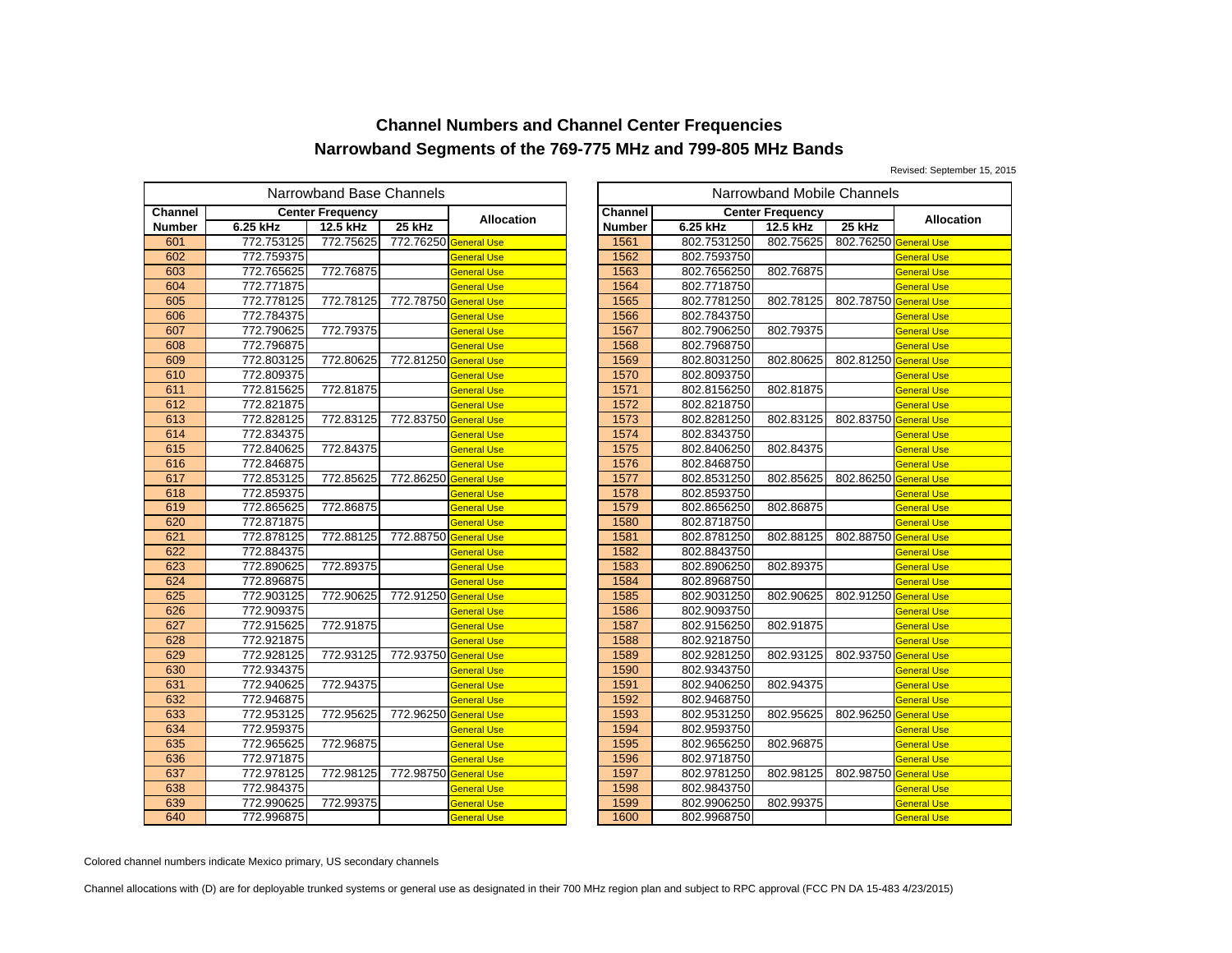Revised: September 15, 2015

| Narrowband Base Channels |            |                         |                         |                                   |  |                | Narrowband Mobile Channels |                         |           |
|--------------------------|------------|-------------------------|-------------------------|-----------------------------------|--|----------------|----------------------------|-------------------------|-----------|
| Channel                  |            | <b>Center Frequency</b> |                         |                                   |  | <b>Channel</b> |                            | <b>Center Frequency</b> |           |
| <b>Number</b>            | 6.25 kHz   | 12.5 kHz                | 25 kHz                  | <b>Allocation</b>                 |  | <b>Number</b>  | 6.25 kHz                   | 12.5 kHz                | 25 kHz    |
| 641                      | 773.003125 | 773.00625               |                         | 773.01250 Interoperability 7MED86 |  | 1601           | 803.0031250                | 803.00625               | 803.01250 |
| 642                      | 773.009375 |                         |                         | Interoperability 7MED86           |  | 1602           | 803.0093750                |                         |           |
| 643                      | 773.015625 | 773.01875               |                         | <b>General Use</b>                |  | 1603           | 803.0156250                | 803.01875               |           |
| 644                      | 773.021875 |                         |                         | <b>General Use</b>                |  | 1604           | 803.0218750                |                         |           |
| 645                      | 773.028125 | 773.03125               | 773.03750 State license |                                   |  | 1605           | 803.0281250                | 803.03125               | 803.03750 |
| 646                      | 773.034375 |                         |                         | <b>State license</b>              |  | 1606           | 803.0343750                |                         |           |
| 647                      | 773.040625 | 773.04375               |                         | <b>State license</b>              |  | 1607           | 803.0406250                | 803.04375               |           |
| 648                      | 773.046875 |                         |                         | <b>State license</b>              |  | 1608           | 803.0468750                |                         |           |
| 649                      | 773.053125 | 773.05625               | 773.06250 State license |                                   |  | 1609           | 803.0531250                | 803.05625               | 803.06250 |
| 650                      | 773.059375 |                         |                         | <b>State license</b>              |  | 1610           | 803.0593750                |                         |           |
| 651                      | 773.065625 | 773.06875               |                         | <b>State license</b>              |  | 1611           | 803.0656250                | 803.06875               |           |
| 652                      | 773.071875 |                         |                         | <b>State license</b>              |  | 1612           | 803.0718750                |                         |           |
| 653                      | 773.078125 | 773.08125               | 773.08750 State license |                                   |  | 1613           | 803.0781250                | 803.08125               | 803.08750 |
| 654                      | 773.084375 |                         |                         | <b>State license</b>              |  | 1614           | 803.0843750                |                         |           |
| 655                      | 773.090625 | 773.09375               |                         | <b>State license</b>              |  | 1615           | 803.0906250                | 803.09375               |           |
| 656                      | 773.096875 |                         |                         | <b>State license</b>              |  | 1616           | 803.0968750                |                         |           |
| 657                      | 773.103125 | 773.10625               |                         | 773.11250 Interoperability 7TAC71 |  | 1617           | 803.1031250                | 803.10625               | 803.11250 |
| 658                      | 773.109375 |                         |                         | Interoperability 7TAC71           |  | 1618           | 803.1093750                |                         |           |
| 659                      | 773.115625 | 773.11875               |                         | Air-to-Ground                     |  | 1619           | 803.1156250                | 803.11875               |           |
| 660                      | 773.121875 |                         |                         | Air-to-Ground                     |  | 1620           | 803.1218750                |                         |           |
| 661                      | 773.128125 | 773.13125               | 773.13750 General Use   |                                   |  | 1621           | 803.1281250                | 803.13125               | 803.13750 |
| 662                      | 773.134375 |                         |                         | General Use                       |  | 1622           | 803.1343750                |                         |           |
| 663                      | 773.140625 | 773.14375               |                         | General Use                       |  | 1623           | 803.1406250                | 803.14375               |           |
| 664                      | 773.146875 |                         |                         | <b>General Use</b>                |  | 1624           | 803.1468750                |                         |           |
| 665                      | 773.153125 | 773.15625               | 773.16250 General Use   |                                   |  | 1625           | 803.1531250                | 803.15625               | 803.16250 |
| 666                      | 773.159375 |                         |                         | General Use                       |  | 1626           | 803.1593750                |                         |           |
| 667                      | 773.165625 | 773.16875               |                         | General Use                       |  | 1627           | 803.1656250                | 803.16875               |           |
| 668                      | 773.171875 |                         |                         | <b>General Use</b>                |  | 1628           | 803.1718750                |                         |           |
| 669                      | 773.178125 | 773.18125               | 773.18750 General Use   |                                   |  | 1629           | 803.1781250                | 803.18125               | 803.18750 |
| 670                      | 773.184375 |                         |                         | General Use                       |  | 1630           | 803.1843750                |                         |           |
| 671                      | 773.190625 | 773.19375               |                         | <b>General Use</b>                |  | 1631           | 803.1906250                | 803.19375               |           |
| 672                      | 773.196875 |                         |                         | <b>General Use</b>                |  | 1632           | 803.1968750                |                         |           |
| 673                      | 773.203125 | 773.20625               | 773.21250 General Use   |                                   |  | 1633           | 803.2031250                | 803.20625               | 803.21250 |
| 674                      | 773.209375 |                         |                         | General Use                       |  | 1634           | 803.2093750                |                         |           |
| 675                      | 773.215625 | 773.21875               |                         | General Use                       |  | 1635           | 803.2156250                | 803.21875               |           |
| 676                      | 773.221875 |                         |                         | <b>General Use</b>                |  | 1636           | 803.2218750                |                         |           |
| 677                      | 773.228125 | 773.23125               | 773.23750 General Use   |                                   |  | 1637           | 803.2281250                | 803.23125               | 803.23750 |
| 678                      | 773.234375 |                         |                         | General Use                       |  | 1638           | 803.2343750                |                         |           |
| 679                      | 773.240625 | 773.24375               |                         | General Use                       |  | 1639           | 803.2406250                | 803.24375               |           |
| 680                      | 773.246875 |                         |                         | <b>General Use</b>                |  | 1640           | 803.2468750                |                         |           |

|               | owband Base Channels |                         |                                   |               |             | Narrowband Mobile Channels |                         |                                   |
|---------------|----------------------|-------------------------|-----------------------------------|---------------|-------------|----------------------------|-------------------------|-----------------------------------|
|               | iter Frequency       |                         |                                   | Channel       |             | <b>Center Frequency</b>    |                         |                                   |
|               | 12.5 kHz             | 25 kHz                  | <b>Allocation</b>                 | <b>Number</b> | 6.25 kHz    | 12.5 kHz                   | 25 kHz                  | <b>Allocation</b>                 |
| 5             | 773.00625            |                         | 773.01250 Interoperability 7MED86 | 1601          | 803.0031250 | 803.00625                  |                         | 803.01250 Interoperability 7MED86 |
|               |                      |                         | Interoperability 7MED86           | 1602          | 803.0093750 |                            |                         | Interoperability 7MED86           |
| $rac{5}{5}$   | 773.01875            |                         | <b>General Use</b>                | 1603          | 803.0156250 | 803.01875                  |                         | <b>General Use</b>                |
|               |                      |                         | <b>General Use</b>                | 1604          | 803.0218750 |                            |                         | <b>General Use</b>                |
| $\frac{5}{5}$ | 773.03125            | 773.03750 State license |                                   | 1605          | 803.0281250 | 803.03125                  | 803.03750 State license |                                   |
|               |                      |                         | <b>State license</b>              | 1606          | 803.0343750 |                            |                         | <b>State license</b>              |
|               | 773.04375            |                         | <b>State license</b>              | 1607          | 803.0406250 | 803.04375                  |                         | <b>State license</b>              |
| $rac{5}{5}$   |                      |                         | <b>State license</b>              | 1608          | 803.0468750 |                            |                         | <b>State license</b>              |
| 5             | 773.05625            | 773.06250 State license |                                   | 1609          | 803.0531250 | 803.05625                  | 803.06250 State license |                                   |
|               |                      |                         | <b>State license</b>              | 1610          | 803.0593750 |                            |                         | <b>State license</b>              |
| $rac{5}{5}$   | 773.06875            |                         | <b>State license</b>              | 1611          | 803.0656250 | 803.06875                  |                         | <b>State license</b>              |
|               |                      |                         | <b>State license</b>              | 1612          | 803.0718750 |                            |                         | <b>State license</b>              |
| $\frac{5}{5}$ | 773.08125            | 773.08750 State license |                                   | 1613          | 803.0781250 | 803.08125                  | 803.08750 State license |                                   |
|               |                      |                         | <b>State license</b>              | 1614          | 803.0843750 |                            |                         | <b>State license</b>              |
|               | 773.09375            |                         | <b>State license</b>              | 1615          | 803.0906250 | 803.09375                  |                         | <b>State license</b>              |
| $\frac{5}{5}$ |                      |                         | <b>State license</b>              | 1616          | 803.0968750 |                            |                         | <b>State license</b>              |
|               | 773.10625            |                         | 773.11250 Interoperability 7TAC71 | 1617          | 803.1031250 | 803.10625                  |                         | 803.11250 Interoperability 7TAC71 |
|               |                      |                         | Interoperability 7TAC71           | 1618          | 803.1093750 |                            |                         | Interoperability 7TAC71           |
| $rac{5}{5}$   | 773.11875            |                         | Air-to-Ground                     | 1619          | 803.1156250 | 803.11875                  |                         | Air-to-Ground                     |
|               |                      |                         | Air-to-Ground                     | 1620          | 803.1218750 |                            |                         | Air-to-Ground                     |
| $\frac{5}{5}$ | 773.13125            | 773.13750 General Use   |                                   | 1621          | 803.1281250 | 803.13125                  | 803.13750 General Use   |                                   |
|               |                      |                         | <b>General Use</b>                | 1622          | 803.1343750 |                            |                         | <b>General Use</b>                |
|               | 773.14375            |                         | <b>General Use</b>                | 1623          | 803.1406250 | 803.14375                  |                         | <b>General Use</b>                |
|               |                      |                         | <b>General Use</b>                | 1624          | 803.1468750 |                            |                         | <b>General Use</b>                |
|               | 773.15625            | 773.16250 General Use   |                                   | 1625          | 803.1531250 | 803.15625                  | 803.16250 General Use   |                                   |
|               |                      |                         | <b>General Use</b>                | 1626          | 803.1593750 |                            |                         | <b>General Use</b>                |
|               | 773.16875            |                         | <b>General Use</b>                | 1627          | 803.1656250 | 803.16875                  |                         | <b>General Use</b>                |
|               |                      |                         | <b>General Use</b>                | 1628          | 803.1718750 |                            |                         | <b>General Use</b>                |
|               | 773.18125            | 773.18750 General Use   |                                   | 1629          | 803.1781250 | 803.18125                  | 803.18750 General Use   |                                   |
|               |                      |                         | <b>General Use</b>                | 1630          | 803.1843750 |                            |                         | <b>General Use</b>                |
|               | 773.19375            |                         | <b>General Use</b>                | 1631          | 803.1906250 | 803.19375                  |                         | <b>General Use</b>                |
|               |                      |                         | <b>General Use</b>                | 1632          | 803.1968750 |                            |                         | <b>General Use</b>                |
|               | 773.20625            | 773.21250 General Use   |                                   | 1633          | 803.2031250 | 803.20625                  | 803.21250 General Use   |                                   |
| $rac{5}{5}$   |                      |                         | <b>General Use</b>                | 1634          | 803.2093750 |                            |                         | <b>General Use</b>                |
|               | 773.21875            |                         | <b>General Use</b>                | 1635          | 803.2156250 | 803.21875                  |                         | <b>General Use</b>                |
| $\frac{5}{5}$ |                      |                         | <b>General Use</b>                | 1636          | 803.2218750 |                            |                         | <b>General Use</b>                |
|               | 773.23125            | 773.23750               | <b>General Use</b>                | 1637          | 803.2281250 | 803.23125                  | 803.23750 General Use   |                                   |
| 5             |                      |                         | <b>General Use</b>                | 1638          | 803.2343750 |                            |                         | <b>General Use</b>                |
| $\frac{5}{5}$ | 773.24375            |                         | General Use                       | 1639          | 803.2406250 | 803.24375                  |                         | <b>General Use</b>                |
|               |                      |                         | <b>General Use</b>                | 1640          | 803.2468750 |                            |                         | <b>General Use</b>                |

Colored channel numbers indicate Mexico primary, US secondary channels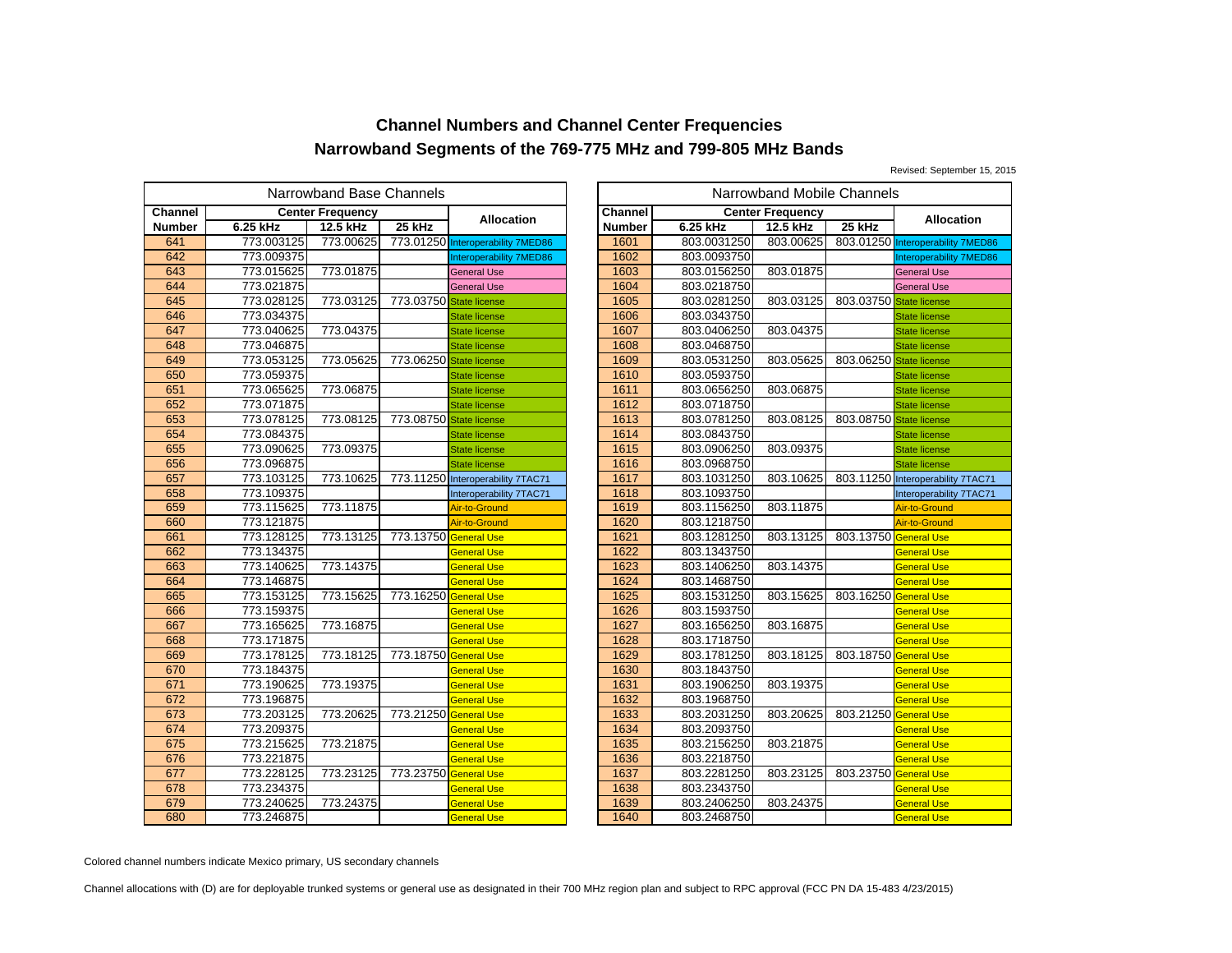Revised: September 15, 2015

| Narrowband Base Channels |            |                         |                       |                                   |  |                |             | Narrowband Mobile Channels |           |
|--------------------------|------------|-------------------------|-----------------------|-----------------------------------|--|----------------|-------------|----------------------------|-----------|
| Channel                  |            | <b>Center Frequency</b> |                       | <b>Allocation</b>                 |  | <b>Channel</b> |             | <b>Center Frequency</b>    |           |
| <b>Number</b>            | 6.25 kHz   | 12.5 kHz                | 25 kHz                |                                   |  | Number         | 6.25 kHz    | 12.5 kHz                   | 25 kHz    |
| 681                      | 773.253125 | 773.25625               | 773.26250             | <b>Interoperability 7CALL70</b>   |  | 1641           | 803.2531250 | 803.25625                  | 803.26250 |
| 682                      | 773.259375 |                         |                       | nteroperability 7CALL70           |  | 1642           | 803.2593750 |                            |           |
| 683                      | 773.265625 | 773.26875               |                       | <b>General Use</b>                |  | 1643           | 803.2656250 | 803.26875                  |           |
| 684                      | 773.271875 |                         |                       | <b>General Use</b>                |  | 1644           | 803.2718750 |                            |           |
| 685                      | 773.278125 | 773.28125               | 773.28750             | <b>State license</b>              |  | 1645           | 803.2781250 | 803.28125                  | 803.28750 |
| 686                      | 773.284375 |                         |                       | <b>State license</b>              |  | 1646           | 803.2843750 |                            |           |
| 687                      | 773.290625 | 773.29375               |                       | <b>State license</b>              |  | 1647           | 803.2906250 | 803.29375                  |           |
| 688                      | 773.296875 |                         |                       | <b>State license</b>              |  | 1648           | 803.2968750 |                            |           |
| 689                      | 773.303125 | 773.30625               | 773.31250             | <b>State license</b>              |  | 1649           | 803.3031250 | 803.30625                  | 803.31250 |
| 690                      | 773.309375 |                         |                       | <b>State license</b>              |  | 1650           | 803.3093750 |                            |           |
| 691                      | 773.315625 | 773.31875               |                       | <b>State license</b>              |  | 1651           | 803.3156250 | 803.31875                  |           |
| 692                      | 773.321875 |                         |                       | <b>State license</b>              |  | 1652           | 803.3218750 |                            |           |
| 693                      | 773.328125 | 773.33125               | 773.33750             | <b>State license</b>              |  | 1653           | 803.3281250 | 803.33125                  | 803.33750 |
| 694                      | 773.334375 |                         |                       | <b>State license</b>              |  | 1654           | 803.3343750 |                            |           |
| 695                      | 773.340625 | 773.34375               |                       | <b>State license</b>              |  | 1655           | 803.3406250 | 803.34375                  |           |
| 696                      | 773.346875 |                         |                       | <b>State license</b>              |  | 1656           | 803.3468750 |                            |           |
| 697                      | 773.353125 | 773.35625               |                       | 773.36250 Interoperability 7MED87 |  | 1657           | 803.3531250 | 803.35625                  | 803.36250 |
| 698                      | 773.359375 |                         |                       | Interoperability 7MED87           |  | 1658           | 803.3593750 |                            |           |
| 699                      | 773.365625 | 773.36875               |                       | <b>General Use</b>                |  | 1659           | 803.3656250 | 803.36875                  |           |
| 700                      | 773.371875 |                         |                       | <b>General Use</b>                |  | 1660           | 803.3718750 |                            |           |
| 701                      | 773.378125 | 773.38125               | 773.38750             | <b>General Use</b>                |  | 1661           | 803.3781250 | 803.38125                  | 803.38750 |
| 702                      | 773.384375 |                         |                       | General Use                       |  | 1662           | 803.3843750 |                            |           |
| 703                      | 773.390625 | 773.39375               |                       | General Use                       |  | 1663           | 803.3906250 | 803.39375                  |           |
| 704                      | 773.396875 |                         |                       | <b>General Use</b>                |  | 1664           | 803.3968750 |                            |           |
| 705                      | 773.403125 | 773.40625               | 773.41250 General Use |                                   |  | 1665           | 803.4031250 | 803.40625                  | 803.41250 |
| 706                      | 773.409375 |                         |                       | General Use                       |  | 1666           | 803.4093750 |                            |           |
| 707                      | 773.415625 | 773.41875               |                       | General Use                       |  | 1667           | 803.4156250 | 803.41875                  |           |
| 708                      | 773.421875 |                         |                       | <b>General Use</b>                |  | 1668           | 803.4218750 |                            |           |
| 709                      | 773.428125 | 773.43125               | 773.43750 General Use |                                   |  | 1669           | 803.4281250 | 803.43125                  | 803.43750 |
| 710                      | 773.434375 |                         |                       | <b>General Use</b>                |  | 1670           | 803.4343750 |                            |           |
| $\overline{711}$         | 773.440625 | 773.44375               |                       | <b>General Use</b>                |  | 1671           | 803.4406250 | 803.44375                  |           |
| 712                      | 773.446875 |                         |                       | <b>General Use</b>                |  | 1672           | 803.4468750 |                            |           |
| 713                      | 773.453125 | 773.45625               | 773.46250             | <b>General Use</b>                |  | 1673           | 803.4531250 | 803.45625                  | 803.46250 |
| 714                      | 773.459375 |                         |                       | General Use                       |  | 1674           | 803.4593750 |                            |           |
| 715                      | 773.465625 | 773.46875               |                       | <b>General Use</b>                |  | 1675           | 803.4656250 | 803.46875                  |           |
| 716                      | 773.471875 |                         |                       | <b>General Use</b>                |  | 1676           | 803.4718750 |                            |           |
| 717                      | 773.478125 | 773.48125               | 773.48750             | <b>General Use</b>                |  | 1677           | 803.4781250 | 803.48125                  | 803.48750 |
| 718                      | 773.484375 |                         |                       | General Use                       |  | 1678           | 803.4843750 |                            |           |
| 719                      | 773.490625 | 773.49375               |                       | General Use                       |  | 1679           | 803.4906250 | 803.49375                  |           |
| 720                      | 773.496875 |                         |                       | <b>General Use</b>                |  | 1680           | 803.4968750 |                            |           |

|                                           |               | owband Base Channels<br>Narrowband Mobile Channels |                                    |               |             |                  |                         |                                    |
|-------------------------------------------|---------------|----------------------------------------------------|------------------------------------|---------------|-------------|------------------|-------------------------|------------------------------------|
|                                           | ter Frequency |                                                    | <b>Allocation</b>                  | Channel       |             | Center Frequency |                         | <b>Allocation</b>                  |
|                                           | 12.5 kHz      | 25 kHz                                             |                                    | <b>Number</b> | 6.25 kHz    | 12.5 kHz         | 25 kHz                  |                                    |
|                                           | 773.25625     |                                                    | 773.26250 Interoperability 7CALL70 | 1641          | 803.2531250 | 803.25625        |                         | 803.26250 Interoperability 7CALL70 |
| $rac{5}{5}$                               |               |                                                    | <b>Interoperability 7CALL70</b>    | 1642          | 803.2593750 |                  |                         | <b>Interoperability 7CALL70</b>    |
|                                           | 773.26875     |                                                    | <b>General Use</b>                 | 1643          | 803.2656250 | 803.26875        |                         | <b>General Use</b>                 |
|                                           |               |                                                    | <b>General Use</b>                 | 1644          | 803.2718750 |                  |                         | <b>General Use</b>                 |
| $\frac{5}{5}$                             | 773.28125     | 773.28750 State license                            |                                    | 1645          | 803.2781250 | 803.28125        | 803.28750 State license |                                    |
| 5                                         |               |                                                    | <b>State license</b>               | 1646          | 803.2843750 |                  |                         | <b>State license</b>               |
|                                           | 773.29375     |                                                    | <b>State license</b>               | 1647          | 803.2906250 | 803.29375        |                         | <b>State license</b>               |
| $\frac{5}{5}$                             |               |                                                    | <b>State license</b>               | 1648          | 803.2968750 |                  |                         | <b>State license</b>               |
|                                           | 773.30625     | 773.31250 State license                            |                                    | 1649          | 803.3031250 | 803.30625        | 803.31250 State license |                                    |
|                                           |               |                                                    | <b>State license</b>               | 1650          | 803.3093750 |                  |                         | <b>State license</b>               |
| 5                                         | 773.31875     |                                                    | <b>State license</b>               | 1651          | 803.3156250 | 803.31875        |                         | <b>State license</b>               |
|                                           |               |                                                    | <b>State license</b>               | 1652          | 803.3218750 |                  |                         | <b>State license</b>               |
| $rac{5}{5}$                               | 773.33125     | 773.33750 State license                            |                                    | 1653          | 803.3281250 | 803.33125        | 803.33750 State license |                                    |
|                                           |               |                                                    | <b>State license</b>               | 1654          | 803.3343750 |                  |                         | <b>State license</b>               |
| $\frac{5}{5}$                             | 773.34375     |                                                    | <b>State license</b>               | 1655          | 803.3406250 | 803.34375        |                         | <b>State license</b>               |
|                                           |               |                                                    | <b>State license</b>               | 1656          | 803.3468750 |                  |                         | <b>State license</b>               |
|                                           | 773.35625     |                                                    | 773.36250 Interoperability 7MED87  | 1657          | 803.3531250 | 803.35625        |                         | 803.36250 Interoperability 7MED87  |
|                                           |               |                                                    | Interoperability 7MED87            | 1658          | 803.3593750 |                  |                         | Interoperability 7MED87            |
| $\frac{5}{5}$ $\frac{5}{5}$ $\frac{5}{5}$ | 773.36875     |                                                    | <b>General Use</b>                 | 1659          | 803.3656250 | 803.36875        |                         | <b>General Use</b>                 |
|                                           |               |                                                    | <b>General Use</b>                 | 1660          | 803.3718750 |                  |                         | <b>General Use</b>                 |
|                                           | 773.38125     | 773.38750                                          | <b>General Use</b>                 | 1661          | 803.3781250 | 803.38125        | 803.38750               | <b>General Use</b>                 |
|                                           |               |                                                    | <b>General Use</b>                 | 1662          | 803.3843750 |                  |                         | <b>General Use</b>                 |
| $\frac{5}{5}$ $\frac{5}{5}$               | 773.39375     |                                                    | <b>General Use</b>                 | 1663          | 803.3906250 | 803.39375        |                         | <b>General Use</b>                 |
|                                           |               |                                                    | <b>General Use</b>                 | 1664          | 803.3968750 |                  |                         | <b>General Use</b>                 |
|                                           | 773.40625     | 773.41250                                          | <b>General Use</b>                 | 1665          | 803.4031250 | 803.40625        | 803.41250 General Use   |                                    |
|                                           |               |                                                    | <b>General Use</b>                 | 1666          | 803.4093750 |                  |                         | <b>General Use</b>                 |
| 5                                         | 773.41875     |                                                    | <b>General Use</b>                 | 1667          | 803.4156250 | 803.41875        |                         | <b>General Use</b>                 |
|                                           |               |                                                    | <b>General Use</b>                 | 1668          | 803.4218750 |                  |                         | <b>General Use</b>                 |
|                                           | 773.43125     | 773.43750 General Use                              |                                    | 1669          | 803.4281250 | 803.43125        | 803.43750 General Use   |                                    |
| $\frac{5}{5}$                             |               |                                                    | <b>General Use</b>                 | 1670          | 803.4343750 |                  |                         | <b>General Use</b>                 |
|                                           | 773.44375     |                                                    | General Use                        | 1671          | 803.4406250 | 803.44375        |                         | <b>General Use</b>                 |
| 5                                         |               |                                                    | <b>General Use</b>                 | 1672          | 803.4468750 |                  |                         | <b>General Use</b>                 |
|                                           | 773.45625     | 773.46250 General Use                              |                                    | 1673          | 803.4531250 | 803.45625        | 803.46250 General Use   |                                    |
| $rac{5}{5}$                               |               |                                                    | <b>General Use</b>                 | 1674          | 803.4593750 |                  |                         | <b>General Use</b>                 |
| 5                                         | 773.46875     |                                                    | General Use                        | 1675          | 803.4656250 | 803.46875        |                         | <b>General Use</b>                 |
|                                           |               |                                                    | <b>General Use</b>                 | 1676          | 803.4718750 |                  |                         | <b>General Use</b>                 |
| $rac{5}{5}$                               | 773.48125     | 773.48750 General Use                              |                                    | 1677          | 803.4781250 | 803.48125        | 803.48750 General Use   |                                    |
|                                           |               |                                                    | <b>General Use</b>                 | 1678          | 803.4843750 |                  |                         | <b>General Use</b>                 |
| $\frac{5}{5}$                             | 773.49375     |                                                    | General Use                        | 1679          | 803.4906250 | 803.49375        |                         | <b>General Use</b>                 |
|                                           |               |                                                    | <b>General Use</b>                 | 1680          | 803.4968750 |                  |                         | <b>General Use</b>                 |

Colored channel numbers indicate Mexico primary, US secondary channels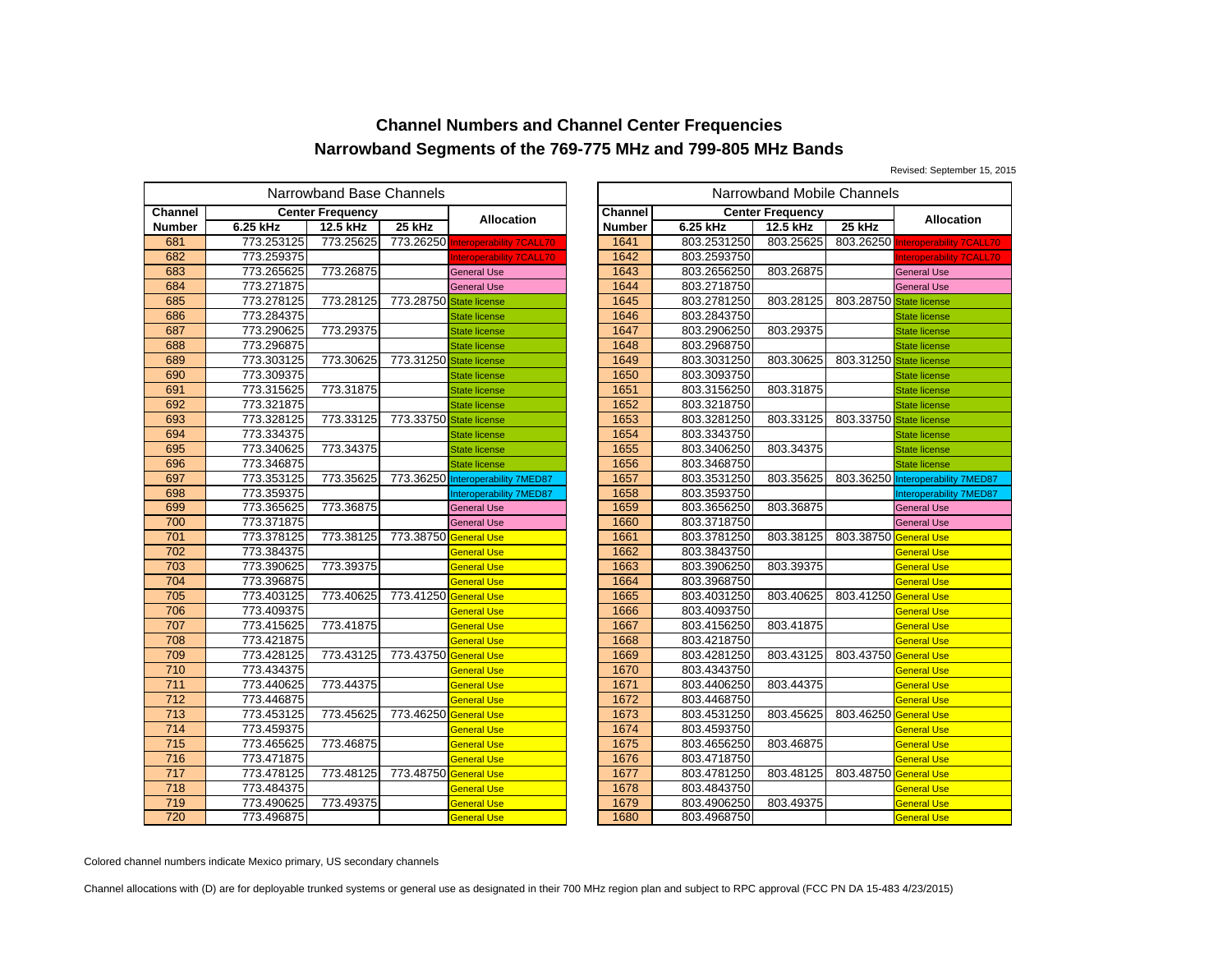Revised: September 15, 2015

|                  | Narrowband Base Channels |                         |                       |                                    |  |         |             | Narrowband Mobile Channels |           |
|------------------|--------------------------|-------------------------|-----------------------|------------------------------------|--|---------|-------------|----------------------------|-----------|
| <b>Channel</b>   |                          | <b>Center Frequency</b> |                       | <b>Allocation</b>                  |  | Channel |             | <b>Center Frequency</b>    |           |
| <b>Number</b>    | 6.25 kHz                 | 12.5 kHz                | 25 kHz                |                                    |  | Number  | 6.25 kHz    | 12.5 kHz                   | 25 kHz    |
| 721              | 773.503125               | 773.50625               |                       | 773.51250 Interoperability 7FIRE83 |  | 1681    | 803.5031250 | 803.50625                  | 803.51250 |
| $\overline{722}$ | 773.509375               |                         |                       | Interoperability 7FIRE83           |  | 1682    | 803.5093750 |                            |           |
| 723              | 773.515625               | 773.51875               |                       | <b>General Use</b>                 |  | 1683    | 803.5156250 | 803.51875                  |           |
| 724              | 773.521875               |                         |                       | <b>General Use</b>                 |  | 1684    | 803.5218750 |                            |           |
| 725              | 773.528125               | 773.53125               | 773.53750             | <b>State license</b>               |  | 1685    | 803.5281250 | 803.53125                  | 803.53750 |
| 726              | 773.534375               |                         |                       | <b>State license</b>               |  | 1686    | 803.5343750 |                            |           |
| 727              | 773.540625               | 773.54375               |                       | <b>State license</b>               |  | 1687    | 803.5406250 | 803.54375                  |           |
| 728              | 773.546875               |                         |                       | <b>State license</b>               |  | 1688    | 803.5468750 |                            |           |
| 729              | 773.553125               | 773.55625               | 773.56250             | <b>State license</b>               |  | 1689    | 803.5531250 | 803.55625                  | 803.56250 |
| 730              | 773.559375               |                         |                       | <b>State license</b>               |  | 1690    | 803.5593750 |                            |           |
| 731              | 773.565625               | 773.56875               |                       | <b>State license</b>               |  | 1691    | 803.5656250 | 803.56875                  |           |
| 732              | 773.571875               |                         |                       | <b>State license</b>               |  | 1692    | 803.5718750 |                            |           |
| 733              | 773.578125               | 773.58125               | 773.58750             | <b>State license</b>               |  | 1693    | 803.5781250 | 803.58125                  | 803.58750 |
| 734              | 773.584375               |                         |                       | <b>State license</b>               |  | 1694    | 803.5843750 |                            |           |
| 735              | 773.590625               | 773.59375               |                       | <b>State license</b>               |  | 1695    | 803.5906250 | 803.59375                  |           |
| 736              | 773.596875               |                         |                       | <b>State license</b>               |  | 1696    | 803.5968750 |                            |           |
| 737              | 773.603125               | 773.60625               |                       | 773.61250 Interoperability 7TAC72  |  | 1697    | 803.6031250 | 803.60625                  | 803.61250 |
| 738              | 773.609375               |                         |                       | Interoperability 7TAC72            |  | 1698    | 803.6093750 |                            |           |
| 739              | 773.615625               | 773.61875               |                       | Air-to-Ground                      |  | 1699    | 803.6156250 | 803.61875                  |           |
| 740              | 773.621875               |                         |                       | Air-to-Ground                      |  | 1700    | 803.6218750 |                            |           |
| 741              | 773.628125               | 773.63125               | 773.63750 General Use |                                    |  | 1701    | 803.6281250 | 803.63125                  | 803.63750 |
| 742              | 773.634375               |                         |                       | General Use                        |  | 1702    | 803.6343750 |                            |           |
| $\overline{743}$ | 773.640625               | 773.64375               |                       | General Use                        |  | 1703    | 803.6406250 | 803.64375                  |           |
| 744              | 773.646875               |                         |                       | <b>General Use</b>                 |  | 1704    | 803.6468750 |                            |           |
| 745              | 773.653125               | 773.65625               | 773.66250             | <b>General Use</b>                 |  | 1705    | 803.6531250 | 803.65625                  | 803.66250 |
| 746              | 773.659375               |                         |                       | General Use                        |  | 1706    | 803.6593750 |                            |           |
| 747              | 773.665625               | 773.66875               |                       | <b>General Use</b>                 |  | 1707    | 803.6656250 | 803.66875                  |           |
| 748              | 773.671875               |                         |                       | <b>General Use</b>                 |  | 1708    | 803.6718750 |                            |           |
| 749              | 773.678125               | 773.68125               | 773.68750 General Use |                                    |  | 1709    | 803.6781250 | 803.68125                  | 803.68750 |
| 750              | 773.684375               |                         |                       | <b>General Use</b>                 |  | 1710    | 803.6843750 |                            |           |
| 751              | 773.690625               | 773.69375               |                       | <b>General Use</b>                 |  | 1711    | 803.6906250 | 803.69375                  |           |
| 752              | 773.696875               |                         |                       | <b>General Use</b>                 |  | 1712    | 803.6968750 |                            |           |
| 753              | 773.703125               | 773.70625               | 773.71250             | <b>General Use</b>                 |  | 1713    | 803.7031250 | 803.70625                  | 803.71250 |
| 754              | 773.709375               |                         |                       | General Use                        |  | 1714    | 803.7093750 |                            |           |
| 755              | 773.715625               | 773.71875               |                       | <b>General Use</b>                 |  | 1715    | 803.7156250 | 803.71875                  |           |
| 756              | 773.721875               |                         |                       | <b>General Use</b>                 |  | 1716    | 803.7218750 |                            |           |
| 757              | 773.728125               | 773.73125               | 773.73750             | <b>General Use</b>                 |  | 1717    | 803.7281250 | 803.73125                  | 803.73750 |
| 758              | 773.734375               |                         |                       | General Use                        |  | 1718    | 803.7343750 |                            |           |
| 759              | 773.740625               | 773.74375               |                       | General Use                        |  | 1719    | 803.7406250 | 803.74375                  |           |
| 760              | 773.746875               |                         |                       | <b>General Use</b>                 |  | 1720    | 803.7468750 |                            |           |

|                                           | owband Base Channels<br>Narrowband Mobile Channels |                         |                                    |               |             |                         |                         |                                    |
|-------------------------------------------|----------------------------------------------------|-------------------------|------------------------------------|---------------|-------------|-------------------------|-------------------------|------------------------------------|
|                                           | ıter Frequency                                     |                         | <b>Allocation</b>                  | Channel       |             | <b>Center Frequency</b> |                         | Allocation                         |
|                                           | 12.5 kHz                                           | 25 kHz                  |                                    | <b>Number</b> | 6.25 kHz    | 12.5 kHz                | 25 kHz                  |                                    |
|                                           | 773.50625                                          |                         | 773.51250 Interoperability 7FIRE83 | 1681          | 803.5031250 | 803.50625               |                         | 803.51250 Interoperability 7FIRE83 |
|                                           |                                                    |                         | Interoperability 7FIRE83           | 1682          | 803.5093750 |                         |                         | Interoperability 7FIRE83           |
|                                           | 773.51875                                          |                         | <b>General Use</b>                 | 1683          | 803.5156250 | 803.51875               |                         | <b>General Use</b>                 |
|                                           |                                                    |                         | <b>General Use</b>                 | 1684          | 803.5218750 |                         |                         | <b>General Use</b>                 |
| $\frac{5}{5}$ $\frac{5}{5}$ $\frac{5}{5}$ | 773.53125                                          | 773.53750               | <b>State license</b>               | 1685          | 803.5281250 | 803.53125               | 803.53750 State license |                                    |
| 5                                         |                                                    |                         | <b>State license</b>               | 1686          | 803.5343750 |                         |                         | <b>State license</b>               |
|                                           | 773.54375                                          |                         | <b>State license</b>               | 1687          | 803.5406250 | 803.54375               |                         | <b>State license</b>               |
|                                           |                                                    |                         | <b>State license</b>               | 1688          | 803.5468750 |                         |                         | <b>State license</b>               |
|                                           | 773.55625                                          | 773.56250               | <b>State license</b>               | 1689          | 803.5531250 | 803.55625               | 803.56250 State license |                                    |
| 5<br>5<br>5<br>5<br>5<br>5                |                                                    |                         | <b>State license</b>               | 1690          | 803.5593750 |                         |                         | <b>State license</b>               |
|                                           | 773.56875                                          |                         | <b>State license</b>               | 1691          | 803.5656250 | 803.56875               |                         | <b>State license</b>               |
|                                           |                                                    |                         | <b>State license</b>               | 1692          | 803.5718750 |                         |                         | <b>State license</b>               |
|                                           | 773.58125                                          | 773.58750 State license |                                    | 1693          | 803.5781250 | 803.58125               | 803.58750 State license |                                    |
| 5<br>5<br>5<br>5                          |                                                    |                         | <b>State license</b>               | 1694          | 803.5843750 |                         |                         | <b>State license</b>               |
|                                           | 773.59375                                          |                         | <b>State license</b>               | 1695          | 803.5906250 | 803.59375               |                         | <b>State license</b>               |
|                                           |                                                    |                         | <b>State license</b>               | 1696          | 803.5968750 |                         |                         | <b>State license</b>               |
|                                           | 773.60625                                          |                         | 773.61250 Interoperability 7TAC72  | 1697          | 803.6031250 | 803.60625               |                         | 803.61250 Interoperability 7TAC72  |
|                                           |                                                    |                         | Interoperability 7TAC72            | 1698          | 803.6093750 |                         |                         | Interoperability 7TAC72            |
|                                           | 773.61875                                          |                         | Air-to-Ground                      | 1699          | 803.6156250 | 803.61875               |                         | Air-to-Ground                      |
|                                           |                                                    |                         | Air-to-Ground                      | 1700          | 803.6218750 |                         |                         | Air-to-Ground                      |
|                                           | 773.63125                                          | 773.63750               | <b>General Use</b>                 | 1701          | 803.6281250 | 803.63125               | 803.63750               | <b>General Use</b>                 |
|                                           |                                                    |                         | <b>General Use</b>                 | 1702          | 803.6343750 |                         |                         | <b>General Use</b>                 |
|                                           | 773.64375                                          |                         | <b>General Use</b>                 | 1703          | 803.6406250 | 803.64375               |                         | <b>General Use</b>                 |
|                                           |                                                    |                         | <b>General Use</b>                 | 1704          | 803.6468750 |                         |                         | <b>General Use</b>                 |
|                                           | 773.65625                                          | 773.66250               | <b>General Use</b>                 | 1705          | 803.6531250 | 803.65625               | 803.66250 General Use   |                                    |
|                                           |                                                    |                         | <b>General Use</b>                 | 1706          | 803.6593750 |                         |                         | <b>General Use</b>                 |
|                                           | 773.66875                                          |                         | <b>General Use</b>                 | 1707          | 803.6656250 | 803.66875               |                         | <b>General Use</b>                 |
|                                           |                                                    |                         | <b>General Use</b>                 | 1708          | 803.6718750 |                         |                         | <b>General Use</b>                 |
|                                           | 773.68125                                          | 773.68750               | <b>General Use</b>                 | 1709          | 803.6781250 | 803.68125               | 803.68750 General Use   |                                    |
|                                           |                                                    |                         | <b>General Use</b>                 | 1710          | 803.6843750 |                         |                         | <b>General Use</b>                 |
| $rac{5}{5}$                               | 773.69375                                          |                         | General Use                        | 1711          | 803.6906250 | 803.69375               |                         | <b>General Use</b>                 |
|                                           |                                                    |                         | <b>General Use</b>                 | 1712          | 803.6968750 |                         |                         | <b>General Use</b>                 |
| $\frac{5}{5}$                             | 773.70625                                          | 773.71250 General Use   |                                    | 1713          | 803.7031250 | 803.70625               | 803.71250 General Use   |                                    |
|                                           |                                                    |                         | <b>General Use</b>                 | 1714          | 803.7093750 |                         |                         | <b>General Use</b>                 |
|                                           | 773.71875                                          |                         | General Use                        | 1715          | 803.7156250 | 803.71875               |                         | <b>General Use</b>                 |
| $\frac{5}{5}$                             |                                                    |                         | <b>General Use</b>                 | 1716          | 803.7218750 |                         |                         | <b>General Use</b>                 |
|                                           | 773.73125                                          | 773.73750               | <b>General Use</b>                 | 1717          | 803.7281250 | 803.73125               | 803.73750               | <b>General Use</b>                 |
| 5                                         |                                                    |                         | General Use                        | 1718          | 803.7343750 |                         |                         | General Use                        |
| $\frac{5}{5}$                             | 773.74375                                          |                         | General Use                        | 1719          | 803.7406250 | 803.74375               |                         | <b>General Use</b>                 |
|                                           |                                                    |                         | <b>General Use</b>                 | 1720          | 803.7468750 |                         |                         | <b>General Use</b>                 |

Colored channel numbers indicate Mexico primary, US secondary channels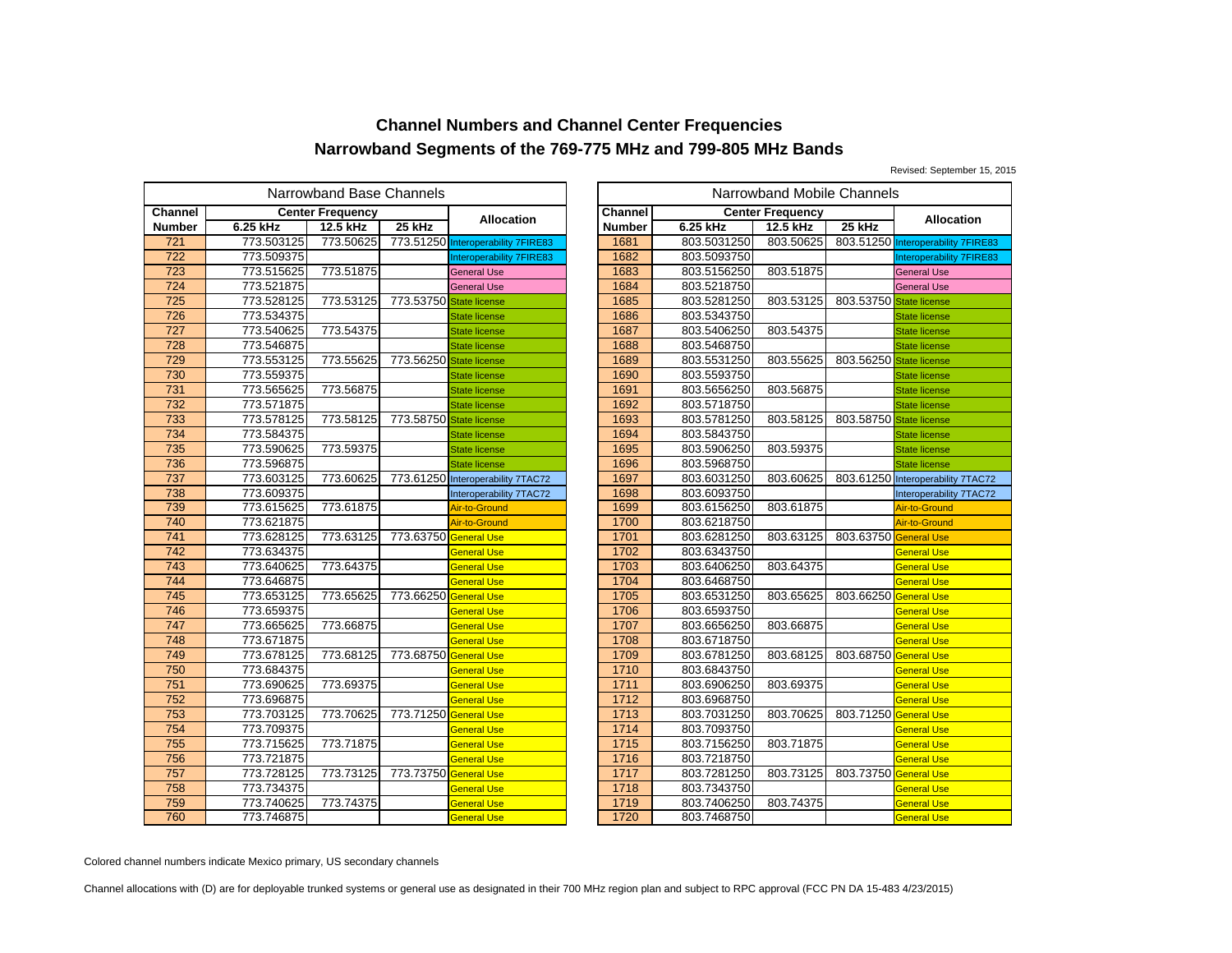Revised: September 15, 2015

|                | Narrowband Base Channels |                         |                       |                                    |  |               |             | Narrowband Mobile Channels |           |
|----------------|--------------------------|-------------------------|-----------------------|------------------------------------|--|---------------|-------------|----------------------------|-----------|
| <b>Channel</b> |                          | <b>Center Frequency</b> |                       | Allocation                         |  | Channel       |             | <b>Center Frequency</b>    |           |
| <b>Number</b>  | 6.25 kHz                 | 12.5 kHz                | 25 kHz                |                                    |  | <b>Number</b> | 6.25 kHz    | 12.5 kHz                   | 25 kHz    |
| 761            | 773.753125               | 773.75625               |                       | 773.76250 Interoperability 7TAC75  |  | 1721          | 803.7531250 | 803.75625                  | 803.76250 |
| 762            | 773.759375               |                         |                       | Interoperability 7TAC75            |  | 1722          | 803.7593750 |                            |           |
| 763            | 773.765625               | 773.76875               |                       | <b>General Use</b>                 |  | 1723          | 803.7656250 | 803.76875                  |           |
| 764            | 773.771875               |                         |                       | <b>General Use</b>                 |  | 1724          | 803.7718750 |                            |           |
| 765            | 773.778125               | 773.78125               | 773.78750             | <b>State license</b>               |  | 1725          | 803.7781250 | 803.78125                  | 803.78750 |
| 766            | 773.784375               |                         |                       | <b>State license</b>               |  | 1726          | 803.7843750 |                            |           |
| 767            | 773.790625               | 773.79375               |                       | <b>State license</b>               |  | 1727          | 803.7906250 | 803.79375                  |           |
| 768            | 773.796875               |                         |                       | <b>State license</b>               |  | 1728          | 803.7968750 |                            |           |
| 769            | 773.803125               | 773.80625               | 773.81250             | <b>State license</b>               |  | 1729          | 803.8031250 | 803.80625                  | 803.81250 |
| 770            | 773.809375               |                         |                       | <b>State license</b>               |  | 1730          | 803.8093750 |                            |           |
| 771            | 773.815625               | 773.81875               |                       | <b>State license</b>               |  | 1731          | 803.8156250 | 803.81875                  |           |
| 772            | 773.821875               |                         |                       | <b>State license</b>               |  | 1732          | 803.8218750 |                            |           |
| 773            | 773.828125               | 773.83125               | 773.83750             | <b>State license</b>               |  | 1733          | 803.8281250 | 803.83125                  | 803.83750 |
| 774            | 773.834375               |                         |                       | <b>State license</b>               |  | 1734          | 803.8343750 |                            |           |
| 775            | 773.840625               | 773.84375               |                       | <b>State license</b>               |  | 1735          | 803.8406250 | 803.84375                  |           |
| 776            | 773.846875               |                         |                       | <b>State license</b>               |  | 1736          | 803.8468750 |                            |           |
| 777            | 773.853125               | 773.85625               |                       | 773.86250 Interoperability 7FIRE84 |  | 1737          | 803.8531250 | 803.85625                  | 803.86250 |
| 778            | 773.859375               |                         |                       | Interoperability 7FIRE84           |  | 1738          | 803.8593750 |                            |           |
| 779            | 773.865625               | 773.86875               |                       | <b>General Use</b>                 |  | 1739          | 803.8656250 | 803.86875                  |           |
| 780            | 773.871875               |                         |                       | <b>General Use</b>                 |  | 1740          | 803.8718750 |                            |           |
| 781            | 773.878125               | 773.88125               | 773.88750             | <b>General Use</b>                 |  | 1741          | 803.8781250 | 803.88125                  | 803.88750 |
| 782            | 773.884375               |                         |                       | General Use                        |  | 1742          | 803.8843750 |                            |           |
| 783            | 773.890625               | 773.89375               |                       | General Use                        |  | 1743          | 803.8906250 | 803.89375                  |           |
| 784            | 773.896875               |                         |                       | <b>General Use</b>                 |  | 1744          | 803.8968750 |                            |           |
| 785            | 773.903125               | 773.90625               | 773.91250 General Use |                                    |  | 1745          | 803.9031250 | 803.90625                  | 803.91250 |
| 786            | 773.909375               |                         |                       | General Use                        |  | 1746          | 803.9093750 |                            |           |
| 787            | 773.915625               | 773.91875               |                       | <b>General Use</b>                 |  | 1747          | 803.9156250 | 803.91875                  |           |
| 788            | 773.921875               |                         |                       | <b>General Use</b>                 |  | 1748          | 803.9218750 |                            |           |
| 789            | 773.928125               | 773.93125               | 773.93750 General Use |                                    |  | 1749          | 803.9281250 | 803.93125                  | 803.93750 |
| 790            | 773.934375               |                         |                       | <b>General Use</b>                 |  | 1750          | 803.9343750 |                            |           |
| 791            | 773.940625               | 773.94375               |                       | <b>General Use</b>                 |  | 1751          | 803.9406250 | 803.94375                  |           |
| 792            | 773.946875               |                         |                       | <b>General Use</b>                 |  | 1752          | 803.9468750 |                            |           |
| 793            | 773.953125               | 773.95625               | 773.96250             | <b>General Use</b>                 |  | 1753          | 803.9531250 | 803.95625                  | 803.96250 |
| 794            | 773.959375               |                         |                       | General Use                        |  | 1754          | 803.9593750 |                            |           |
| 795            | 773.965625               | 773.96875               |                       | <b>General Use</b>                 |  | 1755          | 803.9656250 | 803.96875                  |           |
| 796            | 773.971875               |                         |                       | <b>General Use</b>                 |  | 1756          | 803.9718750 |                            |           |
| 797            | 773.978125               | 773.98125               | 773.98750             | <b>General Use</b>                 |  | 1757          | 803.9781250 | 803.98125                  | 803.98750 |
| 798            | 773.984375               |                         |                       | General Use                        |  | 1758          | 803.9843750 |                            |           |
| 799            | 773.990625               | 773.99375               |                       | General Use                        |  | 1759          | 803.9906250 | 803.99375                  |           |
| 800            | 773.996875               |                         |                       | <b>General Use</b>                 |  | 1760          | 803.9968750 |                            |           |

|                                           | owband Base Channels<br>Narrowband Mobile Channels |                         |                                    |               |             |                         |                         |                                    |
|-------------------------------------------|----------------------------------------------------|-------------------------|------------------------------------|---------------|-------------|-------------------------|-------------------------|------------------------------------|
|                                           | ıter Frequency                                     |                         |                                    | Channel       |             | <b>Center Frequency</b> |                         |                                    |
|                                           | 12.5 kHz                                           | 25 kHz                  | <b>Allocation</b>                  | <b>Number</b> | 6.25 kHz    | 12.5 kHz                | 25 kHz                  | <b>Allocation</b>                  |
|                                           | 773.75625                                          |                         | 773.76250 Interoperability 7TAC75  | 1721          | 803.7531250 | 803.75625               |                         | 803.76250 Interoperability 7TAC75  |
|                                           |                                                    |                         | Interoperability 7TAC75            | 1722          | 803.7593750 |                         |                         | Interoperability 7TAC75            |
|                                           | 773.76875                                          |                         | <b>General Use</b>                 | 1723          | 803.7656250 | 803.76875               |                         | <b>General Use</b>                 |
|                                           |                                                    |                         | <b>General Use</b>                 | 1724          | 803.7718750 |                         |                         | <b>General Use</b>                 |
| $\frac{5}{5}$ $\frac{5}{5}$ $\frac{5}{5}$ | 773.78125                                          | 773.78750               | <b>State license</b>               | 1725          | 803.7781250 | 803.78125               | 803.78750 State license |                                    |
| 5                                         |                                                    |                         | <b>State license</b>               | 1726          | 803.7843750 |                         |                         | <b>State license</b>               |
|                                           | 773.79375                                          |                         | <b>State license</b>               | 1727          | 803.7906250 | 803.79375               |                         | <b>State license</b>               |
| 5<br>5<br>5<br>5<br>5<br>5                |                                                    |                         | <b>State license</b>               | 1728          | 803.7968750 |                         |                         | <b>State license</b>               |
|                                           | 773.80625                                          | 773.81250 State license |                                    | 1729          | 803.8031250 | 803.80625               | 803.81250 State license |                                    |
|                                           |                                                    |                         | <b>State license</b>               | 1730          | 803.8093750 |                         |                         | <b>State license</b>               |
|                                           | 773.81875                                          |                         | <b>State license</b>               | 1731          | 803.8156250 | 803.81875               |                         | <b>State license</b>               |
|                                           |                                                    |                         | <b>State license</b>               | 1732          | 803.8218750 |                         |                         | <b>State license</b>               |
| 5<br>5<br>5<br>5                          | 773.83125                                          | 773.83750 State license |                                    | 1733          | 803.8281250 | 803.83125               | 803.83750 State license |                                    |
|                                           |                                                    |                         | <b>State license</b>               | 1734          | 803.8343750 |                         |                         | <b>State license</b>               |
|                                           | 773.84375                                          |                         | <b>State license</b>               | 1735          | 803.8406250 | 803.84375               |                         | <b>State license</b>               |
| $\frac{5}{5}$                             |                                                    |                         | <b>State license</b>               | 1736          | 803.8468750 |                         |                         | <b>State license</b>               |
| 5                                         | 773.85625                                          |                         | 773.86250 Interoperability 7FIRE84 | 1737          | 803.8531250 | 803.85625               |                         | 803.86250 Interoperability 7FIRE84 |
| 5                                         |                                                    |                         | Interoperability 7FIRE84           | 1738          | 803.8593750 |                         |                         | Interoperability 7FIRE84           |
|                                           | 773.86875                                          |                         | <b>General Use</b>                 | 1739          | 803.8656250 | 803.86875               |                         | <b>General Use</b>                 |
| $\frac{5}{5}$                             |                                                    |                         | <b>General Use</b>                 | 1740          | 803.8718750 |                         |                         | <b>General Use</b>                 |
|                                           | 773.88125                                          | 773.88750 General Use   |                                    | 1741          | 803.8781250 | 803.88125               | 803.88750 General Use   |                                    |
|                                           |                                                    |                         | <b>General Use</b>                 | 1742          | 803.8843750 |                         |                         | <b>General Use</b>                 |
|                                           | 773.89375                                          |                         | <b>General Use</b>                 | 1743          | 803.8906250 | 803.89375               |                         | <b>General Use</b>                 |
|                                           |                                                    |                         | <b>General Use</b>                 | 1744          | 803.8968750 |                         |                         | <b>General Use</b>                 |
|                                           | 773.90625                                          | 773.91250 General Use   |                                    | 1745          | 803.9031250 | 803.90625               | 803.91250 General Use   |                                    |
|                                           |                                                    |                         | <b>General Use</b>                 | 1746          | 803.9093750 |                         |                         | <b>General Use</b>                 |
|                                           | 773.91875                                          |                         | <b>General Use</b>                 | 1747          | 803.9156250 | 803.91875               |                         | <b>General Use</b>                 |
|                                           |                                                    |                         | <b>General Use</b>                 | 1748          | 803.9218750 |                         |                         | <b>General Use</b>                 |
| $\frac{5}{5}$                             | 773.93125                                          | 773.93750 General Use   |                                    | 1749          | 803.9281250 | 803.93125               | 803.93750 General Use   |                                    |
|                                           |                                                    |                         | <b>General Use</b>                 | 1750          | 803.9343750 |                         |                         | <b>General Use</b>                 |
|                                           | 773.94375                                          |                         | General Use                        | 1751          | 803.9406250 | 803.94375               |                         | <b>General Use</b>                 |
|                                           |                                                    |                         | <b>General Use</b>                 | 1752          | 803.9468750 |                         |                         | <b>General Use</b>                 |
|                                           | 773.95625                                          | 773.96250 General Use   |                                    | 1753          | 803.9531250 | 803.95625               | 803.96250 General Use   |                                    |
| $\frac{5}{5}$ $\frac{5}{5}$ $\frac{5}{5}$ |                                                    |                         | <b>General Use</b>                 | 1754          | 803.9593750 |                         |                         | <b>General Use</b>                 |
|                                           | 773.96875                                          |                         | <b>General Use</b>                 | 1755          | 803.9656250 | 803.96875               |                         | <b>General Use</b>                 |
| $\frac{5}{5}$                             |                                                    |                         | <b>General Use</b>                 | 1756          | 803.9718750 |                         |                         | <b>General Use</b>                 |
|                                           | 773.98125                                          | 773.98750               | <b>General Use</b>                 | 1757          | 803.9781250 | 803.98125               | 803.98750 General Use   |                                    |
| 5                                         |                                                    |                         | <b>General Use</b>                 | 1758          | 803.9843750 |                         |                         | <b>General Use</b>                 |
| $\frac{5}{5}$                             | 773.99375                                          |                         | General Use                        | 1759          | 803.9906250 | 803.99375               |                         | <b>General Use</b>                 |
|                                           |                                                    |                         | <b>General Use</b>                 | 1760          | 803.9968750 |                         |                         | <b>General Use</b>                 |

Colored channel numbers indicate Mexico primary, US secondary channels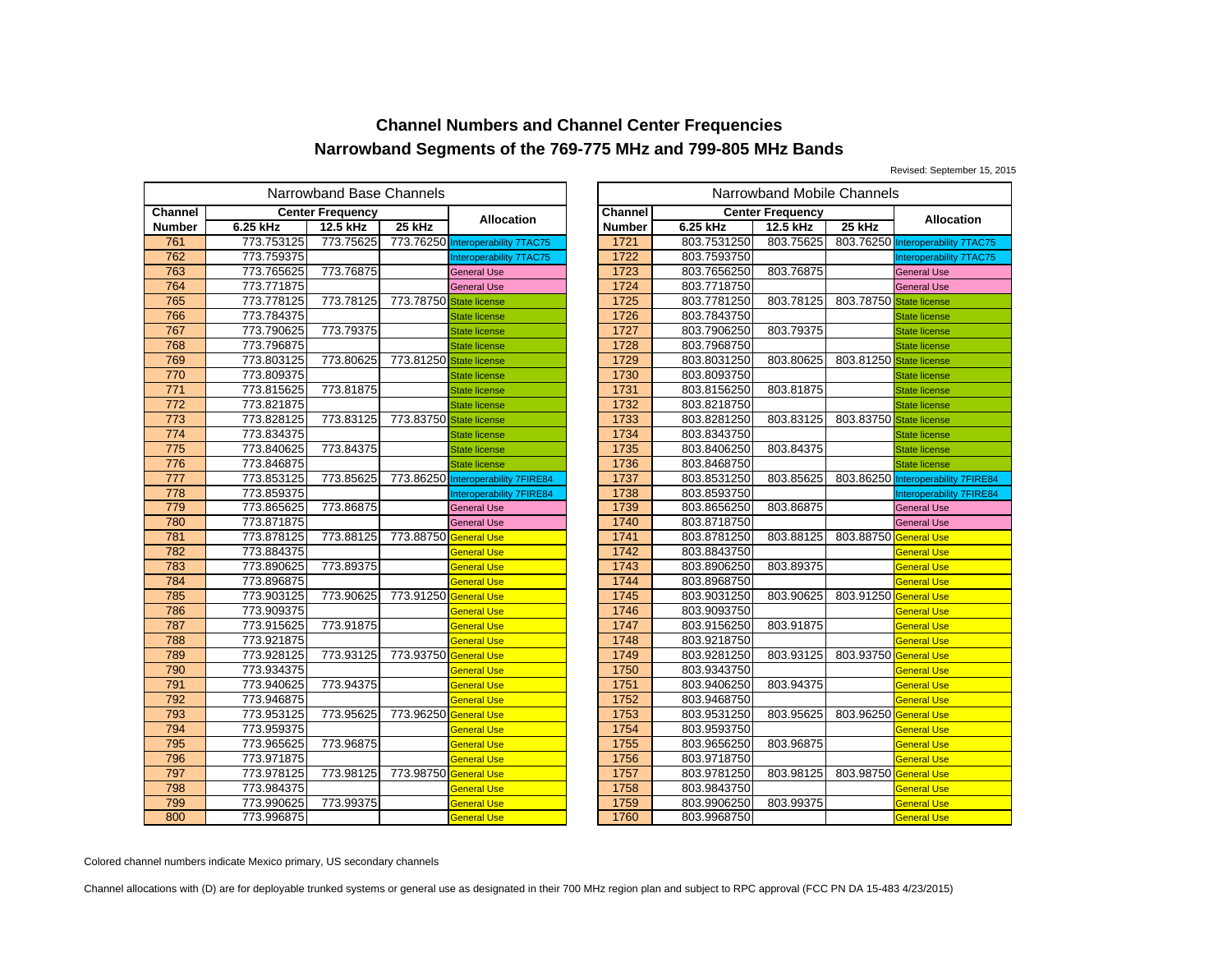Revised: September 15, 2015

|               |            |                         |                       | Narrowband Mobile Channels        |                |             |                         |           |
|---------------|------------|-------------------------|-----------------------|-----------------------------------|----------------|-------------|-------------------------|-----------|
| Channel       |            | <b>Center Frequency</b> |                       |                                   | <b>Channel</b> |             | <b>Center Frequency</b> |           |
| <b>Number</b> | 6.25 kHz   | 12.5 kHz                | 25 kHz                | Allocation                        | <b>Number</b>  | 6.25 kHz    | 12.5 kHz                | 25 kHz    |
| 801           | 774.003125 | 774.00625               |                       | 774.01250 Interoperability 7LAW81 | 1761           | 804.0031250 | 804.00625               | 804.01250 |
| 802           | 774.009375 |                         |                       | Interoperability 7LAW81           | 1762           | 804.0093750 |                         |           |
| 803           | 774.015625 | 774.01875               |                       | <b>General Use</b>                | 1763           | 804.0156250 | 804.01875               |           |
| 804           | 774.021875 |                         |                       | <b>General Use</b>                | 1764           | 804.0218750 |                         |           |
| 805           | 774.028125 | 774.03125               | 774.03750             | <b>State license</b>              | 1765           | 804.0281250 | 804.03125               | 804.03750 |
| 806           | 774.034375 |                         |                       | <b>State license</b>              | 1766           | 804.0343750 |                         |           |
| 807           | 774.040625 | 774.04375               |                       | <b>State license</b>              | 1767           | 804.0406250 | 804.04375               |           |
| 808           | 774.046875 |                         |                       | <b>State license</b>              | 1768           | 804.0468750 |                         |           |
| 809           | 774.053125 | 774.05625               | 774.06250             | <b>State license</b>              | 1769           | 804.0531250 | 804.05625               | 804.06250 |
| 810           | 774.059375 |                         |                       | <b>State license</b>              | 1770           | 804.0593750 |                         |           |
| 811           | 774.065625 | 774.06875               |                       | <b>State license</b>              | 1771           | 804.0656250 | 804.06875               |           |
| 812           | 774.071875 |                         |                       | State license                     | 1772           | 804.0718750 |                         |           |
| 813           | 774.078125 | 774.08125               | 774.08750             | <b>State license</b>              | 1773           | 804.0781250 | 804.08125               | 804.08750 |
| 814           | 774.084375 |                         |                       | <b>State license</b>              | 1774           | 804.0843750 |                         |           |
| 815           | 774.090625 | 774.09375               |                       | <b>State license</b>              | 1775           | 804.0906250 | 804.09375               |           |
| 816           | 774.096875 |                         |                       | <b>State license</b>              | 1776           | 804.0968750 |                         |           |
| 817           | 774.103125 | 774.10625               |                       | 774.11250 Interoperability 7TAC73 | 1777           | 804.1031250 | 804.10625               | 804.11250 |
| 818           | 774.109375 |                         |                       | Interoperability 7TAC73           | 1778           | 804.1093750 |                         |           |
| 819           | 774.115625 | 774.11875               |                       | Air-to-Ground                     | 1779           | 804.1156250 | 804.11875               |           |
| 820           | 774.121875 |                         |                       | Air-to-Ground                     | 1780           | 804.1218750 |                         |           |
| 821           | 774.128125 | 774.13125               | 774.13750 General Use |                                   | 1781           | 804.1281250 | 804.13125               | 804.13750 |
| 822           | 774.134375 |                         |                       | <b>General Use</b>                | 1782           | 804.1343750 |                         |           |
| 823           | 774.140625 | 774.14375               |                       | General Use                       | 1783           | 804.1406250 | 804.14375               |           |
| 824           | 774.146875 |                         |                       | General Use                       | 1784           | 804.1468750 |                         |           |
| 825           | 774.153125 | 774.15625               | 774.16250             | <b>General Use</b>                | 1785           | 804.1531250 | 804.15625               | 804.16250 |
| 826           | 774.159375 |                         |                       | <b>General Use</b>                | 1786           | 804.1593750 |                         |           |
| 827           | 774.165625 | 774.16875               |                       | General Use                       | 1787           | 804.1656250 | 804.16875               |           |
| 828           | 774.171875 |                         |                       | General Use                       | 1788           | 804.1718750 |                         |           |
| 829           | 774.178125 | 774.18125               | 774.18750             | <b>General Use</b>                | 1789           | 804.1781250 | 804.18125               | 804.18750 |
| 830           | 774.184375 |                         |                       | General Use                       | 1790           | 804.1843750 |                         |           |
| 831           | 774.190625 | 774.19375               |                       | General Use                       | 1791           | 804.1906250 | 804.19375               |           |
| 832           | 774.196875 |                         |                       | General Use                       | 1792           | 804.1968750 |                         |           |
| 833           | 774.203125 | 774.20625               | 774.21250             | <b>General Use</b>                | 1793           | 804.2031250 | 804.20625               | 804.21250 |
| 834           | 774.209375 |                         |                       | General Use                       | 1794           | 804.2093750 |                         |           |
| 835           | 774.215625 | 774.21875               |                       | General Use                       | 1795           | 804.2156250 | 804.21875               |           |
| 836           | 774.221875 |                         |                       | <b>General Use</b>                | 1796           | 804.2218750 |                         |           |
| 837           | 774.228125 | 774.23125               | 774.23750 General Use |                                   | 1797           | 804.2281250 | 804.23125               | 804.23750 |
| 838           | 774.234375 |                         |                       | General Use                       | 1798           | 804.2343750 |                         |           |
| 839           | 774.240625 | 774.24375               |                       | General Use                       | 1799           | 804.2406250 | 804.24375               |           |
| 840           | 774.246875 |                         |                       | General Use                       | 1800           | 804.2468750 |                         |           |

| Narrowband Mobile Channels<br>owband Base Channels |                |                         |                                   |               |             |                         |                         |                                   |
|----------------------------------------------------|----------------|-------------------------|-----------------------------------|---------------|-------------|-------------------------|-------------------------|-----------------------------------|
|                                                    | iter Frequency |                         | <b>Allocation</b>                 | Channel       |             | <b>Center Frequency</b> |                         | <b>Allocation</b>                 |
|                                                    | 12.5 kHz       | 25 kHz                  |                                   | <b>Number</b> | 6.25 kHz    | 12.5 kHz                | 25 kHz                  |                                   |
| 5                                                  | 774.00625      |                         | 774.01250 Interoperability 7LAW81 | 1761          | 804.0031250 | 804.00625               |                         | 804.01250 Interoperability 7LAW81 |
|                                                    |                |                         | Interoperability 7LAW81           | 1762          | 804.0093750 |                         |                         | Interoperability 7LAW81           |
| $rac{5}{5}$                                        | 774.01875      |                         | <b>General Use</b>                | 1763          | 804.0156250 | 804.01875               |                         | <b>General Use</b>                |
|                                                    |                |                         | <b>General Use</b>                | 1764          | 804.0218750 |                         |                         | <b>General Use</b>                |
| $\frac{5}{5}$                                      | 774.03125      | 774.03750 State license |                                   | 1765          | 804.0281250 | 804.03125               | 804.03750 State license |                                   |
|                                                    |                |                         | <b>State license</b>              | 1766          | 804.0343750 |                         |                         | <b>State license</b>              |
|                                                    | 774.04375      |                         | <b>State license</b>              | 1767          | 804.0406250 | 804.04375               |                         | <b>State license</b>              |
| $rac{5}{5}$                                        |                |                         | <b>State license</b>              | 1768          | 804.0468750 |                         |                         | <b>State license</b>              |
|                                                    | 774.05625      | 774.06250 State license |                                   | 1769          | 804.0531250 | 804.05625               | 804.06250 State license |                                   |
|                                                    |                |                         | <b>State license</b>              | 1770          | 804.0593750 |                         |                         | <b>State license</b>              |
|                                                    | 774.06875      |                         | <b>State license</b>              | 1771          | 804.0656250 | 804.06875               |                         | <b>State license</b>              |
|                                                    |                |                         | <b>State license</b>              | 1772          | 804.0718750 |                         |                         | <b>State license</b>              |
|                                                    | 774.08125      | 774.08750 State license |                                   | 1773          | 804.0781250 | 804.08125               | 804.08750 State license |                                   |
|                                                    |                |                         | <b>State license</b>              | 1774          | 804.0843750 |                         |                         | <b>State license</b>              |
|                                                    | 774.09375      |                         | <b>State license</b>              | 1775          | 804.0906250 | 804.09375               |                         | <b>State license</b>              |
| $\frac{5}{5}$                                      |                |                         | <b>State license</b>              | 1776          | 804.0968750 |                         |                         | <b>State license</b>              |
| 5                                                  | 774.10625      |                         | 774.11250 Interoperability 7TAC73 | 1777          | 804.1031250 | 804.10625               |                         | 804.11250 Interoperability 7TAC73 |
|                                                    |                |                         | Interoperability 7TAC73           | 1778          | 804.1093750 |                         |                         | Interoperability 7TAC73           |
| $\frac{5}{5}$                                      | 774.11875      |                         | Air-to-Ground                     | 1779          | 804.1156250 | 804.11875               |                         | Air-to-Ground                     |
|                                                    |                |                         | Air-to-Ground                     | 1780          | 804.1218750 |                         |                         | Air-to-Ground                     |
|                                                    | 774.13125      | 774.13750 General Use   |                                   | 1781          | 804.1281250 | 804.13125               | 804.13750 General Use   |                                   |
|                                                    |                |                         | <b>General Use</b>                | 1782          | 804.1343750 |                         |                         | <b>General Use</b>                |
|                                                    | 774.14375      |                         | <b>General Use</b>                | 1783          | 804.1406250 | 804.14375               |                         | <b>General Use</b>                |
|                                                    |                |                         | <b>General Use</b>                | 1784          | 804.1468750 |                         |                         | <b>General Use</b>                |
|                                                    | 774.15625      | 774.16250 General Use   |                                   | 1785          | 804.1531250 | 804.15625               | 804.16250 General Use   |                                   |
|                                                    |                |                         | <b>General Use</b>                | 1786          | 804.1593750 |                         |                         | <b>General Use</b>                |
|                                                    | 774.16875      |                         | <b>General Use</b>                | 1787          | 804.1656250 | 804.16875               |                         | <b>General Use</b>                |
|                                                    |                |                         | <b>General Use</b>                | 1788          | 804.1718750 |                         |                         | <b>General Use</b>                |
|                                                    | 774.18125      | 774.18750 General Use   |                                   | 1789          | 804.1781250 | 804.18125               | 804.18750 General Use   |                                   |
|                                                    |                |                         | <b>General Use</b>                | 1790          | 804.1843750 |                         |                         | <b>General Use</b>                |
|                                                    | 774.19375      |                         | <b>General Use</b>                | 1791          | 804.1906250 | 804.19375               |                         | <b>General Use</b>                |
|                                                    |                |                         | <b>General Use</b>                | 1792          | 804.1968750 |                         |                         | <b>General Use</b>                |
|                                                    | 774.20625      | 774.21250 General Use   |                                   | 1793          | 804.2031250 | 804.20625               | 804.21250 General Use   |                                   |
|                                                    |                |                         | <b>General Use</b>                | 1794          | 804.2093750 |                         |                         | <b>General Use</b>                |
|                                                    | 774.21875      |                         | <b>General Use</b>                | 1795          | 804.2156250 | 804.21875               |                         | <b>General Use</b>                |
| $\frac{5}{5}$                                      |                |                         | <b>General Use</b>                | 1796          | 804.2218750 |                         |                         | <b>General Use</b>                |
|                                                    | 774.23125      | 774.23750               | <b>General Use</b>                | 1797          | 804.2281250 | 804.23125               | 804.23750 General Use   |                                   |
| 5                                                  |                |                         | <b>General Use</b>                | 1798          | 804.2343750 |                         |                         | <b>General Use</b>                |
|                                                    | 774.24375      |                         | General Use                       | 1799          | 804.2406250 | 804.24375               |                         | <b>General Use</b>                |
| $\frac{5}{5}$                                      |                |                         | <b>General Use</b>                | 1800          | 804.2468750 |                         |                         | <b>General Use</b>                |

Colored channel numbers indicate Mexico primary, US secondary channels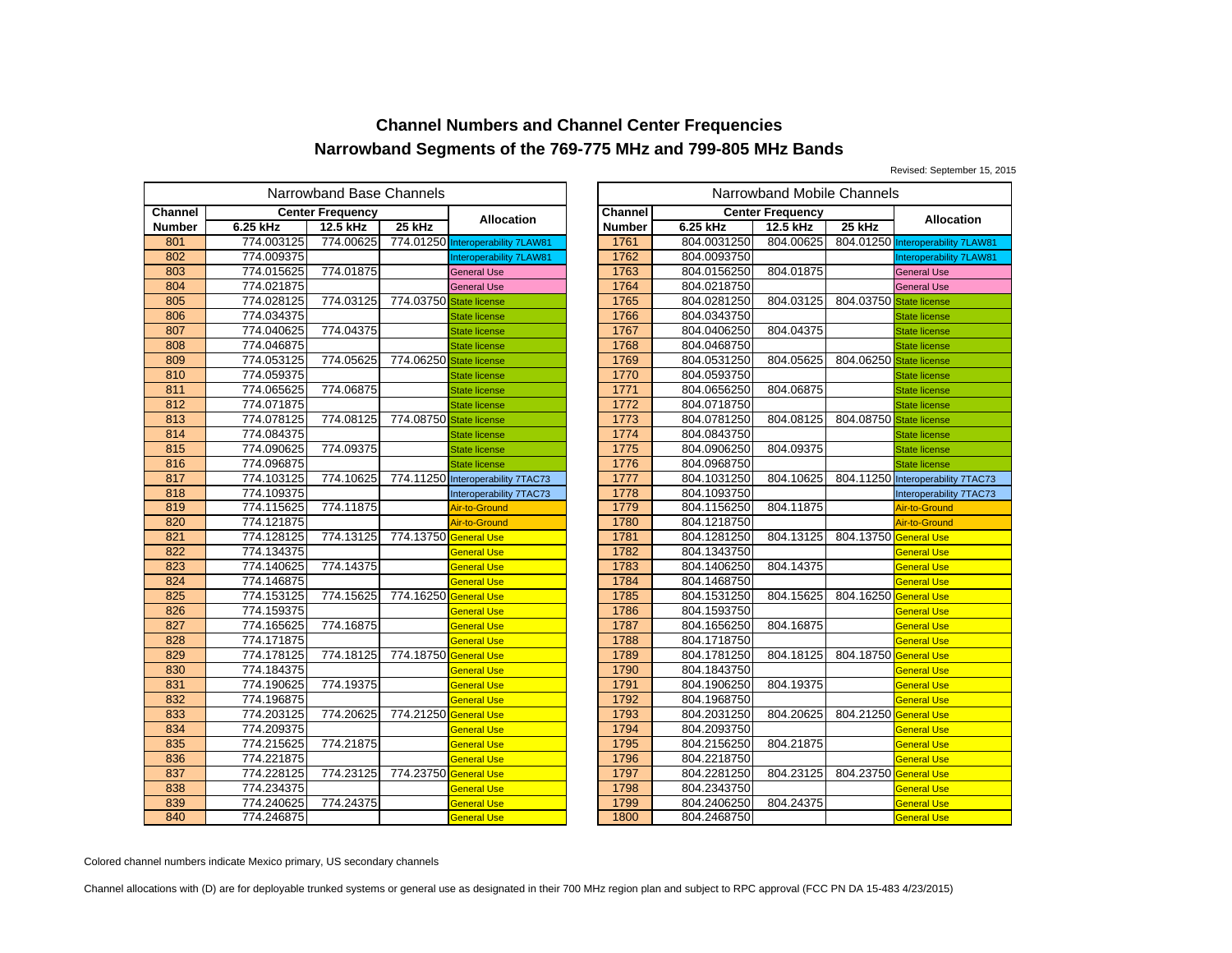Revised: September 15, 2015

|         | Narrowband Base Channels |                         |                         |                                   |  |                |             | Narrowband Mobile Channels |           |
|---------|--------------------------|-------------------------|-------------------------|-----------------------------------|--|----------------|-------------|----------------------------|-----------|
| Channel |                          | <b>Center Frequency</b> |                         |                                   |  | <b>Channel</b> |             | <b>Center Frequency</b>    |           |
| Number  | 6.25 kHz                 | 12.5 kHz                | 25 kHz                  | Allocation                        |  | <b>Number</b>  | 6.25 kHz    | 12.5 kHz                   | 25 kHz    |
| 841     | 774.253125               | 774.25625               |                         | 774.26250 Interoperability 7TAC76 |  | 1801           | 804.2531250 | 804.25625                  | 804.26250 |
| 842     | 774.259375               |                         |                         | Interoperability 7TAC76           |  | 1802           | 804.2593750 |                            |           |
| 843     | 774.265625               | 774.26875               |                         | <b>General Use</b>                |  | 1803           | 804.2656250 | 804.26875                  |           |
| 844     | 774.271875               |                         |                         | <b>General Use</b>                |  | 1804           | 804.2718750 |                            |           |
| 845     | 774.278125               | 774.28125               | 774.28750 State license |                                   |  | 1805           | 804.2781250 | 804.28125                  | 804.28750 |
| 846     | 774.284375               |                         |                         | <b>State license</b>              |  | 1806           | 804.2843750 |                            |           |
| 847     | 774.290625               | 774.29375               |                         | <b>State license</b>              |  | 1807           | 804.2906250 | 804.29375                  |           |
| 848     | 774.296875               |                         |                         | <b>State license</b>              |  | 1808           | 804.2968750 |                            |           |
| 849     | 774.303125               | 774.30625               | 774.31250 State license |                                   |  | 1809           | 804.3031250 | 804.30625                  | 804.31250 |
| 850     | 774.309375               |                         |                         | <b>State license</b>              |  | 1810           | 804.3093750 |                            |           |
| 851     | 774.315625               | 774.31875               |                         | <b>State license</b>              |  | 1811           | 804.3156250 | 804.31875                  |           |
| 852     | 774.321875               |                         |                         | <b>State license</b>              |  | 1812           | 804.3218750 |                            |           |
| 853     | 774.328125               | 774.33125               | 774.33750               | <b>State license</b>              |  | 1813           | 804.3281250 | 804.33125                  | 804.33750 |
| 854     | 774.334375               |                         |                         | <b>State license</b>              |  | 1814           | 804.3343750 |                            |           |
| 855     | 774.340625               | 774.34375               |                         | <b>State license</b>              |  | 1815           | 804.3406250 | 804.34375                  |           |
| 856     | 774.346875               |                         |                         | <b>State license</b>              |  | 1816           | 804.3468750 |                            |           |
| 857     | 774.353125               | 774.35625               |                         | 774.36250 Interoperability 7LAW82 |  | 1817           | 804.3531250 | 804.35625                  | 804.36250 |
| 858     | 774.359375               |                         |                         | Interoperability 7LAW82           |  | 1818           | 804.3593750 |                            |           |
| 859     | 774.365625               | 774.36875               |                         | General Use (MO3)                 |  | 1819           | 804.3656250 | 804.36875                  |           |
| 860     | 774.371875               |                         |                         | General Use (MO3)                 |  | 1820           | 804.3718750 |                            |           |
| 861     | 774.378125               | 774.38125               | 774.38750               | <b>General Use</b>                |  | 1821           | 804.3781250 | 804.38125                  | 804.38750 |
| 862     | 774.384375               |                         |                         | General Use                       |  | 1822           | 804.3843750 |                            |           |
| 863     | 774.390625               | 774.39375               |                         | General Use                       |  | 1823           | 804.3906250 | 804.39375                  |           |
| 864     | 774.396875               |                         |                         | <b>General Use</b>                |  | 1824           | 804.3968750 |                            |           |
| 865     | 774.403125               | 774.40625               | 774.41250               | <b>General Use</b>                |  | 1825           | 804.4031250 | 804.40625                  | 804.41250 |
| 866     | 774.409375               |                         |                         | General Use                       |  | 1826           | 804.4093750 |                            |           |
| 867     | 774.415625               | 774.41875               |                         | <b>General Use</b>                |  | 1827           | 804.4156250 | 804.41875                  |           |
| 868     | 774.421875               |                         |                         | <b>General Use</b>                |  | 1828           | 804.4218750 |                            |           |
| 869     | 774.428125               | 774.43125               | 774.43750 General Use   |                                   |  | 1829           | 804.4281250 | 804.43125                  | 804.43750 |
| 870     | 774.434375               |                         |                         | General Use                       |  | 1830           | 804.4343750 |                            |           |
| 871     | 774.440625               | 774.44375               |                         | <b>General Use</b>                |  | 1831           | 804.4406250 | 804.44375                  |           |
| 872     | 774.446875               |                         |                         | <b>General Use</b>                |  | 1832           | 804.4468750 |                            |           |
| 873     | 774.453125               | 774.45625               | 774.46250               | <b>General Use</b>                |  | 1833           | 804.4531250 | 804.45625                  | 804.46250 |
| 874     | 774.459375               |                         |                         | General Use                       |  | 1834           | 804.4593750 |                            |           |
| 875     | 774.465625               | 774.46875               |                         | <b>General Use</b>                |  | 1835           | 804.4656250 | 804.46875                  |           |
| 876     | 774.471875               |                         |                         | <b>General Use</b>                |  | 1836           | 804.4718750 |                            |           |
| 877     | 774.478125               | 774.48125               | 774.48750 General Use   |                                   |  | 1837           | 804.4781250 | 804.48125                  | 804.48750 |
| 878     | 774.484375               |                         |                         | <b>General Use</b>                |  | 1838           | 804.4843750 |                            |           |
| 879     | 774.490625               | 774.49375               |                         | General Use                       |  | 1839           | 804.4906250 | 804.49375                  |           |
| 880     | 774.496875               |                         |                         | <b>General Use</b>                |  | 1840           | 804.4968750 |                            |           |

| Narrowband Mobile Channels<br>owband Base Channels |                |                         |                                   |               |             |                         |                         |                                   |
|----------------------------------------------------|----------------|-------------------------|-----------------------------------|---------------|-------------|-------------------------|-------------------------|-----------------------------------|
|                                                    | iter Frequency |                         | <b>Allocation</b>                 | Channel       |             | <b>Center Frequency</b> |                         | <b>Allocation</b>                 |
|                                                    | 12.5 kHz       | 25 kHz                  |                                   | <b>Number</b> | 6.25 kHz    | 12.5 kHz                | 25 kHz                  |                                   |
| 5                                                  | 774.25625      |                         | 774.26250 Interoperability 7TAC76 | 1801          | 804.2531250 | 804.25625               |                         | 804.26250 Interoperability 7TAC76 |
|                                                    |                |                         | Interoperability 7TAC76           | 1802          | 804.2593750 |                         |                         | Interoperability 7TAC76           |
| $rac{5}{5}$                                        | 774.26875      |                         | <b>General Use</b>                | 1803          | 804.2656250 | 804.26875               |                         | <b>General Use</b>                |
|                                                    |                |                         | <b>General Use</b>                | 1804          | 804.2718750 |                         |                         | <b>General Use</b>                |
| $\frac{5}{5}$                                      | 774.28125      | 774.28750 State license |                                   | 1805          | 804.2781250 | 804.28125               | 804.28750 State license |                                   |
|                                                    |                |                         | <b>State license</b>              | 1806          | 804.2843750 |                         |                         | <b>State license</b>              |
|                                                    | 774.29375      |                         | <b>State license</b>              | 1807          | 804.2906250 | 804.29375               |                         | <b>State license</b>              |
| $rac{5}{5}$                                        |                |                         | <b>State license</b>              | 1808          | 804.2968750 |                         |                         | <b>State license</b>              |
| 5                                                  | 774.30625      | 774.31250 State license |                                   | 1809          | 804.3031250 | 804.30625               | 804.31250 State license |                                   |
|                                                    |                |                         | <b>State license</b>              | 1810          | 804.3093750 |                         |                         | <b>State license</b>              |
| $rac{5}{5}$                                        | 774.31875      |                         | <b>State license</b>              | 1811          | 804.3156250 | 804.31875               |                         | <b>State license</b>              |
| $\frac{5}{5}$                                      |                |                         | <b>State license</b>              | 1812          | 804.3218750 |                         |                         | <b>State license</b>              |
|                                                    | 774.33125      | 774.33750 State license |                                   | 1813          | 804.3281250 | 804.33125               | 804.33750 State license |                                   |
|                                                    |                |                         | <b>State license</b>              | 1814          | 804.3343750 |                         |                         | <b>State license</b>              |
| $\frac{5}{5}$                                      | 774.34375      |                         | <b>State license</b>              | 1815          | 804.3406250 | 804.34375               |                         | <b>State license</b>              |
|                                                    |                |                         | <b>State license</b>              | 1816          | 804.3468750 |                         |                         | <b>State license</b>              |
| 5                                                  | 774.35625      |                         | 774.36250 Interoperability 7LAW82 | 1817          | 804.3531250 | 804.35625               |                         | 804.36250 Interoperability 7LAW82 |
|                                                    |                |                         | <b>Interoperability 7LAW82</b>    | 1818          | 804.3593750 |                         |                         | Interoperability 7LAW82           |
| $\frac{5}{5}$                                      | 774.36875      |                         | General Use (MO3)                 | 1819          | 804.3656250 | 804.36875               |                         | <b>General Use</b>                |
|                                                    |                |                         | General Use (MO3)                 | 1820          | 804.3718750 |                         |                         | <b>General Use</b>                |
|                                                    | 774.38125      | 774.38750 General Use   |                                   | 1821          | 804.3781250 | 804.38125               | 804.38750 General Use   |                                   |
| 5                                                  |                |                         | <b>General Use</b>                | 1822          | 804.3843750 |                         |                         | <b>General Use</b>                |
|                                                    | 774.39375      |                         | <b>General Use</b>                | 1823          | 804.3906250 | 804.39375               |                         | <b>General Use</b>                |
|                                                    |                |                         | <b>General Use</b>                | 1824          | 804.3968750 |                         |                         | <b>General Use</b>                |
|                                                    | 774.40625      | 774.41250 General Use   |                                   | 1825          | 804.4031250 | 804.40625               | 804.41250 General Use   |                                   |
|                                                    |                |                         | <b>General Use</b>                | 1826          | 804.4093750 |                         |                         | <b>General Use</b>                |
|                                                    | 774.41875      |                         | <b>General Use</b>                | 1827          | 804.4156250 | 804.41875               |                         | <b>General Use</b>                |
|                                                    |                |                         | <b>General Use</b>                | 1828          | 804.4218750 |                         |                         | <b>General Use</b>                |
|                                                    | 774.43125      | 774.43750 General Use   |                                   | 1829          | 804.4281250 | 804.43125               | 804.43750 General Use   |                                   |
|                                                    |                |                         | <b>General Use</b>                | 1830          | 804.4343750 |                         |                         | <b>General Use</b>                |
| $\frac{5}{5}$                                      | 774.44375      |                         | <b>General Use</b>                | 1831          | 804.4406250 | 804.44375               |                         | <b>General Use</b>                |
|                                                    |                |                         | <b>General Use</b>                | 1832          | 804.4468750 |                         |                         | <b>General Use</b>                |
| $rac{5}{5}$                                        | 774.45625      | 774.46250 General Use   |                                   | 1833          | 804.4531250 | 804.45625               | 804.46250 General Use   |                                   |
|                                                    |                |                         | <b>General Use</b>                | 1834          | 804.4593750 |                         |                         | <b>General Use</b>                |
|                                                    | 774.46875      |                         | <b>General Use</b>                | 1835          | 804.4656250 | 804.46875               |                         | <b>General Use</b>                |
| $\frac{5}{5}$                                      |                |                         | <b>General Use</b>                | 1836          | 804.4718750 |                         |                         | <b>General Use</b>                |
|                                                    | 774.48125      | 774.48750               | <b>General Use</b>                | 1837          | 804.4781250 | 804.48125               | 804.48750 General Use   |                                   |
| 5                                                  |                |                         | <b>General Use</b>                | 1838          | 804.4843750 |                         |                         | <b>General Use</b>                |
| $\frac{5}{5}$                                      | 774.49375      |                         | General Use                       | 1839          | 804.4906250 | 804.49375               |                         | <b>General Use</b>                |
|                                                    |                |                         | <b>General Use</b>                | 1840          | 804.4968750 |                         |                         | <b>General Use</b>                |

Colored channel numbers indicate Mexico primary, US secondary channels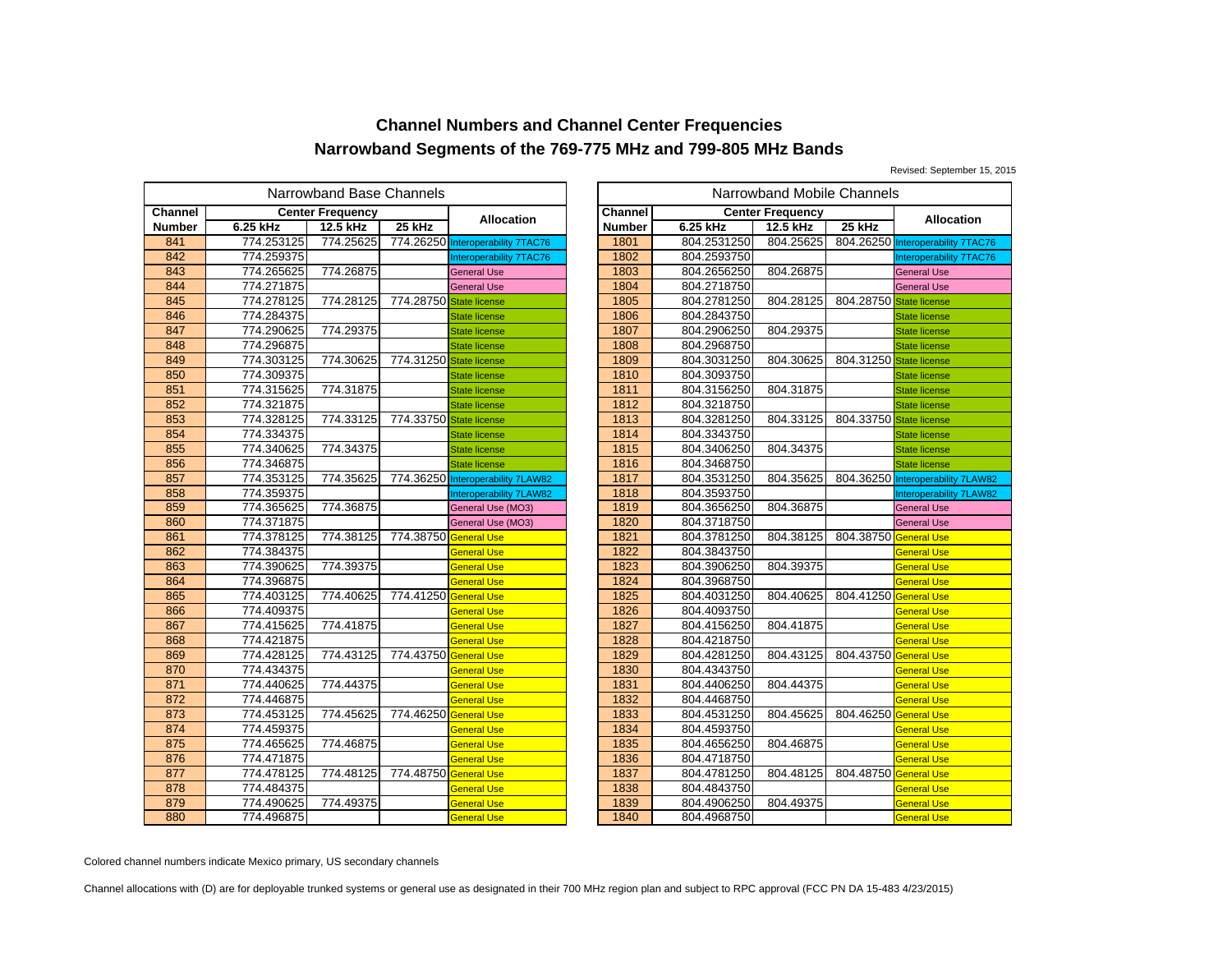Revised: September 15, 2015

|               | Narrowband Base Channels |                         |                         |                                   |  |                |             | Narrowband Mobile Channels |           |
|---------------|--------------------------|-------------------------|-------------------------|-----------------------------------|--|----------------|-------------|----------------------------|-----------|
| Channel       |                          | <b>Center Frequency</b> |                         |                                   |  | <b>Channel</b> |             | <b>Center Frequency</b>    |           |
| <b>Number</b> | 6.25 kHz                 | 12.5 kHz                | 25 kHz                  | <b>Allocation</b>                 |  | <b>Number</b>  | 6.25 kHz    | 12.5 kHz                   | 25 kHz    |
| 881           | 774.503125               | 774.50625               |                         | 774.51250 Interoperability 7MOB79 |  | 1841           | 804.5031250 | 804.50625                  | 804.51250 |
| 882           | 774.509375               |                         |                         | <b>Interoperability 7MOB79</b>    |  | 1842           | 804.5093750 |                            |           |
| 883           | 774.515625               | 774.51875               |                         | General Use (D)                   |  | 1843           | 804.5156250 | 804.51875                  |           |
| 884           | 774.521875               |                         |                         | General Use (D)                   |  | 1844           | 804.5218750 |                            |           |
| 885           | 774.528125               | 774.53125               | 774.53750 State license |                                   |  | 1845           | 804.5281250 | 804.53125                  | 804.53750 |
| 886           | 774.534375               |                         |                         | <b>State license</b>              |  | 1846           | 804.5343750 |                            |           |
| 887           | 774.540625               | 774.54375               |                         | <b>State license</b>              |  | 1847           | 804.5406250 | 804.54375                  |           |
| 888           | 774.546875               |                         |                         | <b>State license</b>              |  | 1848           | 804.5468750 |                            |           |
| 889           | 774.553125               | 774.55625               | 774.56250 State license |                                   |  | 1849           | 804.5531250 | 804.55625                  | 804.56250 |
| 890           | 774.559375               |                         |                         | <b>State license</b>              |  | 1850           | 804.5593750 |                            |           |
| 891           | 774.565625               | 774.56875               |                         | <b>State license</b>              |  | 1851           | 804.5656250 | 804.56875                  |           |
| 892           | 774.571875               |                         |                         | <b>State license</b>              |  | 1852           | 804.5718750 |                            |           |
| 893           | 774.578125               | 774.58125               | 774.58750               | <b>State license</b>              |  | 1853           | 804.5781250 | 804.58125                  | 804.58750 |
| 894           | 774.584375               |                         |                         | <b>State license</b>              |  | 1854           | 804.5843750 |                            |           |
| 895           | 774.590625               | 774.59375               |                         | <b>State license</b>              |  | 1855           | 804.5906250 | 804.59375                  |           |
| 896           | 774.596875               |                         |                         | <b>State license</b>              |  | 1856           | 804.5968750 |                            |           |
| 897           | 774.603125               | 774.60625               |                         | 774.61250 Interoperability 7TAC74 |  | 1857           | 804.6031250 | 804.60625                  | 804.61250 |
| 898           | 774.609375               |                         |                         | Interoperability 7TAC74           |  | 1858           | 804.6093750 |                            |           |
| 899           | 774.615625               | 774.61875               |                         | Air-to-Ground                     |  | 1859           | 804.6156250 | 804.61875                  |           |
| 900           | 774.621875               |                         |                         | Air-to-Ground                     |  | 1860           | 804.6218750 |                            |           |
| 901           | 774.628125               | 774.63125               | 774.63750 General Use   |                                   |  | 1861           | 804.6281250 | 804.63125                  | 804.63750 |
| 902           | 774.634375               |                         |                         | <b>General Use</b>                |  | 1862           | 804.6343750 |                            |           |
| 903           | 774.640625               | 774.64375               |                         | General Use                       |  | 1863           | 804.6406250 | 804.64375                  |           |
| 904           | 774.646875               |                         |                         | General Use                       |  | 1864           | 804.6468750 |                            |           |
| 905           | 774.653125               | 774.65625               | 774.66250               | <b>General Use</b>                |  | 1865           | 804.6531250 | 804.65625                  | 804.66250 |
| 906           | 774.659375               |                         |                         | General Use                       |  | 1866           | 804.6593750 |                            |           |
| 907           | 774.665625               | 774.66875               |                         | General Use                       |  | 1867           | 804.6656250 | 804.66875                  |           |
| 908           | 774.671875               |                         |                         | General Use                       |  | 1868           | 804.6718750 |                            |           |
| 909           | 774.678125               | 774.68125               | 774.68750 General Use   |                                   |  | 1869           | 804.6781250 | 804.68125                  | 804.68750 |
| 910           | 774.684375               |                         |                         | General Use                       |  | 1870           | 804.6843750 |                            |           |
| 911           | 774.690625               | 774.69375               |                         | General Use                       |  | 1871           | 804.6906250 | 804.69375                  |           |
| 912           | 774.696875               |                         |                         | <b>General Use</b>                |  | 1872           | 804.6968750 |                            |           |
| 913           | 774.703125               | 774.70625               | 774.71250               | <b>General Use</b>                |  | 1873           | 804.7031250 | 804.70625                  | 804.71250 |
| 914           | 774.709375               |                         |                         | General Use                       |  | 1874           | 804.7093750 |                            |           |
| 915           | 774.715625               | 774.71875               |                         | General Use                       |  | 1875           | 804.7156250 | 804.71875                  |           |
| 916           | 774.721875               |                         |                         | General Use                       |  | 1876           | 804.7218750 |                            |           |
| 917           | 774.728125               | 774.73125               | 774.73750               | <b>General Use</b>                |  | 1877           | 804.7281250 | 804.73125                  | 804.73750 |
| 918           | 774.734375               |                         |                         | General Use                       |  | 1878           | 804.7343750 |                            |           |
| 919           | 774.740625               | 774.74375               |                         | General Use                       |  | 1879           | 804.7406250 | 804.74375                  |           |
| 920           | 774.746875               |                         |                         | <b>General Use</b>                |  | 1880           | 804.7468750 |                            |           |

|                                           | Narrowband Mobile Channels<br>owband Base Channels |                         |                                   |               |             |                         |                         |                                   |
|-------------------------------------------|----------------------------------------------------|-------------------------|-----------------------------------|---------------|-------------|-------------------------|-------------------------|-----------------------------------|
|                                           | iter Frequency                                     |                         | <b>Allocation</b>                 | Channel       |             | <b>Center Frequency</b> |                         | <b>Allocation</b>                 |
|                                           | 12.5 kHz                                           | 25 kHz                  |                                   | <b>Number</b> | 6.25 kHz    | 12.5 kHz                | 25 kHz                  |                                   |
| 5                                         | 774.50625                                          |                         | 774.51250 Interoperability 7MOB79 | 1841          | 804.5031250 | 804.50625               |                         | 804.51250 Interoperability 7MOB79 |
|                                           |                                                    |                         | Interoperability 7MOB79           | 1842          | 804.5093750 |                         |                         | <b>Interoperability 7MOB79</b>    |
| $rac{5}{5}$                               | 774.51875                                          |                         | General Use (D)                   | 1843          | 804.5156250 | 804.51875               |                         | <b>General Use</b>                |
|                                           |                                                    |                         | General Use (D)                   | 1844          | 804.5218750 |                         |                         | <b>General Use</b>                |
| $\frac{5}{5}$                             | 774.53125                                          | 774.53750               | State license                     | 1845          | 804.5281250 | 804.53125               | 804.53750 State license |                                   |
|                                           |                                                    |                         | <b>State license</b>              | 1846          | 804.5343750 |                         |                         | <b>State license</b>              |
|                                           | 774.54375                                          |                         | <b>State license</b>              | 1847          | 804.5406250 | 804.54375               |                         | <b>State license</b>              |
| $rac{5}{5}$                               |                                                    |                         | <b>State license</b>              | 1848          | 804.5468750 |                         |                         | <b>State license</b>              |
|                                           | 774.55625                                          | 774.56250 State license |                                   | 1849          | 804.5531250 | 804.55625               | 804.56250 State license |                                   |
| 5<br>5<br>5<br>5                          |                                                    |                         | <b>State license</b>              | 1850          | 804.5593750 |                         |                         | <b>State license</b>              |
|                                           | 774.56875                                          |                         | <b>State license</b>              | 1851          | 804.5656250 | 804.56875               |                         | <b>State license</b>              |
|                                           |                                                    |                         | <b>State license</b>              | 1852          | 804.5718750 |                         |                         | <b>State license</b>              |
|                                           | 774.58125                                          | 774.58750 State license |                                   | 1853          | 804.5781250 | 804.58125               | 804.58750 State license |                                   |
|                                           |                                                    |                         | <b>State license</b>              | 1854          | 804.5843750 |                         |                         | <b>State license</b>              |
|                                           | 774.59375                                          |                         | <b>State license</b>              | 1855          | 804.5906250 | 804.59375               |                         | <b>State license</b>              |
|                                           |                                                    |                         | <b>State license</b>              | 1856          | 804.5968750 |                         |                         | <b>State license</b>              |
|                                           | 774.60625                                          |                         | 774.61250 Interoperability 7TAC74 | 1857          | 804.6031250 | 804.60625               |                         | 804.61250 Interoperability 7TAC74 |
|                                           |                                                    |                         | Interoperability 7TAC74           | 1858          | 804.6093750 |                         |                         | Interoperability 7TAC74           |
| $\frac{5}{5}$                             | 774.61875                                          |                         | Air-to-Ground                     | 1859          | 804.6156250 | 804.61875               |                         | Air-to-Ground                     |
|                                           |                                                    |                         | Air-to-Ground                     | 1860          | 804.6218750 |                         |                         | Air-to-Ground                     |
|                                           | 774.63125                                          | 774.63750               | <b>General Use</b>                | 1861          | 804.6281250 | 804.63125               | 804.63750 General Use   |                                   |
| $\frac{5}{5}$                             |                                                    |                         | <b>General Use</b>                | 1862          | 804.6343750 |                         |                         | General Use                       |
|                                           | 774.64375                                          |                         | <b>General Use</b>                | 1863          | 804.6406250 | 804.64375               |                         | <b>General Use</b>                |
| 5                                         |                                                    |                         | <b>General Use</b>                | 1864          | 804.6468750 |                         |                         | <b>General Use</b>                |
|                                           | 774.65625                                          | 774.66250               | <b>General Use</b>                | 1865          | 804.6531250 | 804.65625               | 804.66250 General Use   |                                   |
|                                           |                                                    |                         | <b>General Use</b>                | 1866          | 804.6593750 |                         |                         | General Use                       |
| $\frac{5}{5}$                             | 774.66875                                          |                         | <b>General Use</b>                | 1867          | 804.6656250 | 804.66875               |                         | <b>General Use</b>                |
| 5                                         |                                                    |                         | <b>General Use</b>                | 1868          | 804.6718750 |                         |                         | <b>General Use</b>                |
|                                           | 774.68125                                          | 774.68750               | <b>General Use</b>                | 1869          | 804.6781250 | 804.68125               | 804.68750 General Use   |                                   |
| $\frac{5}{5}$ $\frac{5}{5}$ $\frac{5}{5}$ |                                                    |                         | <b>General Use</b>                | 1870          | 804.6843750 |                         |                         | <b>General Use</b>                |
|                                           | 774.69375                                          |                         | <b>General Use</b>                | 1871          | 804.6906250 | 804.69375               |                         | <b>General Use</b>                |
|                                           |                                                    |                         | <b>General Use</b>                | 1872          | 804.6968750 |                         |                         | <b>General Use</b>                |
|                                           | 774.70625                                          | 774.71250               | <b>General Use</b>                | 1873          | 804.7031250 | 804.70625               | 804.71250 General Use   |                                   |
|                                           |                                                    |                         | <b>General Use</b>                | 1874          | 804.7093750 |                         |                         | General Use                       |
| $rac{5}{5}$                               | 774.71875                                          |                         | General Use                       | 1875          | 804.7156250 | 804.71875               |                         | General Use                       |
|                                           |                                                    |                         | General Use                       | 1876          | 804.7218750 |                         |                         | <b>General Use</b>                |
|                                           | 774.73125                                          | 774.73750               | <b>General Use</b>                | 1877          | 804.7281250 | 804.73125               | 804.73750 General Use   |                                   |
| $\frac{5}{5}$                             |                                                    |                         | <b>General Use</b>                | 1878          | 804.7343750 |                         |                         | General Use                       |
| $rac{5}{5}$                               | 774.74375                                          |                         | <b>General Use</b>                | 1879          | 804.7406250 | 804.74375               |                         | <b>General Use</b>                |
|                                           |                                                    |                         | <b>General Use</b>                | 1880          | 804.7468750 |                         |                         | <b>General Use</b>                |

Colored channel numbers indicate Mexico primary, US secondary channels